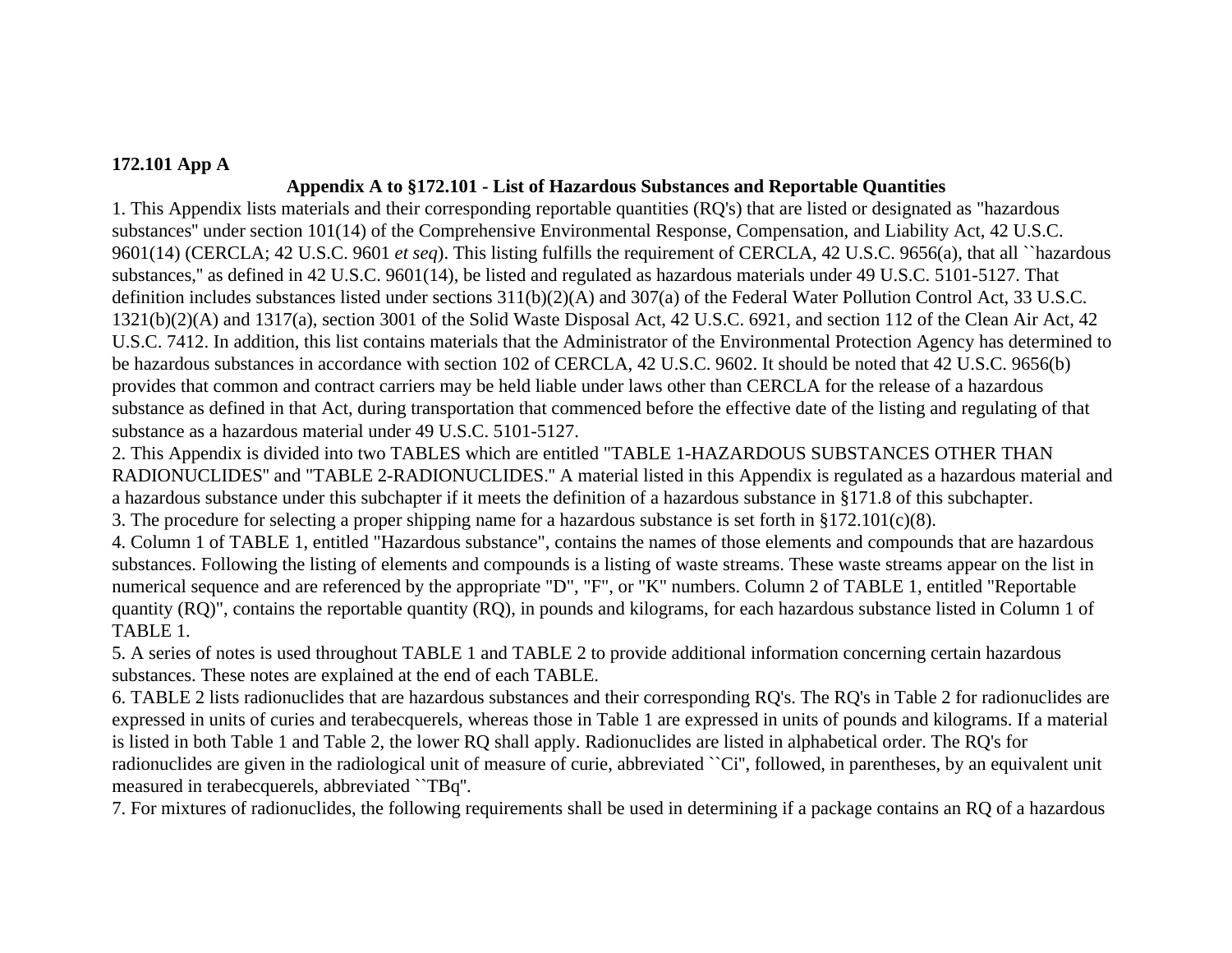substance: (i) if the identity and quantity (in curies or terabecquerels) of each radionuclide in a mixture or solution is known, the ratio between the quantity per package (in curies or terabecquerels) and the RQ for the radionuclide must be determined for each radionuclide. A package contains an RQ of a hazardous substance when the sum of the ratios for the radionuclides in the mixture or solution is equal to or greater than one; (ii) if the identity of each radionuclide in a mixture or solution is known but the quantity per package (in curies or terabecquerels) of one or more of the radionuclides is unknown, an RQ of a hazardous substance is present in a package when the total quantity (in curies or terabecquerels) of the mixture or solution is equal to or greater than the lowest RQ of any individual radionuclide in the mixture or solution; and (iii) if the identity of one or more radionuclides in a mixture or solution is unknown (or if the identity of a radionuclide by itself is unknown), an RQ of a hazardous substance is present when the total quantity (in curies or terabecquerels) in a package is equal to or greater than either one curie or the lowest RQ of any known individual radionuclide in the mixture or solution, whichever is lower.

List of Hazardous Substances and Reportable Quantities

| <b>Hazardous substance</b>             | Reportable quantity (RQ) pounds (kilograms) |
|----------------------------------------|---------------------------------------------|
| Acenaphthene                           | 100(45.4)                                   |
| Acenaphthylene                         | 5000 (2270)                                 |
| Acetaldehyde                           | 1000 (454)                                  |
| Acetaldehyde, chloro-                  | 1000 (454)                                  |
| Acetaldehyde, trichloro-               | 5000 (2270)                                 |
| Acetamide                              | 100(45.4)                                   |
| Acetamide, N-(aminothioxomethyl)-      | 1000 (454)                                  |
| Acetamide, N-(4-ethoxyphenyl)-         | 100(45.4)                                   |
| Acetamide, N-fluoren-2-yl-             | 1(0.454)                                    |
| Acetamide, 2-fluoro-                   | 100(45.4)                                   |
| Acetic acid                            | 5000 (2270)                                 |
| Acetic acid $(2, 4$ -dichlorophenoxy)- | 100(45.4)                                   |
| Acetic acid, ethyl ester               | 5000 (2270)                                 |
| Acetic acid, fluoro-, sodium salt      | 10(4.54)                                    |
| Acetic acid, lead (2+) salt            | 10(4.54)                                    |
| Acetic acid, thallium(I+) salt         | 1000 (454)                                  |
| Acetic anhydride                       | 5000 (2270)                                 |
| Acetone                                | 5000 (2270)                                 |
| Acetone cyanohydrin                    | 10(4.54)                                    |
| Acetonitrile                           | 5000 (2270)                                 |
| Acetophenone                           | 5000 (2270)                                 |
|                                        |                                             |

**Table 1.-Hazardous Substances Other Than Radionuclides Hazardous substance Reportable quantity (RQ) pounds (kilograms)**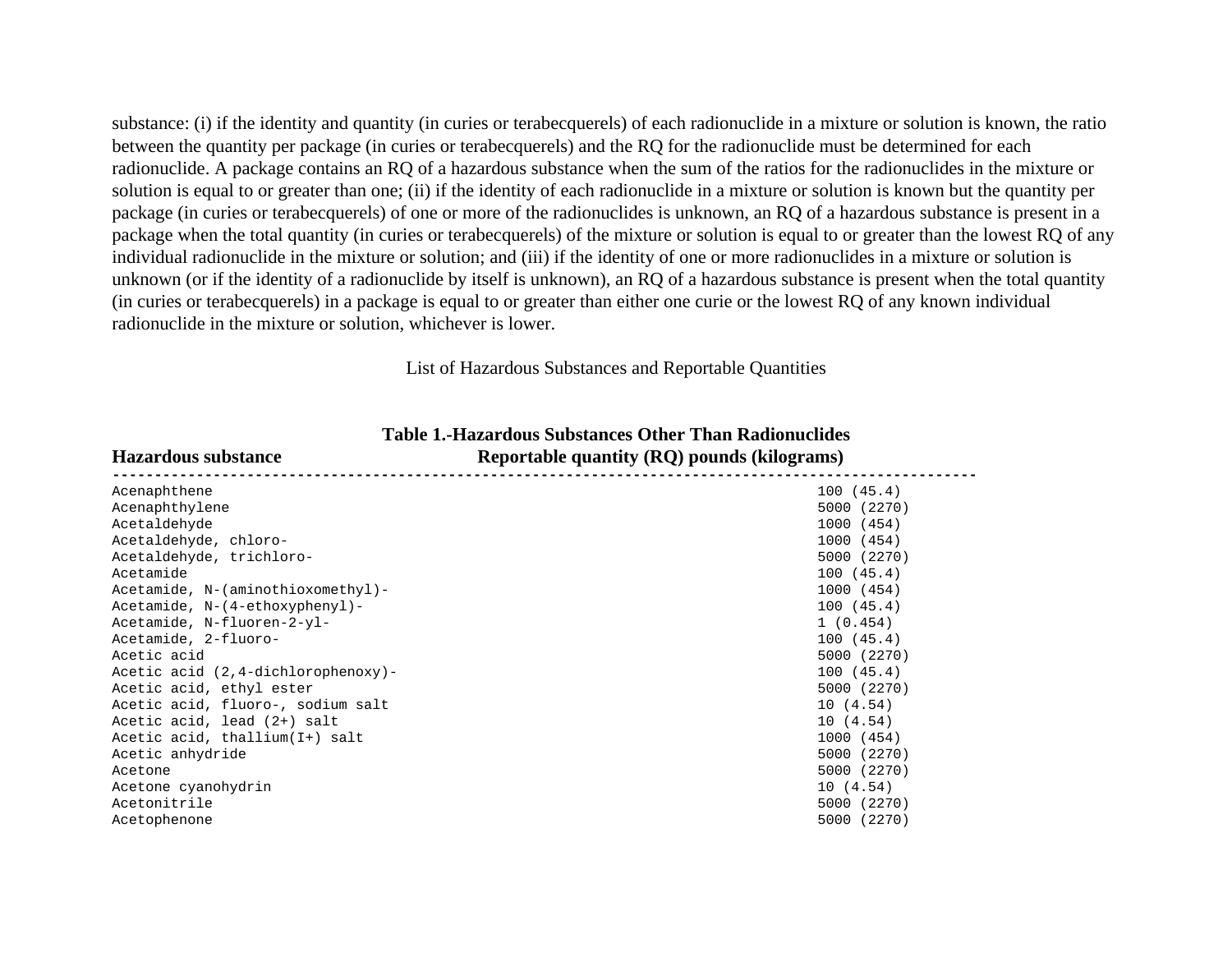2-Acetylaminofluorene 1 (0.454) Acetyl bromide 5000 (2270) Acetyl chloride 5000 (2270) 1-Acetyl-2-thiourea 1 (0.454) Acrylamide 5000 (2270) Acrylic acid 5000 (2270) Acrylonitrile 100 (45.4) Adipic acid 5000 (2270) AldicarbD1 (0.454) Aldrin 1 (0.454) Allyl alcohol 100 (45.4) Allyl chloride 1000 (454) Aluminum phosphide 100 (45.4) Aluminum sulfate 5000 (2270) 4-Aminobiphenyl 1 (0.454) 5-(Aminomethyl)-3-isoxazolol 1000 (454) 4-Aminopyridine 1000 (454) Amitrole 10 (4.54) Ammonia 100 (45.4) Ammonium acetate 5000 (2270) Ammonium benzoate 5000 (2270) Ammonium bicarbonate 5000 (2270) Ammonium bichromate 10 (4.54) Ammonium bifluoride 100 (45.4) Ammonium bisulfite 5000 (2270) Ammonium carbamate 5000 (2270) Ammonium carbonate 5000 (2270) Ammonium chloride 5000 (2270) Ammonium chromate 10 (4.54) Ammonium citrate, dibasic 5000 (2270) Ammonium dichromate @ 10 (4.54) Ammonium fluoborate 5000 (2270) Ammonium fluoride 100 (45.4) Ammonium hydroxide 1000 (454) Ammonium oxalate Ammonium picrate 10 (4.54) Ammonium silicofluoride 1000 (454) Ammonium sulfamate 5000 (2270) Ammonium sulfide 100 (45.4) Ammonium sulfite 5000 (2270) Ammonium tartrate 5000 (2270) Ammonium thiocyanate 5000 (2270) Ammonium vanadate 1000 (454)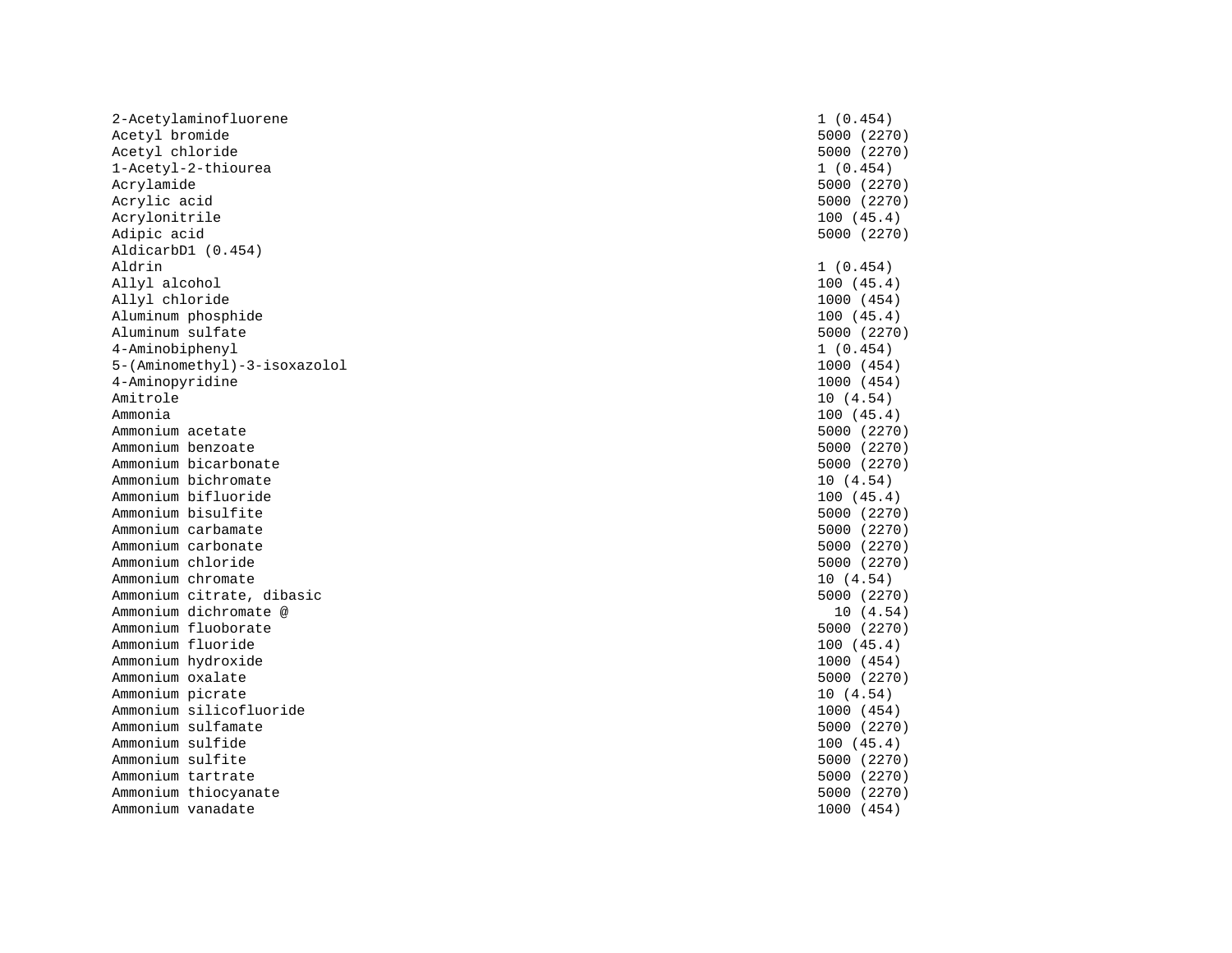| Amyl acetate                                                                      | 5000 (2270) |
|-----------------------------------------------------------------------------------|-------------|
| iso-Amyl acetate                                                                  |             |
| sec-Amyl acetate                                                                  |             |
| tert-Amyl acetate                                                                 |             |
| Aniline                                                                           | 5000 (2270) |
| o-Anisidine                                                                       | 100(45.4)   |
| Anthracene                                                                        | 5000 (2270) |
| Antimony ¢                                                                        | 5000 (2270) |
| Antimony pentachloride                                                            | 1000 (454)  |
| Antimony potassium tartrate                                                       | 100(45.4)   |
| Antimony tribromide                                                               | 1000 (454)  |
| Antimony trichloride                                                              | 1000 (454)  |
| Antimony trifluoride                                                              | 1000 (454)  |
| Antimony trioxide                                                                 | 1000 (454)  |
| Argentate(1-), bis(cyano-C)-, potassium                                           | 1(0.454)    |
| Aroclor 1016                                                                      | 1(0.454)    |
| Aroclor 1221                                                                      | 1(0.454)    |
| Aroclor 1232                                                                      | 1(0.454)    |
| Aroclor 1242                                                                      | 1(0.454)    |
| Aroclor 1248                                                                      | 1(0.454)    |
| Aroclor 1254                                                                      | 1(0.454)    |
| Aroclor 1260                                                                      | 1(0.454)    |
| Arsenic ¢                                                                         | 1(0.454)    |
| Arsenic acid                                                                      | 1(0.454)    |
| Arsenic acid H3AsO4                                                               | 1(0.454)    |
| Arsenic disulfide                                                                 | 1(0.454)    |
| Arsenic oxide As203                                                               | 1(0.454)    |
| Arsenic oxide As205                                                               | 1(0.454)    |
| Arsenic pentoxide                                                                 | 1(0.454)    |
| Arsenic trichloride                                                               | 1(0.454)    |
| Arsenic trioxide                                                                  | 1(0.454)    |
| Arsenic trisulfide                                                                | 1(0.454)    |
| Arsine, diethyl-                                                                  | 1(0.454)    |
| Arsinic acid, dimethyl-                                                           | 1(0.454)    |
| Arsonous dichloride, phenyl-                                                      | 1(0.454)    |
| Asbestos ¢¢                                                                       | 1(0.454)    |
| Auramine100 (45.4)                                                                |             |
| Azaserine                                                                         | 1(0.454)    |
| Aziridine                                                                         | 1(0.454)    |
| Aziridine, 2-methyl-                                                              | 1(0.454)    |
| Azirino[2',3':3,4]pyrrolo(1,2-a)indole-4,7-dione,6- amino-8-[[(aminocarbonyl)oxy] | 10(4.54)    |
| methyl]-1, 1a, 2, 8, 8a, 8b-hexahydro-8a-methoxy-5-methyl-,                       |             |
| [laS-[aalpha, 8beta, 8aalpha, 8balpha)]-                                          |             |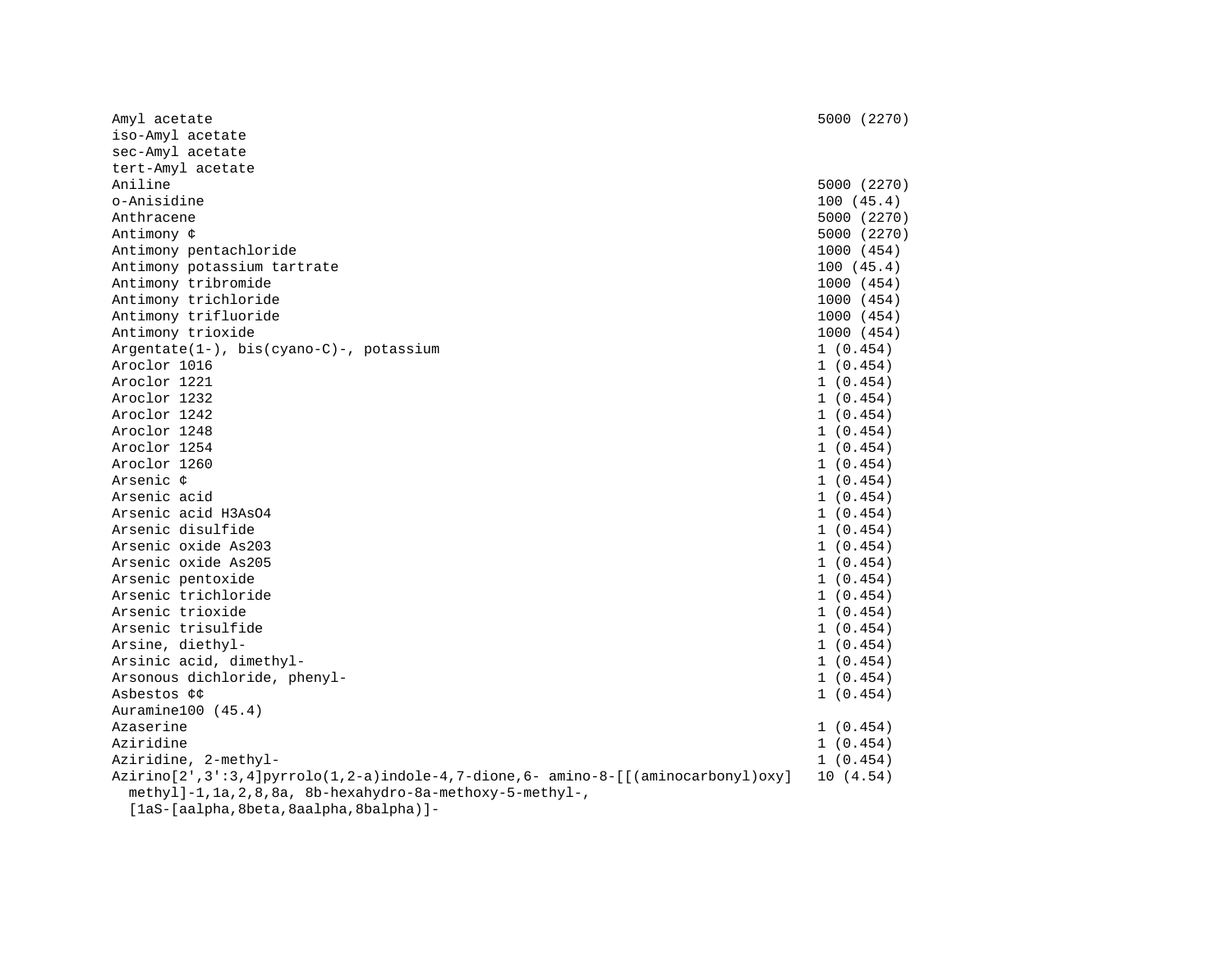| Barium cyanide                                      | 10(4.54)    |
|-----------------------------------------------------|-------------|
| Benz[j]aceanthrylene, 1,2-dihydro-3-methyl-         | 10(4.54)    |
| Benz[c]acridine                                     | 100(45.4)   |
| 3, 4-Benzacridine                                   | 100(45.4)   |
| Benzal chloride                                     | 5000 (2270) |
| Benzamide, 3,5-dichloro-N-(1,1-dimethyl-2-propynyl) | 5000 (2270) |
| Benz[a]anthracene                                   | 10(4.54)    |
| 1,2-Benzanthracene                                  | 10(4.54)    |
| Benz[a]anthracene, 7,12-dimethyl-                   | 1(0.454)    |
| Benzenamine                                         | 5000 (2270) |
| Benzenamine, 4,4'-carbonimidoylbis (N,N-dimethyl-   | 100(45.4)   |
| Benzenamine, 4-chloro-                              | 1000 (454)  |
| Benzenamine, 4-chloro-2-methyl-, hydrochloride      | 100(45.4)   |
| Benzenamine, N, N-dimethyl-4-(phenylazo)-           | 10(4.54)    |
| Benzenamine, 2-methyl-                              | 100(45.4)   |
| Benzenamine, 4-methyl-                              | 100(45.4)   |
| Benzenamine, 4,4'-methylenebis(2-chloro-            | 10(4.54)    |
| Benzenamine, 2-methyl-, hydrochloride               | 100(45.4)   |
| Benzenamine, 2-methyl-5-nitro-                      | 100(45.4)   |
| Benzenamine, 4-nitro-                               | 5000 (2270) |
| Benzene                                             | 10(4.54)    |
| Benzene, 1-bromo-4-phenoxy-                         | 100(45.4)   |
| Benzene, chloro-                                    | 100(45.4)   |
| Benzene, chloromethyl-                              | 100(45.4)   |
| Benzene, 1,2-dichloro-                              | 100(45.4)   |
| Benzene, 1,3-dichloro-                              | 100(45.4)   |
| Benzene, 1,4-dichloro-                              | 100(45.4)   |
| Benzene, 1,1'-(2,2-dichloroethylidene)bis[4-chloro  | 1(0.454)    |
| Benzene, dichloromethyl-                            | 5000 (2270) |
| Benzene, 1,3-diisocyanatomethyl                     | 100(45.4)   |
| Benzene, dimethyl-                                  | 100(45.4)   |
| Benzene, m-dimethyl-                                | 1000 (454)  |
| Benzene, o-dimethyl-                                | 1000 (454)  |
| Benzene, p-dimethyl-                                | 100(45.4)   |
| Benzene, hexachloro-                                | 10(4.54)    |
| Benzene, hexahydro-                                 | 1000 (454)  |
| Benzene, hydroxy-                                   | 1000 (454)  |
| Benzene, methyl-                                    | 1000 (454)  |
| Benzene, 1-methyl-2, 4-dinitro-                     | 10(4.54)    |
| Benzene, 2-methyl-1,3-dinitro-                      | 100(45.4)   |
| Benzene, 1-methylethyl-                             | 5000 (2270) |
| Benzene, nitro-                                     | 1000 (454)  |
| Benzene, pentachloro-                               | 10(4.54)    |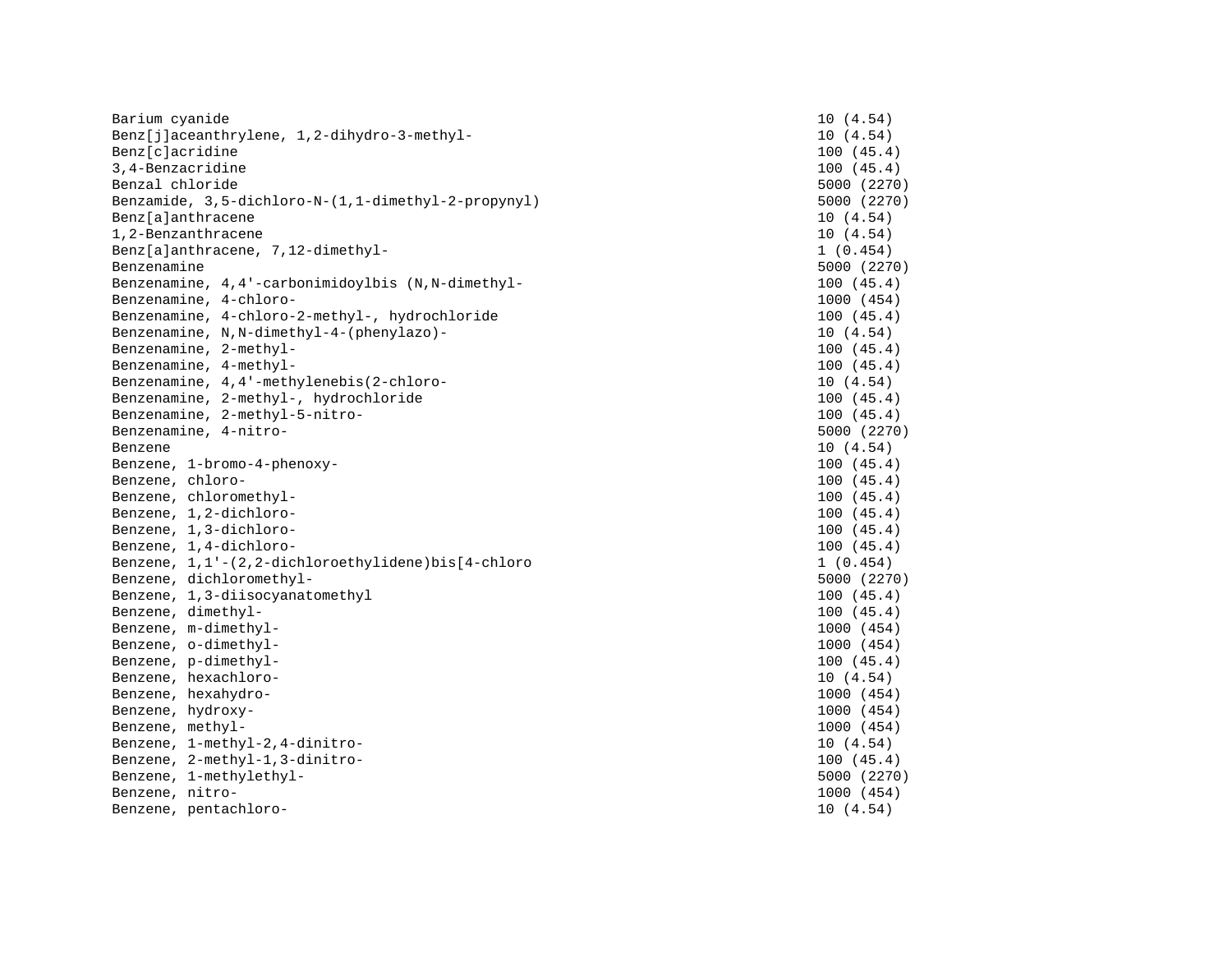| Benzene, pentachloronitro-                                                        | 100(45.4)   |
|-----------------------------------------------------------------------------------|-------------|
| Benzene, 1, 2, 4, 5-tetrachloro-                                                  | 5000 (2270) |
| Benzene, 1, 1'-(2, 2, 2-trichloroethylidene) bis [4-chloro-                       | 1(0.454)    |
| Benzene, $1, 1'$ -(2,2,2-trichloroethylidene)bis[4-methoxy)-                      | 1(0.454)    |
| Benzene, (trichloromethyl)                                                        | 10(4.54)    |
| Benzene, 1, 3, 5-trinitro-                                                        | 10(4.54)    |
| Benzeneacetic acid, 4-chloro-alpha-(4-chlorophenyl)-alpha-hydroxy-, ethyl ester   | 10(4.54)    |
| Benzenebutanoic acid, 4-[bis(2-chloroethyl)amino]-                                | 10(4.54)    |
| Benzenediamine, ar-methyl-                                                        | 10(4.54)    |
| 1,2-Benzenedicarboxylic acid, [bis(2-ethylhexyl)] ester                           | 100(45.4)   |
| 1,2-Benzenedicarboxylic acid, dibutyl ester                                       | 10(4.54)    |
| 1,2-Benzenedicarboxylic acid, diethyl ester                                       | 1000 (454)  |
| 1,2-Benzenedicarboxylic acid, dimethyl ester                                      | 5000 (2270) |
| 1,2-Benzenedicarboxylic acid, dioctyl ester                                       | 5000 (2270) |
| 1,3-Benzenediol                                                                   | 5000 (2270) |
| 1,2-Benzenediol,4-[1-hydroxy-2-(methylamino)ethyl]-                               | 1000 (454)  |
| Benzeneethanamine, alpha, alpha-dimethyl-                                         | 5000 (2270) |
| Benzeneethanamine, alpha, alpha-dimethyl-                                         | 5000 (2270) |
| Benzenesulfonic acid chloride                                                     | 100(45.4)   |
| Benzenesulfonyl chloride                                                          | 100(45.4)   |
| Benzenethiol                                                                      | 100(45.4)   |
| Benzidine                                                                         | 1(0.454)    |
| 1,2-Benzisothiazol-3(2H)-one,1,1-dioxide                                          | 100(45.4)   |
| Benzo[a]anthracene                                                                | 10(4.54)    |
| 1,3-Benzodioxole, 5-(2-propenyl)-                                                 | 100(45.4)   |
| 1,3-Benzodioxole, 5-(1-propenyl)-                                                 | 100(45.4)   |
| 1,3-Benzodioxole, 5-propyl-                                                       | 10(4.54)    |
| Benzo[b]fluoranthene                                                              | 1(0.454)    |
| Benzo[k]fluoranthene                                                              | 5000 (2270) |
| Benzo[j,k]fluorene                                                                | 100(45.4)   |
| Benzoic acid                                                                      | 5000 (2270) |
| Benzonitrile                                                                      | 5000 (2270) |
| $Benzo[q,h,i]$ perylene                                                           | 5000 (2270) |
| 2H-1-Benzopyran-2-one, 4-hydroxy-3-(3-oxo-1-phenyl-butyl)-, & salts, when present | 100(45.4)   |
| at concentrations greater than 0.3%                                               |             |
| Benzo[a]pyrene                                                                    | 1(0.454)    |
| 3, 4-Benzopyrene                                                                  | 1(0.454)    |
| p-Benzoquinone                                                                    | 10(4.54)    |
| Benzo [rst]pentaphene                                                             | 10(4.54)    |
| Benzotrichloride                                                                  | 10(4.54)    |
| Benzoyl chloride                                                                  | 1000 (454)  |
| 1,2-Benzphenanthrene                                                              | 100(45.4)   |
| Benzyl chloride                                                                   | 100(45.4)   |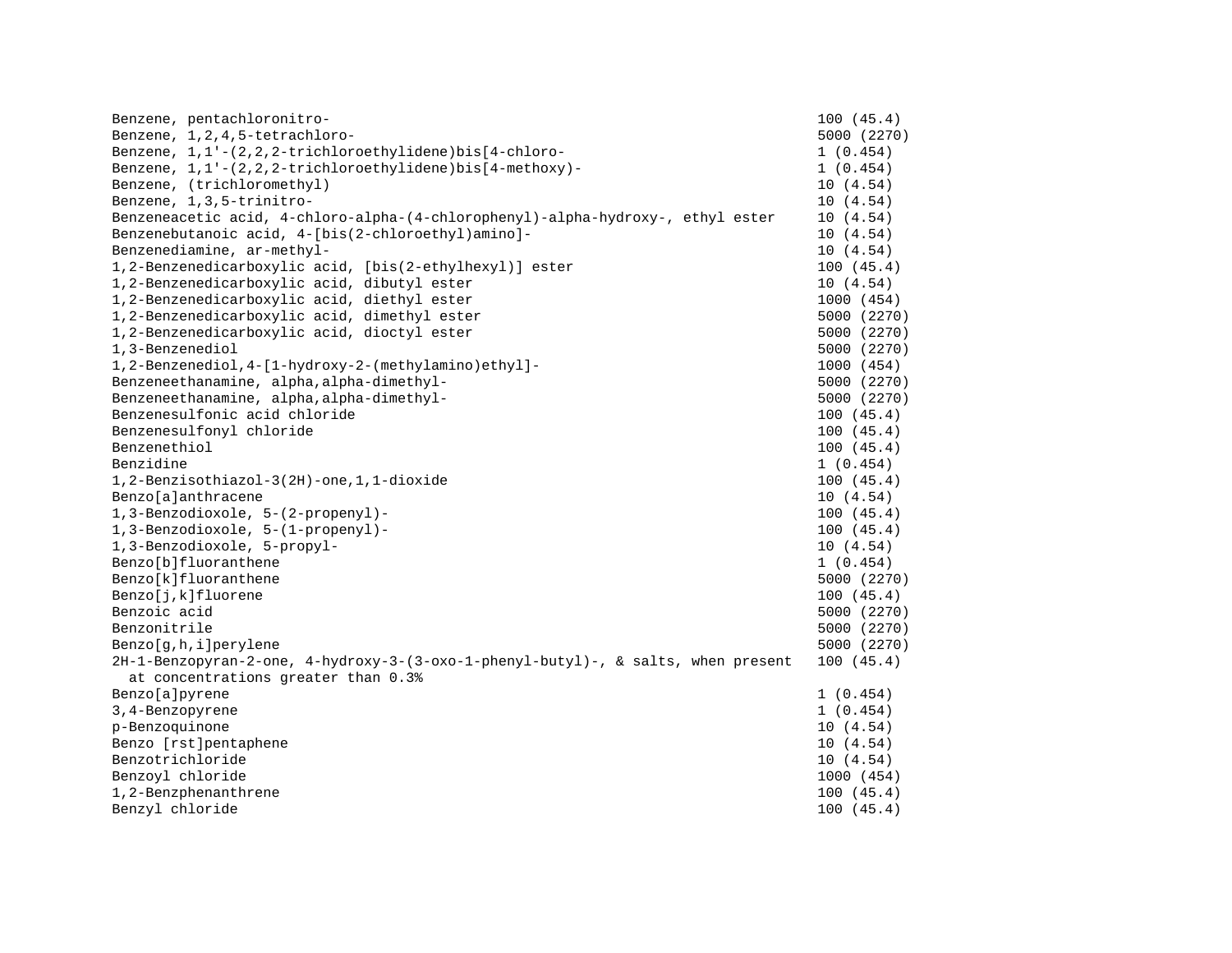| Beryllium ¢                                                              | 10(4.54)    |
|--------------------------------------------------------------------------|-------------|
| Beryllium chloride                                                       | 1(0.454)    |
| Beryllium dust ¢                                                         | 10(4.54)    |
| Beryllium fluoride                                                       | 1(0.454)    |
| Beryllium nitrate                                                        | 1(0.454)    |
| alpha - BHC                                                              | 10(4.54)    |
| beta - BHC                                                               | 1(0.454)    |
| delta - BHC                                                              | 1(0.454)    |
| qamma - BHC                                                              | 1(0.454)    |
| 2,2'Bioxirane                                                            | 10(4.54)    |
| Biphenyl                                                                 | 100(45.4)   |
| $(1, 1'-Bipheny1) - 4, 4'-diamine$                                       | 1(0.454)    |
| $(1, 1'-Bipheny1) - 4, 4'-diamine, 3, 3'-dichloro-$                      | 1(0.454)    |
| $(1, 1'-Bipheny1) - 4, 4'-diamine, 3, 3'-dimethoxy-$                     | 10(4.54)    |
| $(1, 1'-Bipheny1) - 4, 4'-diamine, 3, 3'-dimethyl-$                      | 10(4.54)    |
| Bis(2-chloroethoxy) methane                                              | 1000 (454)  |
| Bis(2-chloroethyl) ether                                                 | 10(4.54)    |
| Bis(2-ethylhexyl)phthalate                                               | 100(45.4)   |
| Bromoacetone                                                             | 1000 (454)  |
| Bromoform                                                                | 100(45.4)   |
| 4-Bromophenyl phenyl etherD100 (45.4)                                    |             |
| Brucine                                                                  | 100(45.4)   |
| 1,3-Butadiene                                                            | 10(4.54)    |
| 1, 3-Butadiene, 1, 1, 2, 3, 4, 4-hexachloro-                             | 1(0.454)    |
| 1-Butanamine, N-butyl-N-nitroso-                                         | 10(4.54)    |
| 1-Butanol                                                                | 5000 (2270) |
| 2-Butanone                                                               | 5000 (2270) |
| 2-Butanone, 3,3-dimethyl-1-(methylthio)-,0-[(methylamino)carbonyl] oxime | 100(45.4)   |
| 2-Butanone peroxide                                                      | 10(4.54)    |
| 2-Butenal                                                                | 100(45.4)   |
| 2-Butene, 1,4-dichloro-                                                  | 1(0.454)    |
| 2-Butenoic acid, 2-methyl-,7[[2,3-dihydroxy-2-(1-methoxyethyl)-3-        | 10(4.54)    |
| methyl-1-oxobutoxy]methyl]-2,3,5,7a-tetrahydro-1H-pyrrolizin-1-yl ester, |             |
| $[1S-[1a]pha(Z),7(2S*, 3R*)$ , 7aalpha]]-                                |             |
| Butyl acetate                                                            | 5000 (2270) |
| iso-Butyl acetate                                                        |             |
| sec-Butyl acetate                                                        |             |
| tert-Butyl acetate                                                       |             |
| n-Butyl alcohol                                                          | 5000 (2270) |
| Butylamine                                                               | 1000 (454)  |
| iso-Butylamine                                                           |             |
| sec-Butylamine                                                           |             |
| tert-Butylamine                                                          |             |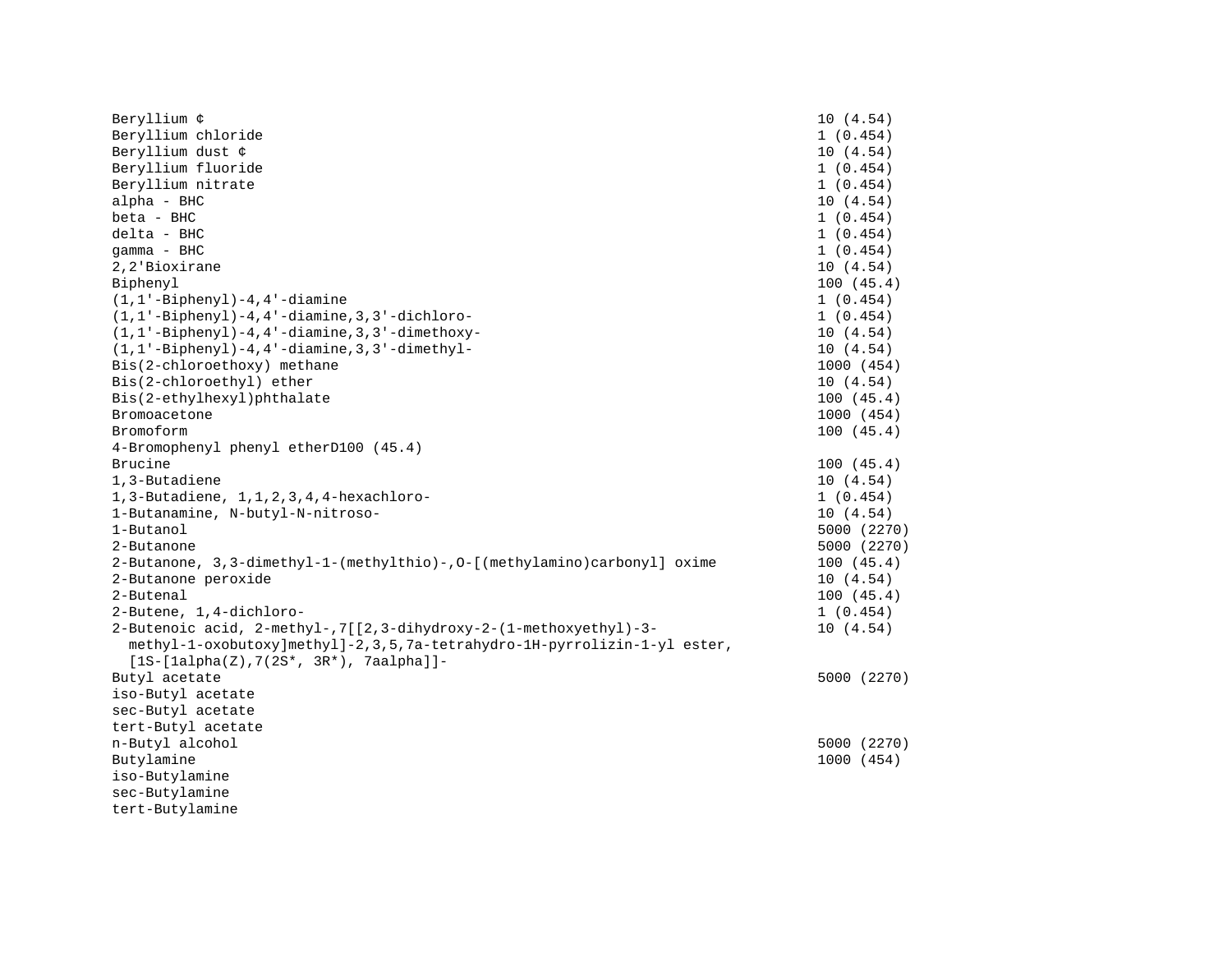| Butyl benzyl phthalate                                                      | 100(45.4)   |
|-----------------------------------------------------------------------------|-------------|
| n-Butyl phthalate                                                           | 10(4.54)    |
| Butyric acid                                                                | 5000 (2270) |
| iso-Butyric acid                                                            |             |
| Cacodylic acid                                                              | 1(0.454)    |
| Cadmium ¢                                                                   | 10(4.54)    |
| Cadmium acetate                                                             | 10(4.54)    |
| Cadmium bromide                                                             | 10(4.54)    |
| Cadmium chloride                                                            | 10(4.54)    |
| Calcium arsenate                                                            | 1(0.454)    |
| Calcium arsenite                                                            | 1(0.454)    |
| Calcium carbide                                                             | 10(4.54)    |
| Calcium chromate                                                            | 10(4.54)    |
| Calcium cyanamide                                                           | 1000 (454)  |
| Calcium cyanide                                                             | 10(4.54)    |
| Calcium cyanide Ca(CN)2                                                     | 10(4.54)    |
| Calcium dodecylbenzene sulfonate                                            | 1000 (454)  |
| Calcium hypochlorite                                                        | 10(4.54)    |
| Camphene, octachloro-                                                       | 1(0.454)    |
| Captan                                                                      | 10(4.54)    |
| Carbamic acid, ethyl ester                                                  | 100(45.4)   |
| Carbamic acid, methylnitroso-, ethyl ester                                  | 1(0.454)    |
| Carbamic chloride, dimethyl-                                                | 1(0.454)    |
| Carbamide, thio-                                                            | 10(4.54)    |
| Carbamimidoselenoic acid                                                    | 1000 (454)  |
| Carbamothioic acid, bis (1-methylethyl)-, S-(2,3-dichloro-2-propenyl) ester | 100(45.4)   |
| Carbaryl                                                                    | 100(45.4)   |
| Carbofuran                                                                  | 10(4.54)    |
| Carbon bisulfide                                                            | 100(45.4)   |
| Carbon disulfide                                                            | 100(45.4)   |
| Carbonic acid, dithallium (I+)                                              | 100(45.4)   |
| Carbonic dichloride                                                         | 10 (4.54)   |
| Carbonic difluoride                                                         | 1000 (454)  |
| Carbonochloridic acid, methyl ester                                         | 1000 (454)  |
| Carbon oxyfluoride                                                          | 1000 (454)  |
| Carbon tetrachloride                                                        | 10(4.54)    |
| Carbonyl sulfide                                                            | 100(45.4)   |
| Catechol                                                                    | 100(45.4)   |
| Chloral                                                                     | 5000(2270)  |
| Chloramben                                                                  | 100(45.4)   |
| Chlorambucil                                                                | 10(4.54)    |
| Chlordane                                                                   | 1(0.454)    |
| Chlordane, alpha & gamma isomers                                            | 1(0.454)    |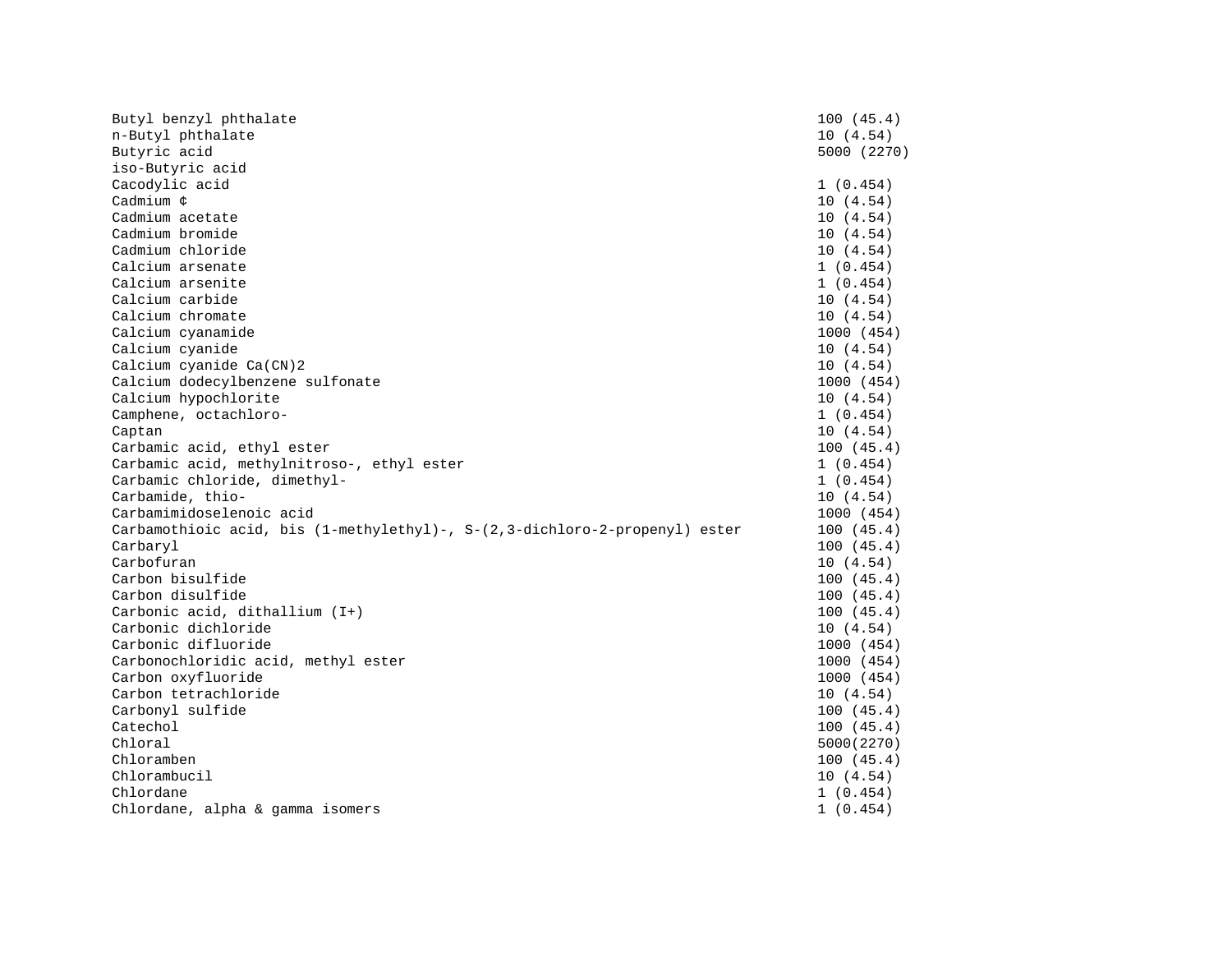| Chlordane, technical                | 1(0.454)    |
|-------------------------------------|-------------|
| Chlorine                            | 10(4.54)    |
| Chlornaphazine                      | 100(45.4)   |
| Chloroacetaldehyde                  | 1000 (454)  |
| Chloroacetic acid                   | 100(45.4)   |
| 2-Chloroacetophenone                | 100(45.4)   |
| p-Chloroaniline                     | 1000 (454)  |
| Chlorobenzene                       | 100(45.4)   |
| Chlorobenzilate                     | 10(4.54)    |
| 4-Chloro-m-cresol                   | 5000 (2270) |
| p-Chloro-m-cresol                   | 5000 (2270) |
| Chlorodibromomethane                | 100(45.4)   |
| Chloroethane                        | 100(45.4)   |
| 2-Chloroethyl vinyl ether           | 1000 (454)  |
| Chloroform                          | 10(4.54)    |
| Chloromethane                       | 100(45.4)   |
| Chloromethyl methyl ether           | 1(0.454)    |
| beta-Chloronaphthalene              | 5000 (2270) |
| 2-Chloronaphthalene                 | 5000 (2270) |
| 2-Chlorophenol                      | 100(45.4)   |
| o-Chlorophenol                      | 100(45.4)   |
| 4-Chlorophenyl phenyl ether         | 5000 (2270) |
| 1-(o-Chlorophenyl)thiourea          | 100(45.4)   |
| Chloroprene                         | 100(45.4)   |
| 3-Chloropropionitrile               | 1000 (454)  |
| Chlorosulfonic acid                 | 1000 (454)  |
| 4-Chloro-o-toluidine, hydrochloride | 100(45.4)   |
| Chlorpyrifos                        | 1(0.454)    |
| Chromic acetate                     | 1000 (454)  |
| Chromic acid                        | 10(4.54)    |
| Chromic acid H2CrO4, calcium salt   | 10(4.54)    |
| Chromic sulfate                     | 1000 (454)  |
| Chromium ¢                          | 5000 (2270) |
| Chromous chloride                   | 1000 (454)  |
| Chrysene                            | 100(45.4)   |
| Cobaltous bromide                   | 1000 (454)  |
| Cobaltous formate                   | 1000 (454)  |
| Cobaltous sulfamate                 | 1000 (454)  |
| Coke Oven Emissions                 | 1(0.454)    |
| Copper ¢                            | 5000 (2270) |
| Copper chloride @                   | 10(4.54)    |
| Copper cyanide                      | 10(4.54)    |
| Copper cyanide CuCN                 | 10(4.54)    |
|                                     |             |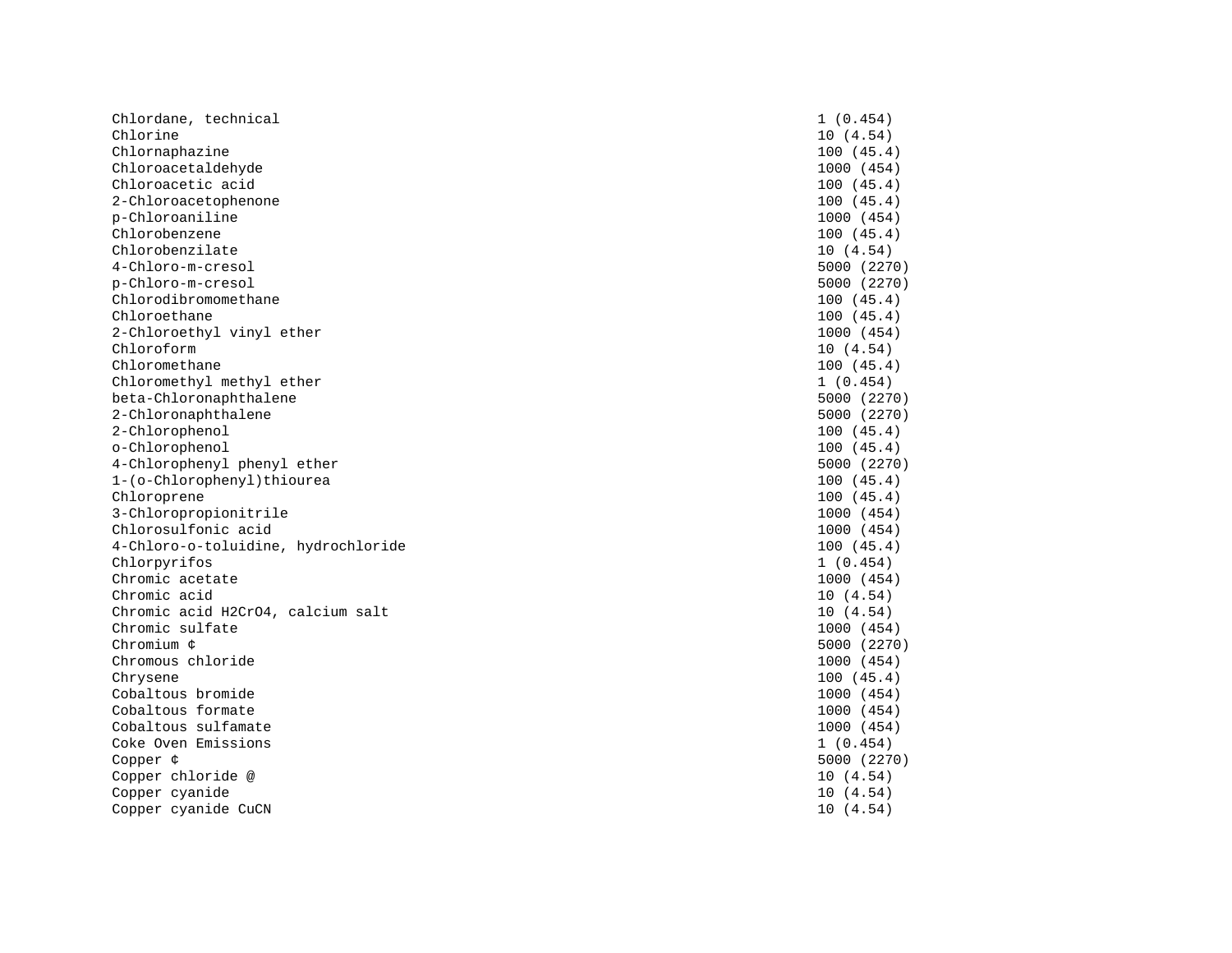| Coumaphos                                                      | 10(4.54)    |
|----------------------------------------------------------------|-------------|
| Creosote                                                       | 1(0.454)    |
| Cresols (isomers and mixture)                                  | 100(45.4)   |
| m-Cresol                                                       | 100(45.4)   |
| o-Cresolo                                                      | 100(45.4)   |
| p-Cresol                                                       | 100(45.4)   |
| Cresylic acid (isomers and mixture)                            | 100(45.4)   |
| m-Cresylic acid                                                | 100(45.4)   |
| o-Cresylic acid                                                | 100(45.4)   |
| p-Cresylic acid                                                | 100(45.4)   |
| Crotonaldehyde                                                 | 100(45.4)   |
| Cumene                                                         | 5000 (2270) |
| Cupric acetate                                                 | 100(45.4)   |
| Cupric acetoarsenite                                           | 1(0.454)    |
| Cupric chloride                                                | 10(4.54)    |
| Cupric nitrate                                                 | 100(45.4)   |
| Cupric oxalate                                                 | 100(45.4)   |
| Cupric sulfate                                                 | 10(4.54)    |
| Cupric sulfate ammoniated                                      | 100(45.4)   |
| Cupric tartrate                                                | 100(45.4)   |
| Cyanides (soluble salts and complexes) not otherwise specified | 10(4.54)    |
| Cyanogen                                                       | 100(45.4)   |
| Cyanogen bromide                                               | 1000 (454)  |
| Cyanogen bromide (CN)Br                                        | 1000 (454)  |
| Cyanogen chloride                                              | 10(4.54)    |
| Cyanogen chloride (CN)Cl                                       | 10(4.54)    |
| 2,5-Cyclohexadiene-1,4-dione                                   | 10(4.54)    |
| Cyclohexane                                                    | 1000 (454)  |
| Cyclohexane, 1, 2, 3, 4, 5, 6-hexachloro-,                     | 1(0.454)    |
| (lalpha, 2alpha, 3beta, 4alpha, 5alpha, 6beta) -               |             |
| Cyclohexanone                                                  | 5000 (2270) |
| 2-Cyclohexyl-4,6-dinitrophenol                                 | 100(45.4)   |
| 1,3-Cyclopentadiene, 1,2,3,4,5,5-hexachloro-                   | 10(4.54)    |
| Cyclophosphamide                                               | 10(4.54)    |
| $2, 4-D$ Acid                                                  | 100(45.4)   |
| $2, 4-D$ Ester                                                 | 100(45.4)   |
| Daunomycin                                                     | 10(4.54)    |
| DDD                                                            | 1(0.454)    |
| $4, 4 - DDD$                                                   | 1(0.454)    |
| DDE                                                            | 5000 (2270) |
| $4, 4 - DDE$                                                   | 5000 (2270) |
| DDE                                                            | 1(0.454)    |
| $4, 4 - DDE$                                                   | 1(0.454)    |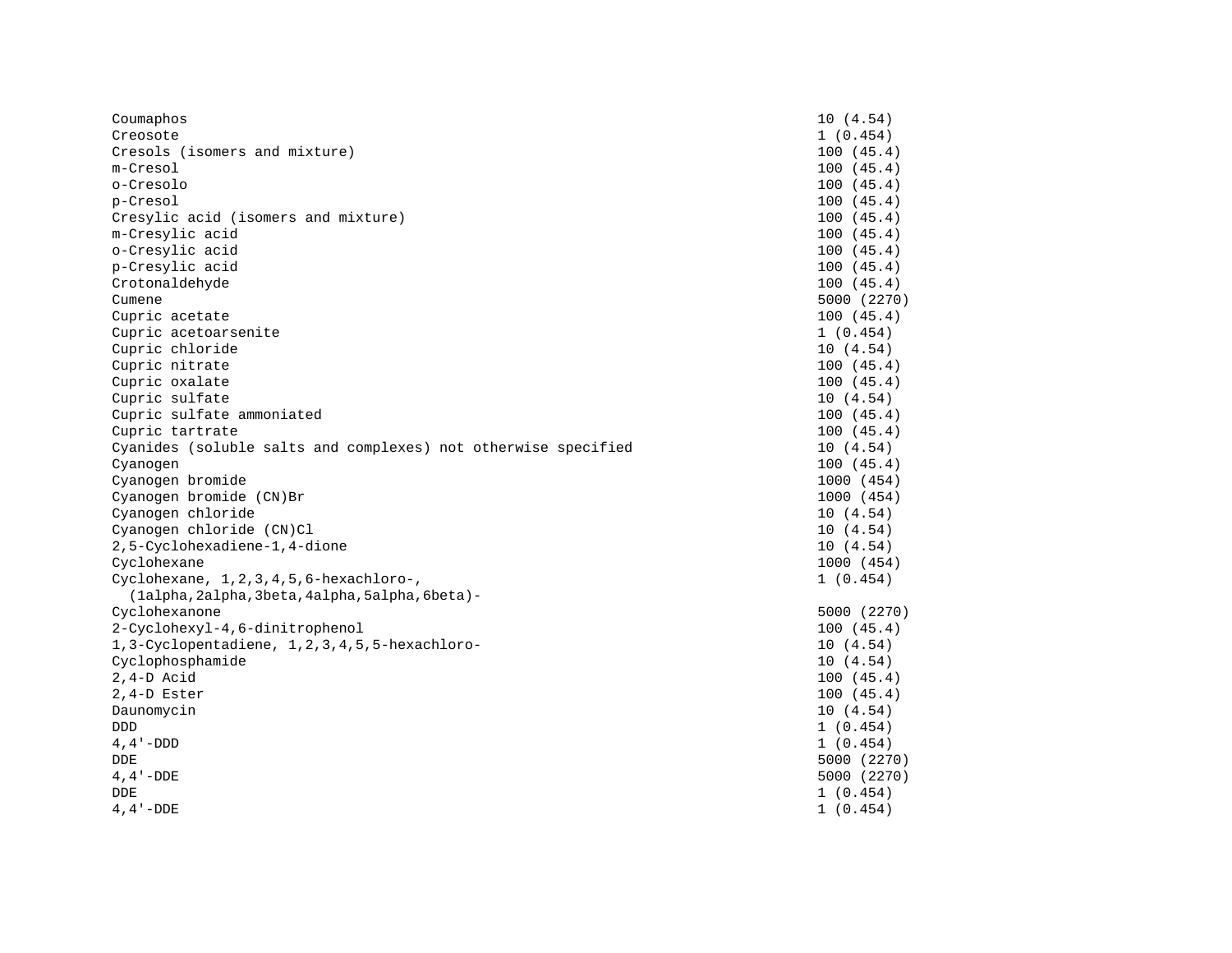| <b>DDT</b>                   | 1(0.454)    |
|------------------------------|-------------|
| $4, 4 - DDT$                 | 1(0.454)    |
| Diallate                     | 100(45.4)   |
| Diamine                      | 1(0.454)    |
| Diazinon                     | 1(0.454)    |
| Diazomethane                 | 100(45.4)   |
| Dibenz[a, h]anthracene       | 1(0.454)    |
| $1, 2:5, 6-Dibenzanthracene$ | 1(0.454)    |
| Dibenzo[a, h]anthracene      | 1(0.454)    |
| Dibenzofuran                 | 100(45.4)   |
| Dibenz[a,i]pyrene            | 10(4.54)    |
| 1,2-Dibromo-3-chloropropane  | 1(0.454)    |
| Dibutyl phthalate            | 10 (4.54)   |
| Di-n-butyl phthalate         | 10(4.54)    |
| Dicamba                      | 1000 (454)  |
| Dichlobenil                  | 100(45.4)   |
| Dichlone                     | 1(0.454)    |
| Dichlorobenzene              | 100(45.4)   |
| 1,2-Dichlorobenzene          | 100(45.4)   |
| 1,3-Dichlorobenzene          | 100(45.4)   |
| 1,4-Dichlorobenzene          | 100(45.4)   |
| m-Dichlorobenzene            | 100(45.4)   |
| o-Dichlorobenzene            | 100(45.4)   |
| p-Dichlorobenzene            | 100(45.4)   |
| 3, 3'-Dichlorobenzidine      | 1(0.454)    |
| Dichlorobromomethane         | 5000 (2270) |
| 1,4-Dichloro-2-butene        | 1(0.454)    |
| Dichlorodifluoromethane      | 5000 (2270) |
| 1.1-Dichloroethane           | 1000 (454)  |
| 1,2-Dichloroethane           | 100(45.4)   |
| 1,1-Dichloroethylene         | 100(45.4)   |
| 1,2-Dichloroethylene         | 1000 (454)  |
| Dichloroethyl ether          | 10(4.54)    |
| Dichloroisopropyl-ether      | 1000 (454)  |
| Dichloromethane @            | 1000 (454)  |
| Dichloromethoxy ethane       | 1000 (454)  |
| Dichloromethyl ether         | 1(0.454)    |
| 2,4-Dichlorophenol           | 100(45.4)   |
| 2,6-Dichlorophenol           | 100(45.4)   |
| Dichlorophenylarsine         | 1(0.454)    |
| Dichloropropane              | 1000 (454)  |
| 1,1-Dichloropropane          |             |

1,3-Dichloropropane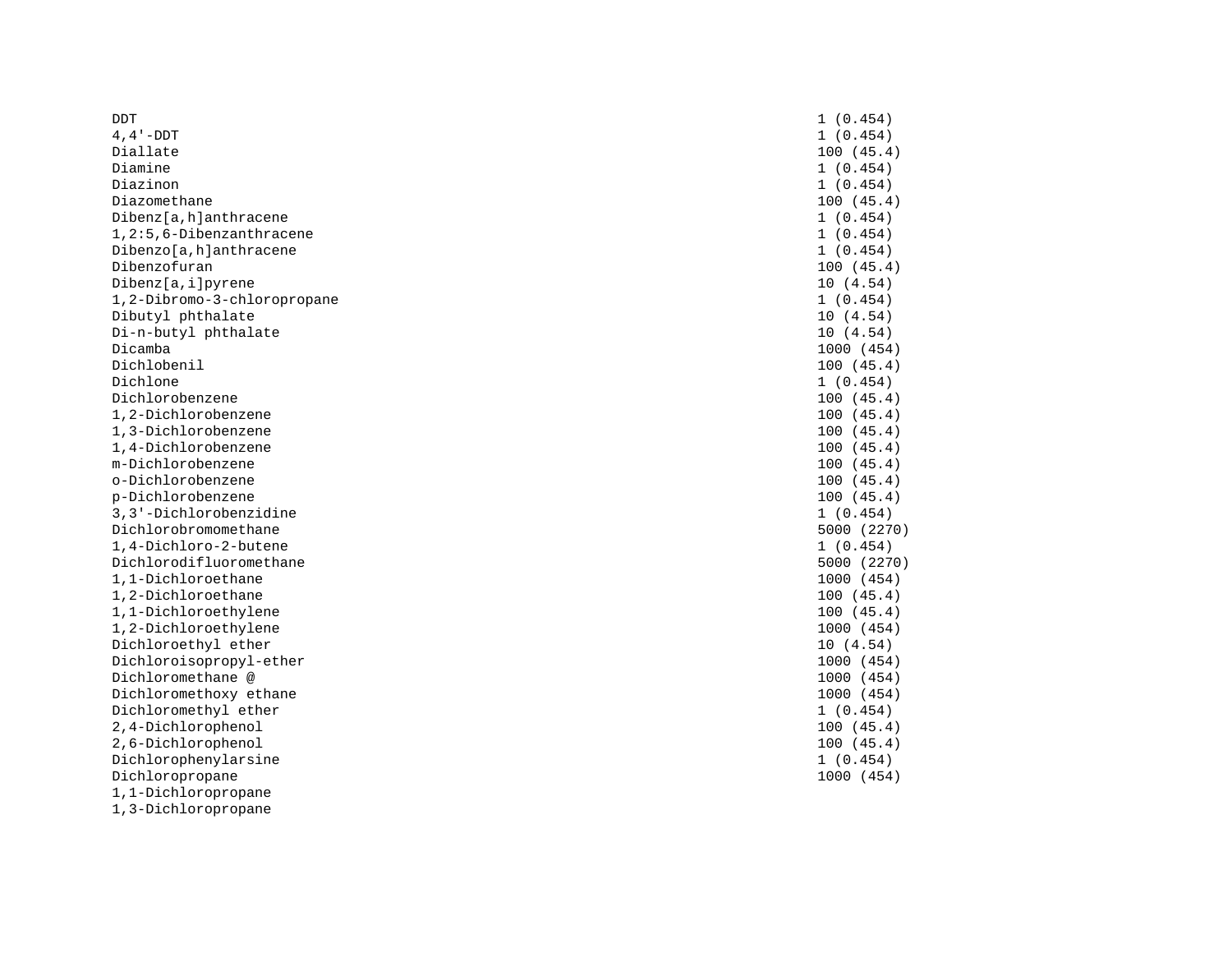| 1,2-Dichloropropane                                                                             | 1000 (454)  |
|-------------------------------------------------------------------------------------------------|-------------|
| Dichloropropane - Dichloropropene (mixture)                                                     | 100(45.4)   |
| Dichloropropene                                                                                 | 100(45.4)   |
| 2,3-Dichloropropene                                                                             |             |
| 1,3-Dichloropropene                                                                             | 100(45.4)   |
| 2,2-Dichloropropionic acid                                                                      | 5000 (2270) |
| Dichlorvos                                                                                      | 10(4.54)    |
| Dicofol                                                                                         | 10(4.54)    |
| Dieldrin                                                                                        | 1(0.454)    |
| 1,2:3,4-Diepoxybutane                                                                           | 10(4.54)    |
| Diethanolamine                                                                                  | 100(45.4)   |
| Diethylamine                                                                                    | 1000 (454)  |
| N, N-diethylaniline                                                                             | 1000 (454)  |
| Diethylarsine                                                                                   | 1(0.454)    |
| 1,4-Diethylenedioxide                                                                           | 100(45.4)   |
| Diethylhexyl phthalate                                                                          | 100(45.4)   |
| N, N´-Diethylhydrazine                                                                          | 10(4.54)    |
| 0,0-Diethyl S-methyl dithiophosphate                                                            | 5000 (2270) |
| Diethyl-p-nitrophenyl phosphate                                                                 | 100(45.4)   |
| Diethyl phthalate                                                                               | 1000(454)   |
| 0,0-Diethyl 0-pyrazinyl phosphorothioate                                                        | 100(45.4)   |
| Diethylstilbestrol                                                                              | 1(0.454)    |
| Diethyl sulfate                                                                                 | 10(4.54)    |
| Dihydrosafrole                                                                                  | 10(4.54)    |
| Diisopropyl fluorophosphate                                                                     | 100(45.4)   |
| 1, 4, 5, 8-Dimethanonaphthalene, 1, 2, 3, 4, 10, 10-hexachloro-1, 4, 4a, 5, 8, 8a-hexahydro,    | 1(0.454)    |
| (lalpha, 4alpha, 4abeta, 5abeta, 8beta, 8abeta) -                                               |             |
| 1, 4, 5, 8-Dimethanonaphthalene, 1, 2, 3, 4, 10, 10-10-hexachloro-1, 4, 4a, 5, 8, 8a-hexahydro- | 1(0.454)    |
| , (lalpha, 4alpha, 4abeta, 5alpha, 8alpha, 8abeta) -                                            |             |
| 2,7:3,6-Dimethanonaphth[2,3-b]oxirene, 3,4,5,6,9,9-hexachloro-1a,2,2a,3,6,6a,7,7a- 1 (0.454)    |             |
| octahydro-, (laalpha, 2beta, 2abeta, 3alpha, 6alpha, 6abeta, 7beta, 7aalpha) -                  |             |
| 2,7:3,6-Dimethanonaphth[2,3-b]oxirene, 3,4,5,6,9,9-hexachloro-1a,2,2a,3,6,6a,7,7a- 1 (0.454)    |             |
| octahydro-, (laalpha, 2beta, 2aalpha, 3beta, 6beta, 6aalpha, 7beta, 7aalpha) -                  |             |
| Dimethoate                                                                                      | 10(4.54)    |
| 3, 3'-Dimethoxybenzidine                                                                        | 10(4.54)    |
| Dimethylamine                                                                                   | 1000 (454)  |
| p-Dimethylaminoazobenzene                                                                       | 10(4.54)    |
| N, N-dimethylaniline                                                                            | 100(45.4)   |
| 7,12-Dimethylbenz[a]anthracene                                                                  | 1(0.454)    |
| 3, 3'-Dimethylbenzidine                                                                         | 10(4.54)    |
| alpha, alpha-Dimethylbenzylhydroperoxide                                                        | 10(4.54)    |
| Dimethylcarbamoyl chloride                                                                      | 1(0.454)    |
| Dimethylformamide                                                                               | 100(45.4)   |
|                                                                                                 |             |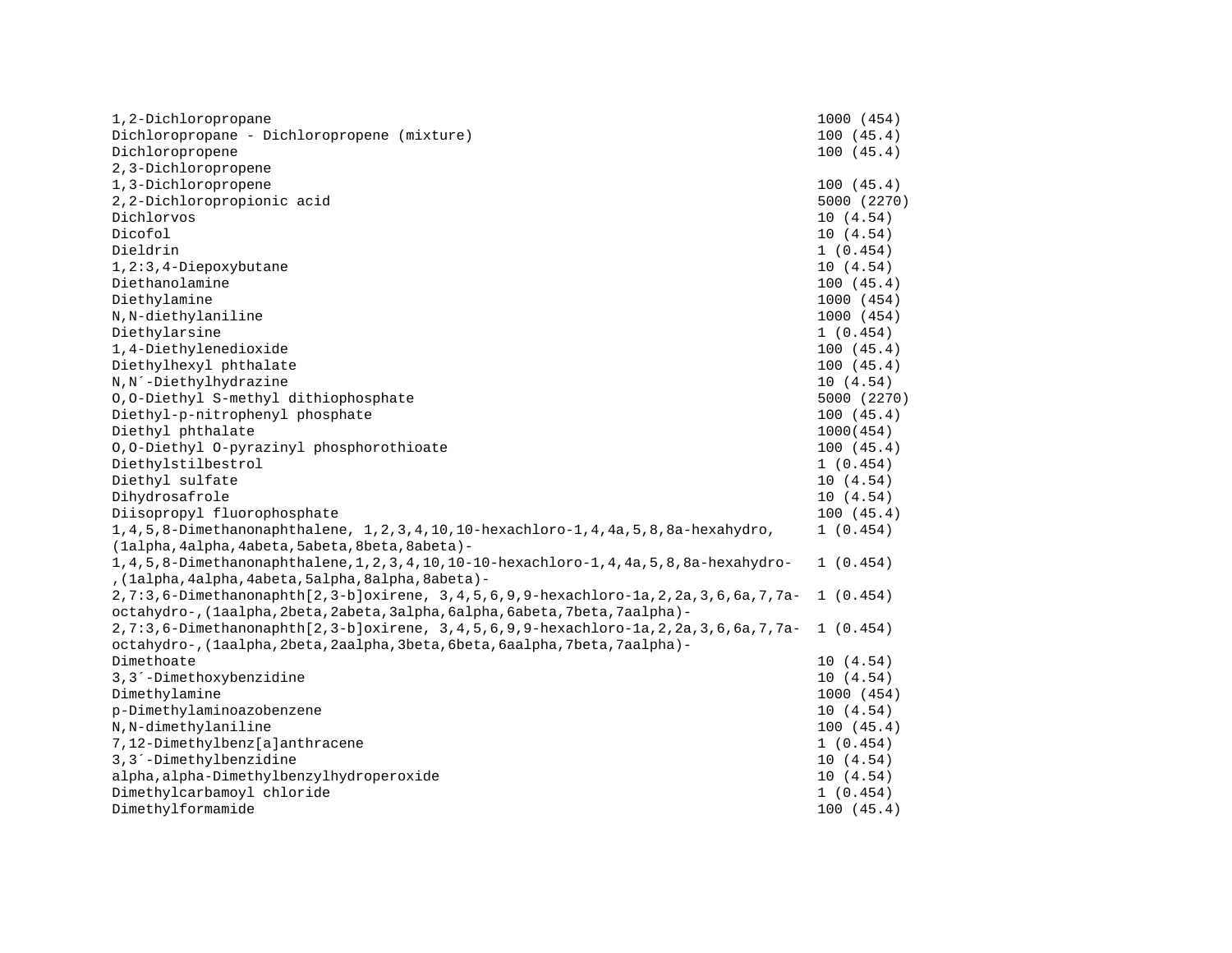| 1,1-Dimethylhydrazine               | 10(4.54)    |
|-------------------------------------|-------------|
| 1,2-Dimethylhydrazine               | 1(0.454)    |
| Dimethylhydrazine, unsymmetrical @  | 10(4.54)    |
| alpha, alpha-Dimethylphenethylamine | 5000 (2270) |
| 12,4-Dimethylphenol                 | 100(45.4)   |
| Dimethyl phthalate                  | 5000 (2270) |
| Dimethyl sulfate                    | 100(45.4)   |
| Dinitrobenzene (mixed)              | 100(45.4)   |
| m-Dinitrobenzene                    |             |
| o-Dinitrobenzene                    |             |
| p-Dinitrobenzene                    |             |
| 4,6-Dinitro-o-cresol and salts      | 10(4.54)    |
| Dinitrogen tetroxide @              | 10(4.54)    |
| Dinitrophenol                       | 10(4.54)    |
| 2,5-Dinitrophenol                   |             |
| 2,4-Dinitrophenol                   | 10(4.54)    |
| Dinitrotoluene                      | 10(4.54)    |
| 3,4-Dinitrotoluene                  |             |
| 2,4-Dinitrotoluene                  | 10(4.54)    |
| 2,6-Dinitrotoluene                  | 100(45.4)   |
| Dinoseb                             | 1000 (454)  |
| Di-n-octyl phthalate                | 5000 (2270) |
| 1,4-Dioxane                         | 100(45.4)   |
| 1,2-Diphenylhydrazine               | 10(4.54)    |
| Diphosphoramide, octamethyl-        | 100(45.4)   |
| Diphosphoric acid, tetraethyl ester | 10(4.54)    |
| Dipropylamine                       | 5000 (2270) |
| Di-n-propylnitrosamine              | 10(4.54)    |
| Diquat                              | 1000 (454)  |
| Disulfoton                          | 1(0.454)    |
| Dithiobiuret                        | 100(45.4)   |
| Diuron                              | 100(45.4)   |
| Dodecylbenzenesulfonic acid         | 1000 (454)  |
| 2,4-D, salts and esters             | 100(45.4)   |
| Endosulfan                          | 1(0.454)    |
| alpha-Endosulfan                    | 1(0.454)    |
| beta-Endosulfan                     | 1(0.454)    |
| Endosulfan sulfate                  | 1(0.454)    |
| Endothall                           | 1000 (454)  |
| Endrin                              | 1(0.454)    |
| Endrin, & metabolites               | 1(0.454)    |
| Endrin aldehyde                     | 1(0.454)    |
| Epichlorohydrin                     | 100(45.4)   |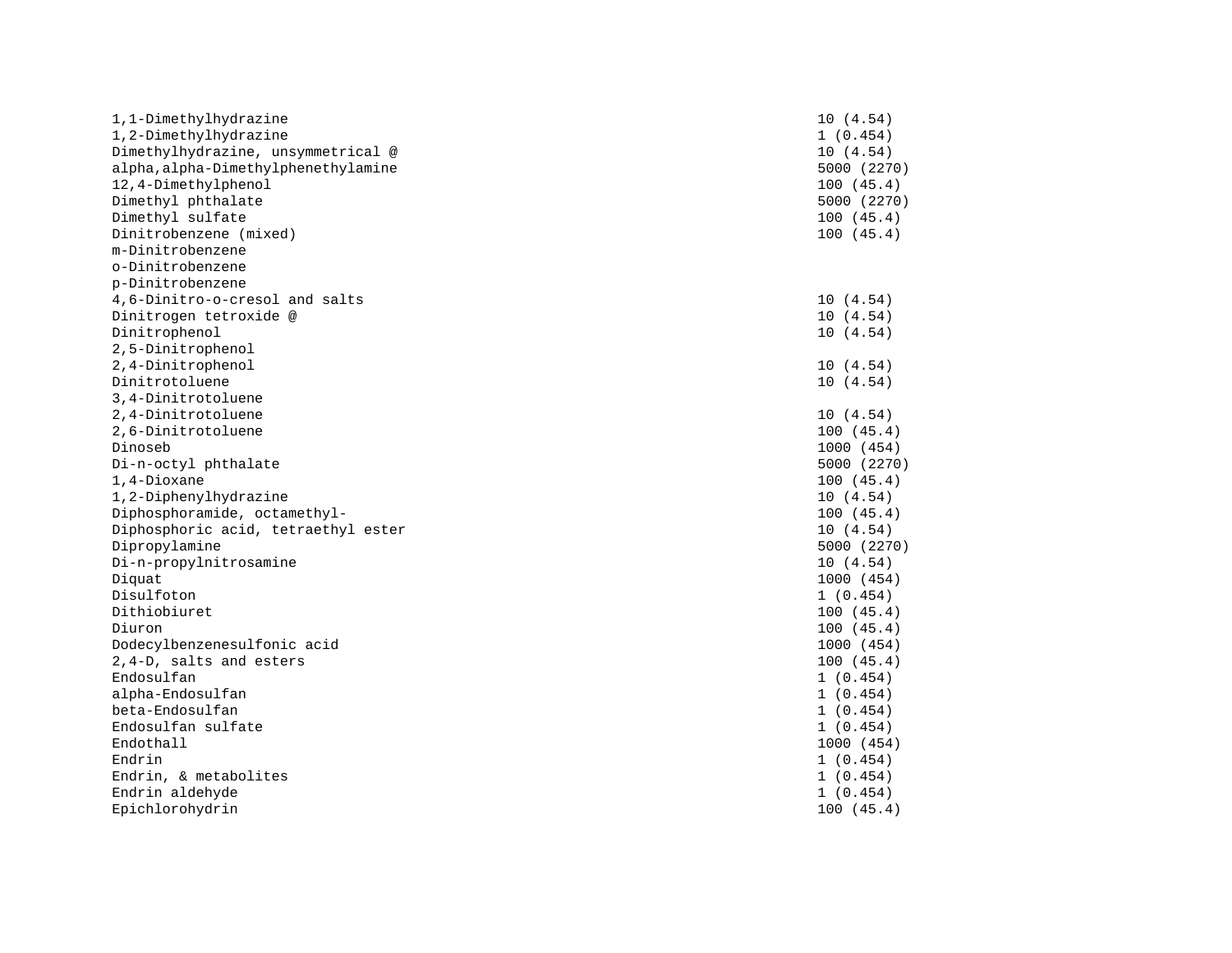| Epinephrine                                                            | 1000 (454)  |
|------------------------------------------------------------------------|-------------|
| 1,2-Epoxybutane                                                        | 100(45.4)   |
| Ethanal                                                                | 1000 (454)  |
| Ethanamine, N-ethyl-N-nitroso-                                         | 1(0.454)    |
| Ethane, 1,2-dibromo-                                                   | 1(0.454)    |
| Ethane, 1,1-dichloro-                                                  | 1000 (454)  |
| Ethane, 1,2-dichloro-                                                  | 100(45.4)   |
| Ethane, hexachloro-                                                    | 100(45.4)   |
| Ethane, 1,1'-[methylenebis(oxy)]bis(2-chloro-                          | 1000 (454)  |
| Ethane, 1,1'-oxybis-                                                   | 100(45.4)   |
| Ethane, 1,1'-oxybis(2-chloro-                                          | 10(4.54)    |
| Ethane, pentachloro-                                                   | 10(4.54)    |
| Ethane, 1, 1, 1, 2-tetrachloro-                                        | 100(45.4)   |
| Ethane, 1,1,2,2-tetrachloro-                                           | 100(45.4)   |
| Ethane, 1,1,2-trichloro-                                               | 100(45.4)   |
| Ethane, 1,1,1-trichloro-                                               | 1000 (454)  |
| 1,2-Ethanediamine, N,N-dimethyl-N'-2-pyridinyl-N'- (2-thienyl-methyl)- | 5000 (2270) |
| Ethanedinitrile                                                        | 100(45.4)   |
| Ethanenitrile                                                          | 5000 (2270) |
| Ethanethioamide                                                        | 10(4.54)    |
| Ethanimidothioic acid, N-[[(methylamino)carbonyl] oxy]-, methyl ester  | 100(45.4)   |
| Ethanol, 2-ethoxy-                                                     | 1000 (454)  |
| Ethanol, 2,2'-(nitrosoimino)bis-                                       | 1(0.454)    |
| Ethanone, 1-phenyl-                                                    | 5000 (2270) |
| Ethanoyl chloride                                                      | 5000 (2270) |
| Ethene, chloro-                                                        | 1(0.454)    |
| Ethene, 2-chloroethoxy-                                                | 1000 (454)  |
| Ethene, 1,1-dichloro-                                                  | 100(45.4)   |
| Ethene, $1, 2$ -dichloro- $(E)$                                        | 1000 (454)  |
| Ethene, tetrachloro-                                                   | 100(45.4)   |
| Ethene, trichloro-                                                     | 100(45.4)   |
| Ethion                                                                 | 10(4.54)    |
| Ethyl acetate                                                          | 5000 (2270) |
| Ethyl acrylate                                                         | 1000 (454)  |
| Ethylbenzene                                                           | 1000 (454)  |
| Ethyl carbamate (Urethan)                                              | 100(45.4)   |
| Ethyl chloride @                                                       | 100(45.4)   |
| Ethyl cyanide                                                          | 10(4.54)    |
| Ethylene dibromide                                                     | 1(0.454)    |
| Ethylene dichloride                                                    | 100(45.4)   |
| Ethylene glycol                                                        | 5000 (2270) |
| Ethylene glycol monoethyl ether                                        | 1000 (454)  |
| Ethylene oxide                                                         | 10(4.54)    |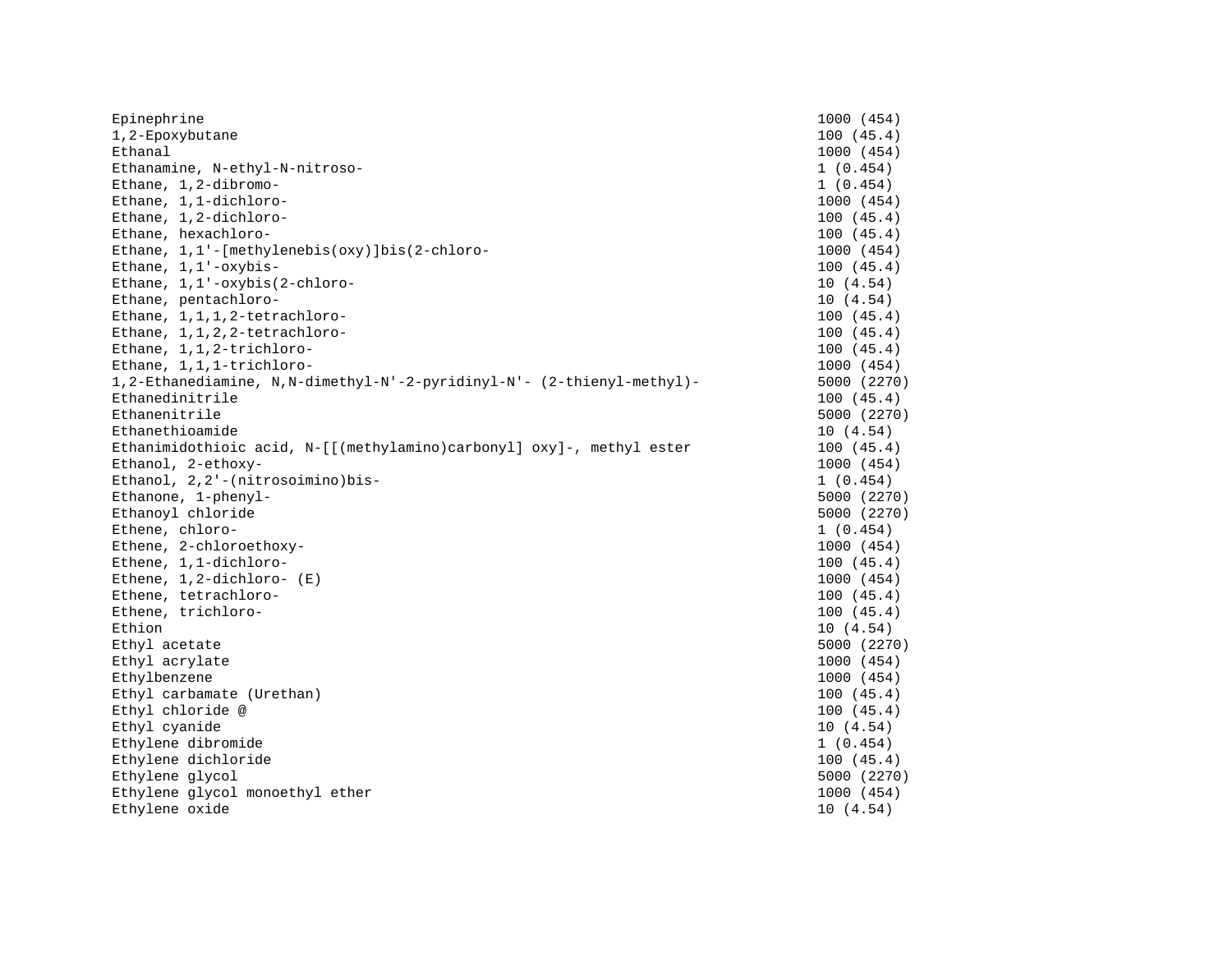| Ethylenebisdithiocarbamic acid                              | 5000 (2270) |
|-------------------------------------------------------------|-------------|
| Ethylenebisdithiocarbamic acid, salts and esters            | 5000 (2270) |
| Ethylenediamine                                             | 5000 (2270) |
| Ethylenediamine tetraacetic acid (EDTA)                     | 5000 (2270) |
| Ethylenethiourea                                            | 10(4.54)    |
| Ethylenimine                                                | 1(0.454)    |
| Ethyl ether                                                 | 100(45.4)   |
| Ethylidene dichloride                                       | 1000 (454)  |
| Ethyl methacrylate                                          | 1000 (454)  |
| Ethyl methanesulfonate                                      | 1(0.454)    |
| Ethyl methyl ketone @                                       | 5000 (2270) |
| Famphurdimethylester                                        | 1000 (454)  |
| Ferric ammonium citrate                                     | 1000 (454)  |
| Ferric ammonium oxalate                                     | 1000 (454)  |
| Ferric chloride                                             | 1000 (454)  |
| Ferric fluoride                                             | 100(45.4)   |
| Ferric nitrate                                              | 1000 (454)  |
| Ferric sulfate                                              | 1000 (454)  |
| Ferrous ammonium sulfate                                    | 1000 (454)  |
| Ferrous chloride                                            | 100(45.4)   |
| Ferrous sulfate                                             | 1000 (454)  |
| Fluoranthene                                                | 100(45.4)   |
| Fluorene                                                    | 5000 (2270) |
| Fluorine                                                    | 10(4.54)    |
| Fluoroacetamide                                             | 100(45.4)   |
| Fluoroacetic acid, sodium salt                              | 10(4.54)    |
| Formaldehyde                                                | 100(45.4)   |
| Formic acid                                                 | 5000 (2270) |
| Fulminic acid, mercury $(2+)$ salt                          | 10(4.54)    |
| Fumaric acid                                                | 5000 (2270) |
| Furan                                                       | 100(45.4)   |
| Furan, tetrahydro-                                          | 1000 (454)  |
| 2-Furancarboxaldehyde                                       | 5000 (2270) |
| 2,5-Furandione                                              | 5000 (2270) |
| Furfural                                                    | 5000 (2270) |
| Furfuran                                                    | 100(45.4)   |
| Glucopyranose, 2-deoxy-2-(3-methyl-3-nitrosoureido)-        | 1(0.454)    |
| D-Glucose, 2-deoxy-2-[[methylnitrosoamino)-carbonyl]amino]- | 1(0.454)    |
| Glycidylaldehyde                                            | 10(4.54)    |
| Guanidine, N-methyl-N'-nitro-N-nitroso-                     | 10(4.54)    |
| Guthion                                                     | 1(0.454)    |
| Heptachlor                                                  | 1(0.454)    |
| Heptachlor epoxide                                          | 1(0.454)    |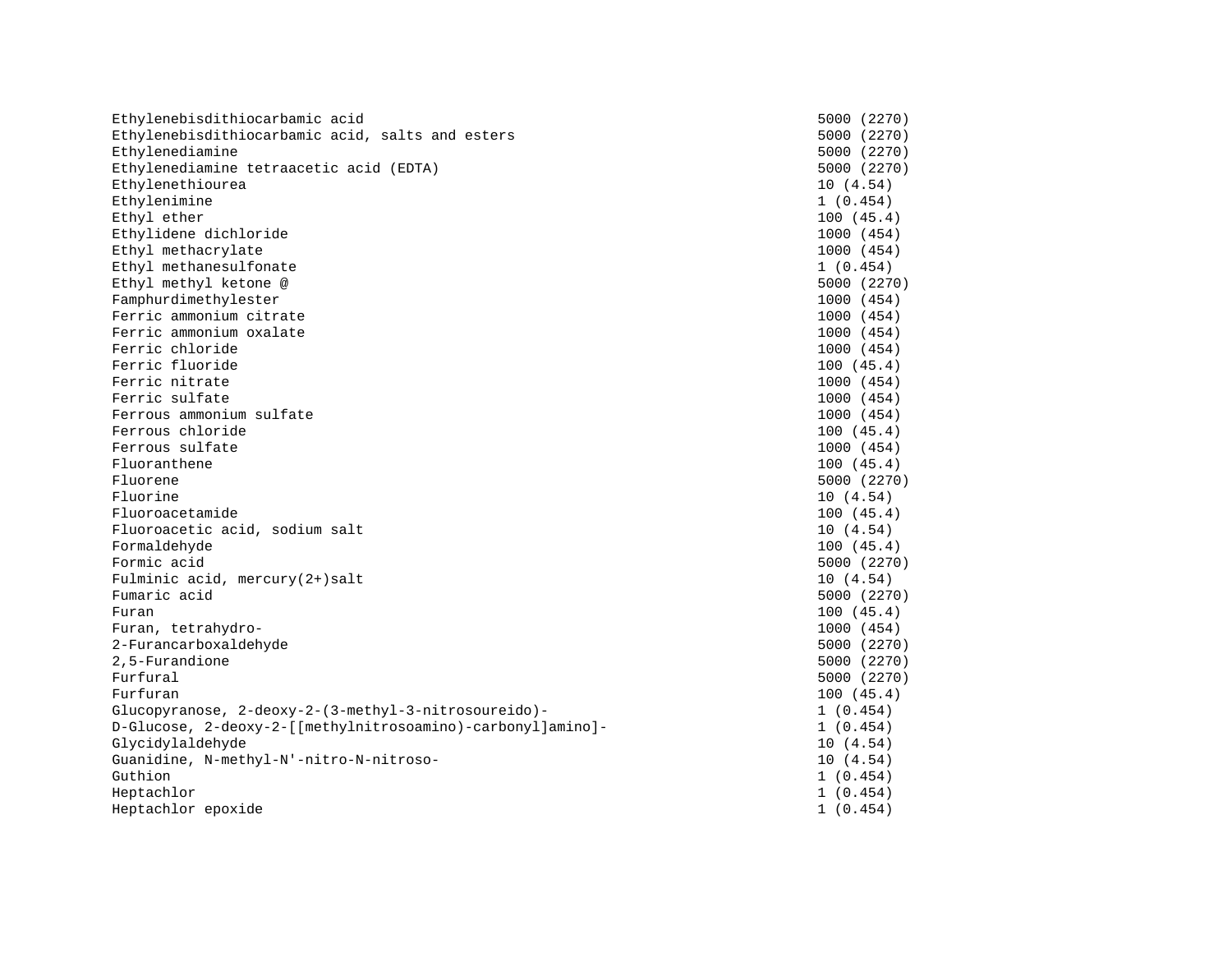| Hexachlorobenzene                                                               | 10(4.54)    |
|---------------------------------------------------------------------------------|-------------|
| Hexachlorobutadiene                                                             | 1(0.454)    |
| Hexachlorocyclohexane (gamma isomer)                                            | 1(0.454)    |
| Hexachlorocyclopentadiene                                                       | 10(4.54)    |
| Hexachloroethane                                                                | 100(45.4)   |
| 1, 2, 3, 4, 10-10-Hexachloro-1, 4, 4a, 5, 8, 8a-hexahydro-1, 4: 5, 8-endo, exo- | 1(0.454)    |
| dimethanonaphthalene                                                            |             |
| Hexachlorophene                                                                 | 100(45.4)   |
| Hexachloropropene                                                               | 1000 (454)  |
| Hexaethyl tetraphosphate                                                        | 100(45.4)   |
| Hexamethylene-1,6-diisocyanate                                                  | 100(45.4)   |
| Hexamethylphosphoramide                                                         | 1(0.454)    |
| Hexane                                                                          | 5000 (2270) |
| Hydrazine                                                                       | 1(0.454)    |
| Hydrazine, 1,2-diethyl-                                                         | 10(4.54)    |
| Hydrazine, 1,1-dimethyl-                                                        | 10(4.54)    |
| Hydrazine, 1,2-dimethyl-                                                        | 1(0.454)    |
| Hydrazine, 1,2-diphenyl-                                                        | 10(4.54)    |
| Hydrazine, methyl-                                                              | 10(4.54)    |
| Hydrazinecarbothioamide                                                         | 100(45.4)   |
| Hydrochloric acid                                                               | 5000 (2270) |
| Hydrocyanic acid                                                                | 10(4.54)    |
| Hydrofluoric acid                                                               | 100(45.4)   |
| Hydrogen chloride                                                               | 5000 (2270) |
| Hydrogen cyanide                                                                | 10(4.54)    |
| Hydrogen fluoride                                                               | 100(45.4)   |
| Hydrogen phosphide                                                              | 100(45.4)   |
| Hydrogen sulfide                                                                | 100(45.4)   |
| Hydrogen sulfide H2S                                                            | 100(45.4)   |
| Hydroperoxide, 1-methyl-1-phenylethyl-                                          | 10(4.54)    |
| Hydroquinone                                                                    | 100(45.4)   |
| 2-Imidazolidinethione                                                           | 10(4.54)    |
| $Indeno(1,2,3-cd)pyrene$                                                        | 100(45.4)   |
| 1,3-Isobenzofurandione                                                          | 5000 (2270) |
| Isobutyl alcohol                                                                | 5000 (2270) |
| Isodrin                                                                         | 1(0.454)    |
| Isophorone                                                                      | 5000 (2270) |
| Isoprene                                                                        | 100(45.4)   |
| Isopropanolamine dodecylbenzene sulfonate                                       | 1000 (454)  |
| Isosafrole                                                                      | 100(45.4)   |
| 3(2H)-Isoxazolone, 5-(aminomethyl)-                                             | 1000 (454)  |
| Keponedecachloroc-tahydro-                                                      | 1(0.454)    |
| Lasiocarpine                                                                    | 10(4.54)    |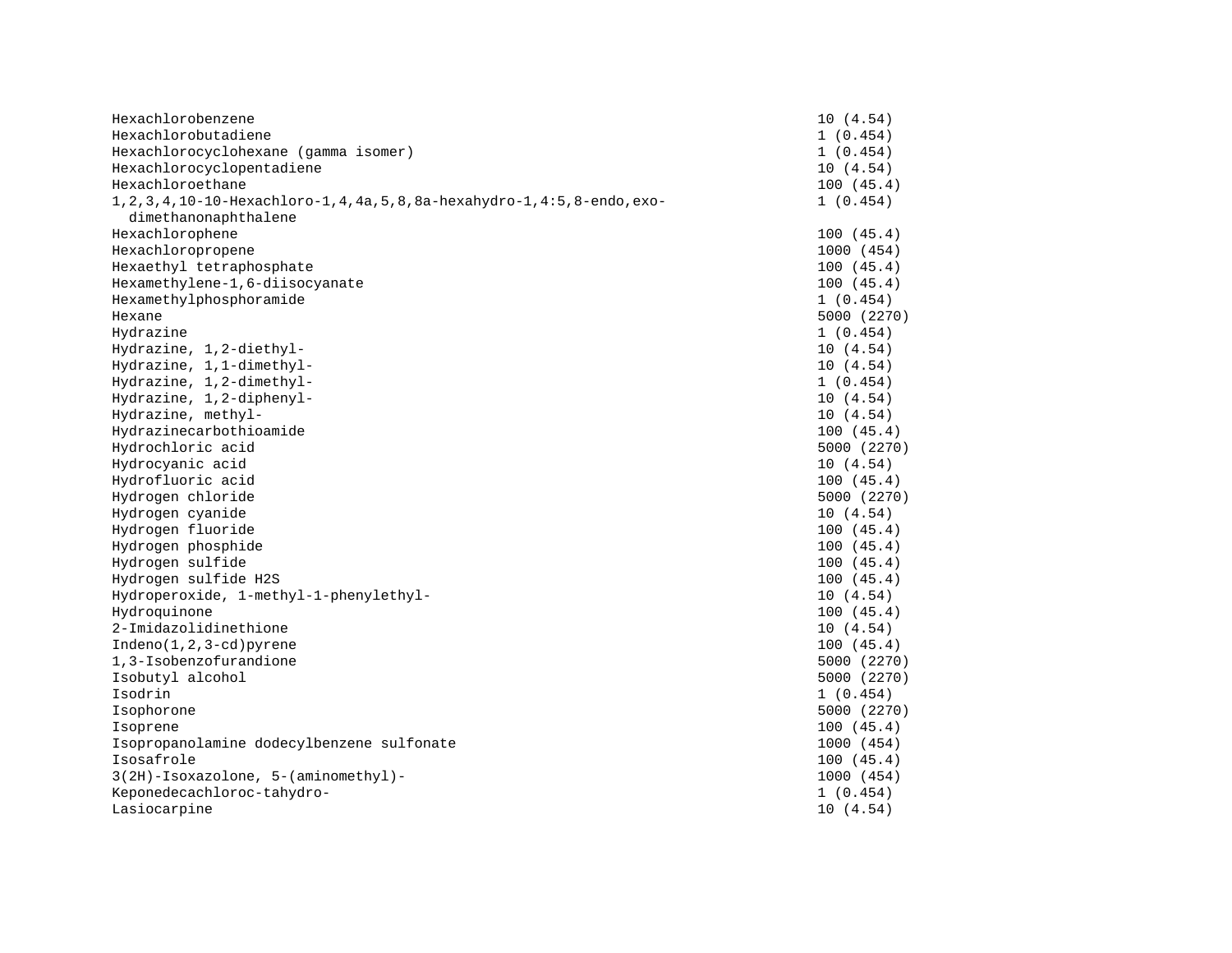| Lead $\phi$                         | 10(4.54)    |
|-------------------------------------|-------------|
| Lead acetate                        | 10(4.54)    |
| Lead arsenate                       | 1(0.454)    |
| Lead, bis(acetato-0)tetrahydroxytri | 10(4.54)    |
| Lead chloride                       | 10(4.54)    |
| Lead fluoborate                     | 10(4.54)    |
| Lead fluoride                       | 10(4.54)    |
| Lead iodide                         | 10(4.54)    |
| Lead nitrate                        | 10(4.54)    |
| Lead phosphate                      | 10(4.54)    |
| Lead stearate                       | 10(4.54)    |
| Lead subacetate                     | 10(4.54)    |
| Lead sulfate                        | 10(4.54)    |
| Lead sulfide                        | 10(4.54)    |
| Lead thiocyanate                    | 10(4.54)    |
| Lindane                             | 1(0.454)    |
| Lithium chromate                    | 10(4.54)    |
| Malathion                           | 100(45.4)   |
| Maleic acid                         | 5000 (2270) |
| Maleic anhydride                    | 5000 (2270) |
| Maleic hydrazide                    | 5000 (2270) |
| Malononitrile                       | 1000 (454)  |
| MDI                                 | 5000 (2270) |
| Melphalan                           | 1(0.454)    |
| Mercaptodimethur                    | 10(4.54)    |
| Mercuric cyanide                    | 1(0.454)    |
| Mercuric nitrate                    | 10(4.54)    |
| Mercuric sulfate                    | 10(4.54)    |
| Mercuric thiocyanate                | 10(4.54)    |
| Mercurous nitrate                   | 10(4.54)    |
| Mercury                             | 1(0.454)    |
| Mercury, (acetato-0)phenyl-         | 100(45.4)   |
| Mercury fulminate                   | 10(4.54)    |
| Methacrylonitrile                   | 1000 (454)  |
| Methanamine, N-methyl-              | 1000 (454)  |
| Methanamine, N-methyl-N-nitroso     | 10(4.54)    |
| Methane, bromo-                     | 1000 (454)  |
| Methane, chloro-                    | 100(45.4)   |
| Methane, chloromethoxy-             | 1(0.454)    |
| Methane, dibromo-                   | 1000 (454)  |
| Methane, dichloro-                  | 1000 (454)  |
| Methane, dichlorodifluoro-          | 5000 (2270) |
| Methane, iodo-                      | 100(45.4)   |
|                                     |             |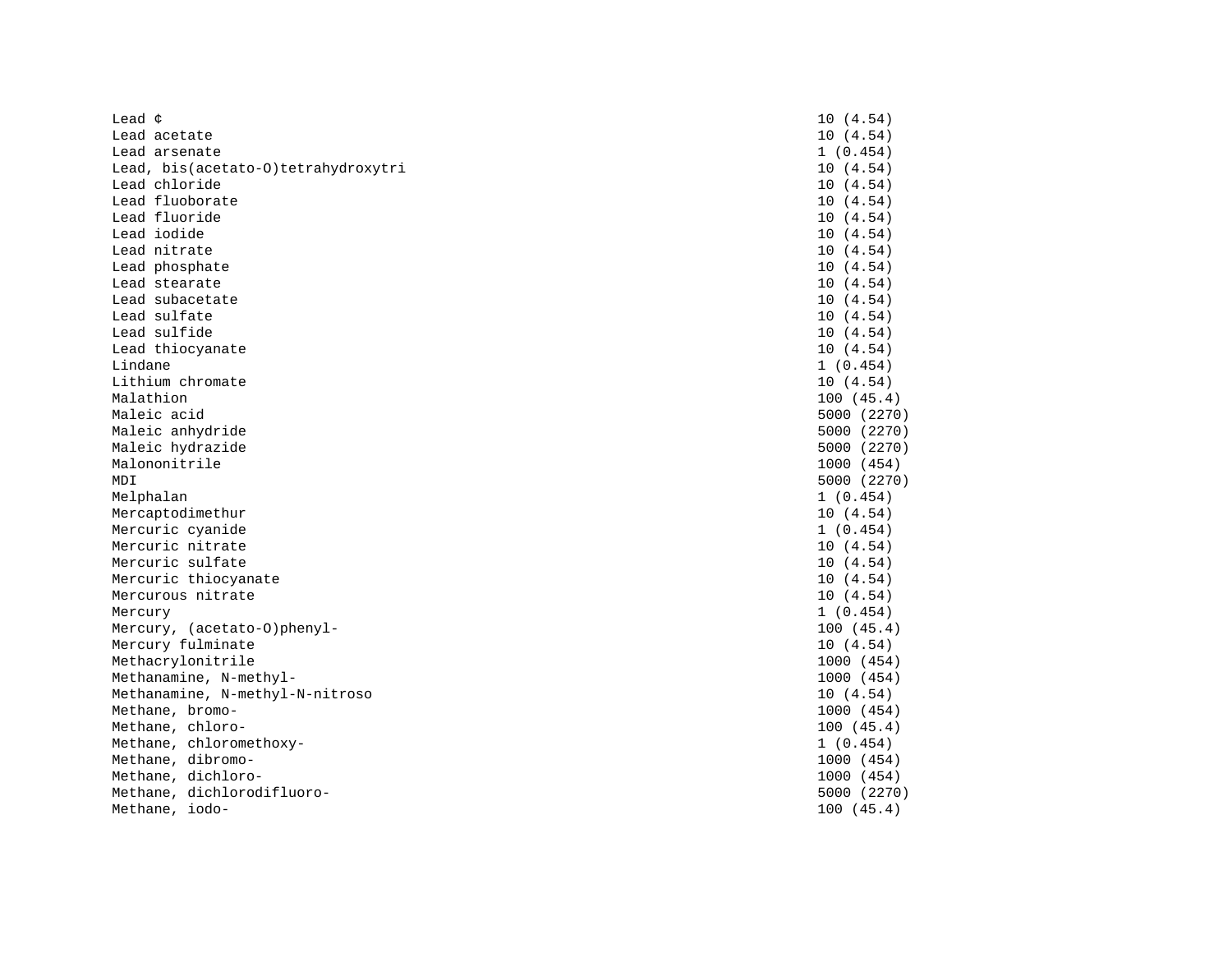| Methane, isocyanato-                                                                                       | 10(4.54)    |
|------------------------------------------------------------------------------------------------------------|-------------|
| Methane, oxybis(chloro-                                                                                    | 1(0.454)    |
| Methane, tetrachloro-                                                                                      | 10(4.54)    |
| Methane, tetranitro-                                                                                       | 10(4.54)    |
| Methane, tribromo-                                                                                         | 100(45.4)   |
| Methane, trichloro-                                                                                        | 10(4.54)    |
| Methane, trichlorofluoro-                                                                                  | 5000 (2270) |
| Methanesulfenyl chloride, trichloro-                                                                       | 100(45.4)   |
| Methanesulfonic acid, ethyl ester                                                                          | 1(0.454)    |
| Methanethiol                                                                                               | 100(45.4)   |
| 6,9-Methano-2,4,3-benzodioxathiepin,                                                                       | 1(0.454)    |
| 6, 7, 8, 9, 10, 10-hexachloro-1, 5, 5a, 6, 9, 9a-hexahydro-, 3-oxide                                       |             |
| Methanoic acid                                                                                             | 5000 (2270) |
| 4,7-Methano-1H-indene, 1,4,5,6,7,8,8-heptachloro-a,4,7,7a-tetrahydro-                                      | 1(0.454)    |
| 4,7-Methano-1H-indene, 1,4,5,6,7,8,8-octachloro-2,3,3a,4,7,7a-hexahydro-                                   | 1(0.454)    |
| Methanol                                                                                                   | 5000 (2270) |
| Methapyrilene                                                                                              | 5000 (2270) |
| 1, 3, 4-Metheno-2H-cyclobutal[cd]-pentalen-2-one, 1, 1a, 3, 3a, 4, 5, 5, 5a, 5b, 6-<br>decachloroctahydro- | 1(0.454)    |
| Methomyl                                                                                                   | 100(45.4)   |
| Methoxychlor                                                                                               | 1(0.454)    |
| Methyl alcohol                                                                                             | 5000 (2270) |
| Methylamine @                                                                                              | 100(45.4)   |
| Methyl bromide                                                                                             | 1000 (454)  |
| 1-Methylbutadiene                                                                                          | 100(45.4)   |
| Methyl chloride                                                                                            | 100(45.4)   |
| Methyl chlorocarbonate                                                                                     | 1000 (454)  |
| Methyl chloroform                                                                                          | 1000 (454)  |
| Methyl chloroformate                                                                                       | 1000 (454)  |
| Methylchloromethyl ether @                                                                                 | 1(0.454)    |
| 3-Methylcholanthrene                                                                                       | 10(4.54)    |
| 4,4'-Methylenebis(2-chloroaniline)                                                                         | 10(4.54)    |
| Methylene bromide                                                                                          | 1000 (454)  |
| Methylene chloride                                                                                         | 1000 (454)  |
| 4,4'-Methylenedianiline                                                                                    | 10(4.54)    |
| Methylene diphenyl diisocyanate                                                                            | 5000 (2270) |
| Methylene oxide                                                                                            | 100(45.4)   |
| Methyl ethyl ketone (MEK)                                                                                  | 5000 (2270) |
| Methyl ethyl ketone peroxide                                                                               | 10(4.54)    |
| Methyl hydrazine                                                                                           | 10(4.54)    |
| Methyl iodide                                                                                              | 100(45.4)   |
| Methyl isobutyl ketone                                                                                     | 5000 (2270) |
| Methyl isocyanate                                                                                          | 10(4.54)    |
|                                                                                                            |             |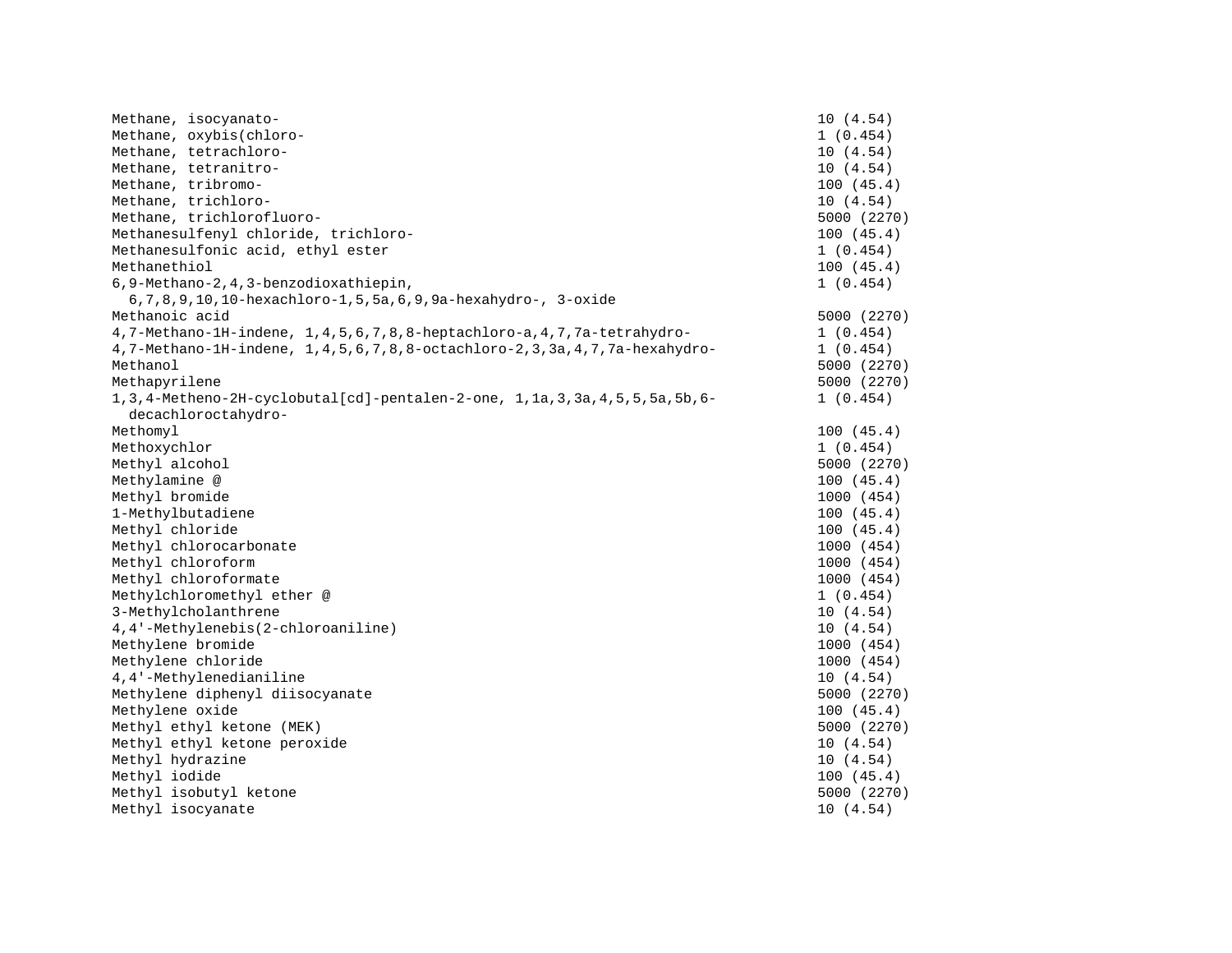| 2-Methyllactonitrile                                                      | 10(4.54)    |
|---------------------------------------------------------------------------|-------------|
| Methyl mercaptan                                                          | 100(45.4)   |
| Methyl methacrylate                                                       | 1000 (454)  |
| Methyl parathion                                                          | 100(45.4)   |
| 4-Methyl-2-pentanone                                                      | 5000 (2270) |
| Methyl tert-butyl ether                                                   | 1000 (454)  |
| Methylthiouracil                                                          | 10(4.54)    |
| Mevinphos                                                                 | 10(4.54)    |
| Mexacarbate                                                               | 1000 (454)  |
| Mitomycin C                                                               | 10(4.54)    |
| <b>MNNG</b>                                                               | 10(4.54)    |
| Monoethylamine                                                            | 100(45.4)   |
| Monomethylamine                                                           | 100(45.4)   |
| Muscimol                                                                  | 1000 (454)  |
| Naled                                                                     | 10(4.54)    |
| 5, 12-Naphthacenedione,                                                   | 10(4.54)    |
| 8-acetyl-10-[3-amino-2, 3, 6-trideoxy-alpha-L-lyxo-hexopyranosyl)         |             |
| $oxy$ ]-7,8,9,10-tetrahydro-6,8,11-trihydroxy-1-methoxy-, (8S-cis)-       |             |
| Naphthalenamine, N, N-bis(2-chloroethyl)-                                 | 100(45.4)   |
| Naphthalene                                                               | 100(45.4)   |
| Naphthalene, 2-chloro-                                                    | 5000 (2270) |
| 1,4-Naphthalenedione                                                      | 5000 (2270) |
| 2,7-Naphthalenedisulfonic acid, 3,3'-[(3,3'-dimethyl-(1,1'-biphenyl)-4,4' | 10(4.54)    |
| -diyl)-bis(azo)]bis(5-amino-4-hydroxy)-tetrasodium salt                   |             |
| Naphthenic acid                                                           | 100(45.4)   |
| 1,4-Naphthoquinone                                                        | 5000 (2270) |
| alpha-Naphthylamine                                                       | 100(45.4)   |
| beta-Naphthylamine                                                        | 1(0.454)    |
| 1-Naphthylamine                                                           | 100(45.4)   |
| 2-Naphthylamine                                                           | 1(0.454)    |
| alpha-Naphthylthiourea                                                    | 100(45.4)   |
| Nickel ¢                                                                  | 100(45.4)   |
| Nickel ammonium sulfate                                                   | 100(45.4)   |
| Nickel carbonyl                                                           | 10(4.54)    |
| Nickel carbonyl $Ni(CO)4$ , $(T-4)$ -                                     | 10(4.54)    |
| Nickel chloride                                                           | 100(45.4)   |
| Nickel cyanide                                                            | 10(4.54)    |
| Nickel cyanide Ni(CN)2                                                    | 10(4.54)    |
| Nickel hydroxide                                                          | 10(4.54)    |
| Nickel nitrate                                                            | 100(45.4)   |
| Nickel sulfate                                                            | 100(45.4)   |
| Nicotine and salts                                                        | 100(45.4)   |
| Nitric acid                                                               | 1000 (454)  |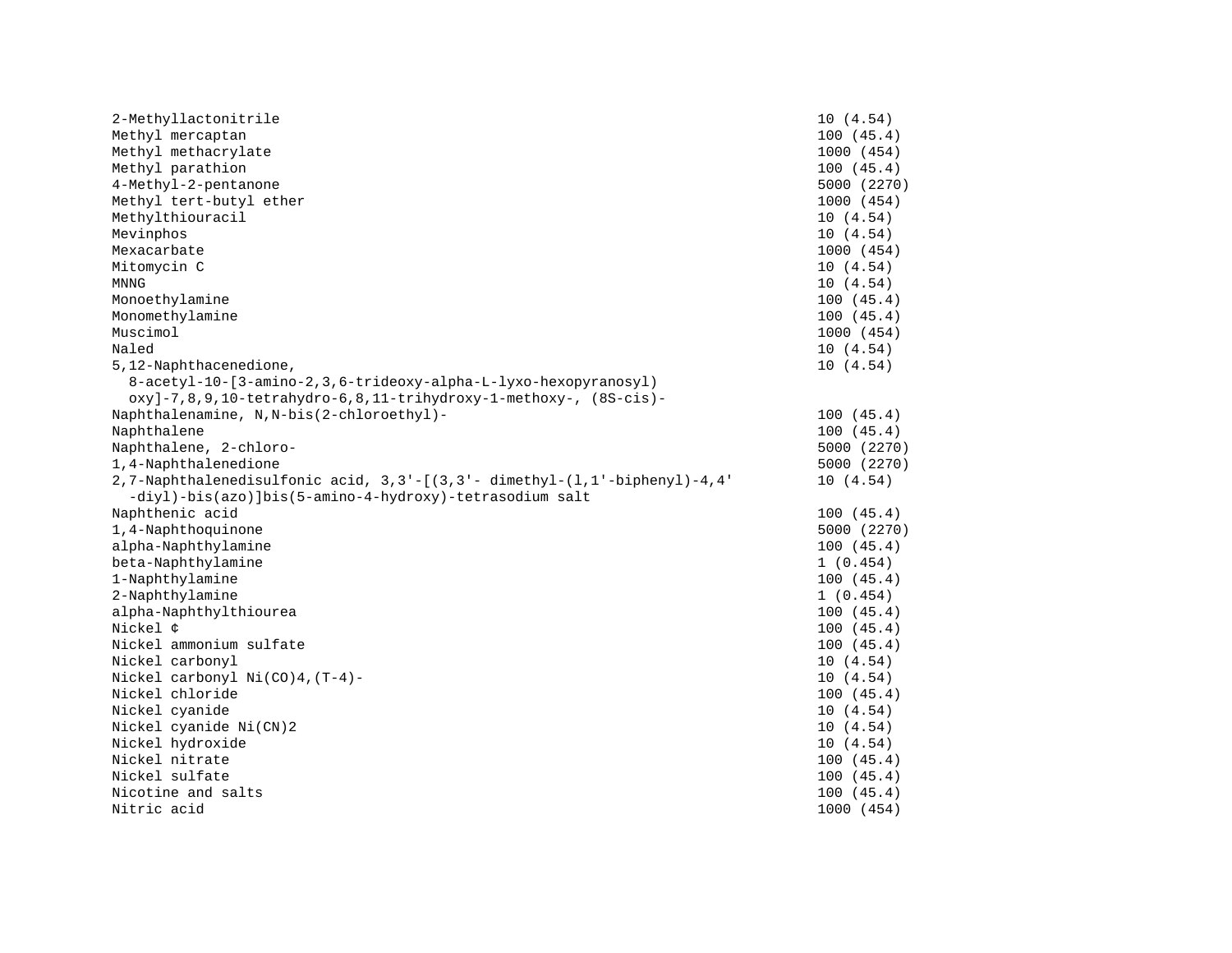| Nitric acid, thallium(1+) salt                                                  | 100(45.4)   |
|---------------------------------------------------------------------------------|-------------|
| Nitric oxide                                                                    | 10(4.54)    |
| p-Nitroaniline                                                                  | 5000 (2270) |
| Nitrobenzene                                                                    | 1000 (454)  |
| 4-nitrobiphenyl                                                                 | 10(4.54)    |
| Nitrogen dioxide                                                                | 10(4.54)    |
| Nitrogen oxide NO                                                               | 10(4.54)    |
| Nitrogen oxide NO2                                                              | 10(4.54)    |
| Nitroglycerine                                                                  | 10(4.54)    |
| Nitrophenol (mixed)                                                             | 100(45.4)   |
| $m-$                                                                            |             |
| $O -$                                                                           |             |
| $p -$                                                                           |             |
| o-Nitrophenol                                                                   | 100(45.4)   |
| p-Nitrophenol                                                                   | 100(45.4)   |
| 2-Nitrophenol                                                                   | 100(45.4)   |
| 4-Nitrophenol                                                                   | 100(45.4)   |
| 2-Nitropropane                                                                  | 10(4.54)    |
| N-Nitrosodi-n-butylamine                                                        | 10(4.54)    |
| N-Nitrosodiethanolamine                                                         | 1(0.454)    |
| N-Nitrosodiethylamine                                                           | 1(0.454)    |
| N-Nitrosodimethylamine                                                          | 10(4.54)    |
| N-Nitrosodiphenylamine                                                          | 100(45.4)   |
| N-Nitroso-N-ethylurea                                                           | 1(0.454)    |
| N-Nitroso-N-methylurea                                                          | 1(0.454)    |
| N-Nitroso-N-methylurethane                                                      | 1(0.454)    |
| N-Nitrosomethylvinylamine                                                       | 10(4.54)    |
| n-Nitrosomorpholine                                                             | 1(0.454)    |
| N-Nitrosopiperidine                                                             | 10(4.54)    |
| N-Nitrosopyrrolidine                                                            | 1(0.454)    |
| Nitrotoluene                                                                    | 1000 (454)  |
| m-Nitrotoluene                                                                  |             |
| o-Nitrotoluene                                                                  |             |
| p-Nitrotoluene                                                                  |             |
| 5-Nitro-o-toluidine                                                             | 100(45.4)   |
| Octamethylpyrophosphoramide                                                     | 100(45.4)   |
| Osmium oxide $OSO4$ (T-4)-                                                      | 1000 (454)  |
| Osmium tetroxide                                                                | 1000 (454)  |
| 7-Oxabicyclo[2.2.1]heptane-2,3-dicarboxylic acid                                | 1000 (454)  |
| 1,2-Oxathiolane, 2,2-dioxide                                                    | 10(4.54)    |
| 2H-1, 3, 2-Oxazaphosphorin-2-amine, N, N-bis(2-chloroethyl)tetrahydro-, 2-oxide | 10(4.54)    |
| Oxirane                                                                         | 10(4.54)    |
| Oxiranecarboxyaldehyde                                                          | 10(4.54)    |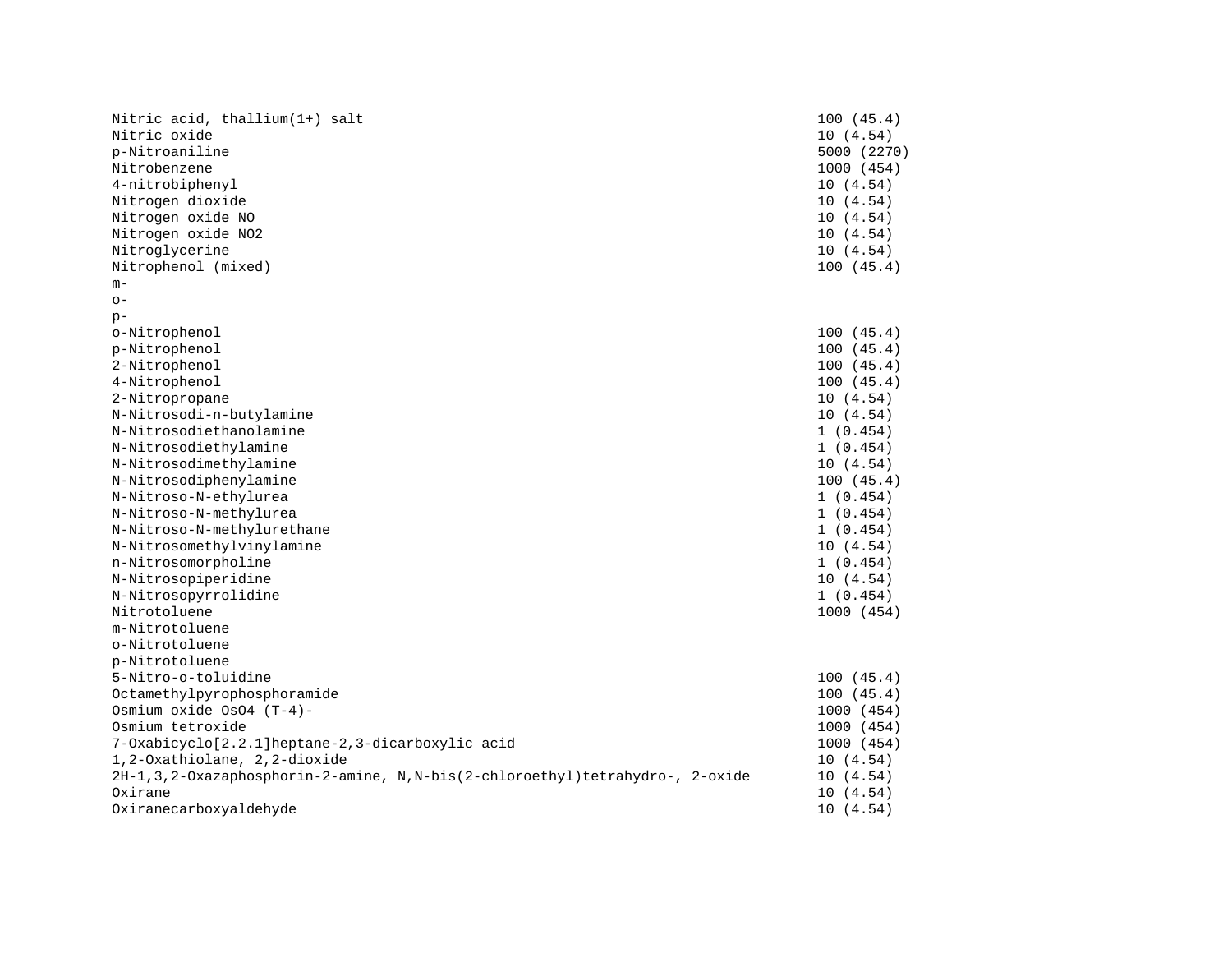| Oxirane, (chloromethyl)-                                       | 100(45.4)   |
|----------------------------------------------------------------|-------------|
| Paraformaldehyde                                               | 1000 (454)  |
| Paraldehyde                                                    | 1000 (454)  |
| Parathion                                                      | 10(4.54)    |
| Pentachlorobenzene                                             | 10(4.54)    |
| Pentachloroethane                                              | 10(4.54)    |
| Pentachloronitrobenzene (PCNB)                                 | 100(45.4)   |
| Pentachlorophenol                                              | 10(4.54)    |
| 1,3-Pentadiene                                                 | 100(45.4)   |
| Perchloroethylene                                              | 100(45.4)   |
| Perchloromethyl mercaptan @                                    | 100(45.4)   |
| Phenacetin                                                     | 100(45.4)   |
| Phenanthrene                                                   | 5000 (2270) |
| Phenol                                                         | 1000 (454)  |
| Phenol, 2-chloro-                                              | 100(45.4)   |
| Phenol, 4-chloro-3-methyl-                                     | 5000 (2270) |
| Phenol, 2-cyclohexyl-4,6-dinitro-                              | 100(45.4)   |
| Phenol, 2,4-dichloro-                                          | 100(45.4)   |
| Phenol, 2,6-dichloro-                                          | 100(45.4)   |
| Phenol, $4, 4'$ - $(1, 2$ -diethyl-1, 2-ethenediyl)bis-, $(E)$ | 1(0.454)    |
| Phenol, 2,4-dimethyl-                                          | 100(45.4)   |
| Phenol, 2,4-dinitro-                                           | 10(4.54)    |
| Phenol, methyl-                                                | 100(45.4)   |
| Phenol, 2-methyl-4,6-dinitro-                                  | 10(4.54)    |
| Phenol, 2,2'-methylenebis[3,4,6-trichloro-                     | 100(45.4)   |
| Phenol, 2-(1-methylpropyl)-4,6-dinitro                         | 1000 (454)  |
| Phenol, 4-nitro-                                               | 100(45.4)   |
| Phenol, pentachloro-                                           | 10(4.54)    |
| Phenol, 2, 3, 4, 6-tetrachloro-                                | 10(4.54)    |
| Phenol, 2,4,5-trichloro-                                       | 10(4.54)    |
| Phenol, 2,4,6-trichloro-                                       | 10(4.54)    |
| Phenol, 2,4,6-trinitro-, ammonium salt                         | 10(4.54)    |
| L-Phenylalanine, 4-[bis(2-chloroethyl)aminol]                  | 1(0.454)    |
| p-Phenylenedimine                                              | 5000 (2270) |
| $1, 10 - (1, 2-Phenylene)$ pyrene                              | 100(45.4)   |
| Phenyl mercaptan @                                             | 100(45.4)   |
| Phenylmercuric acetate                                         | 100(45.4)   |
| Phenylthiourea                                                 | 100(45.4)   |
| Phorate                                                        | 10(4.54)    |
| Phosgene                                                       | 10(4.54)    |
| Phosphine                                                      | 100(45.4)   |
| Phosphoric acid                                                | 5000 (2270) |
| Phosphoric acid, diethyl 4-nitrophenyl ester                   | 100(45.4)   |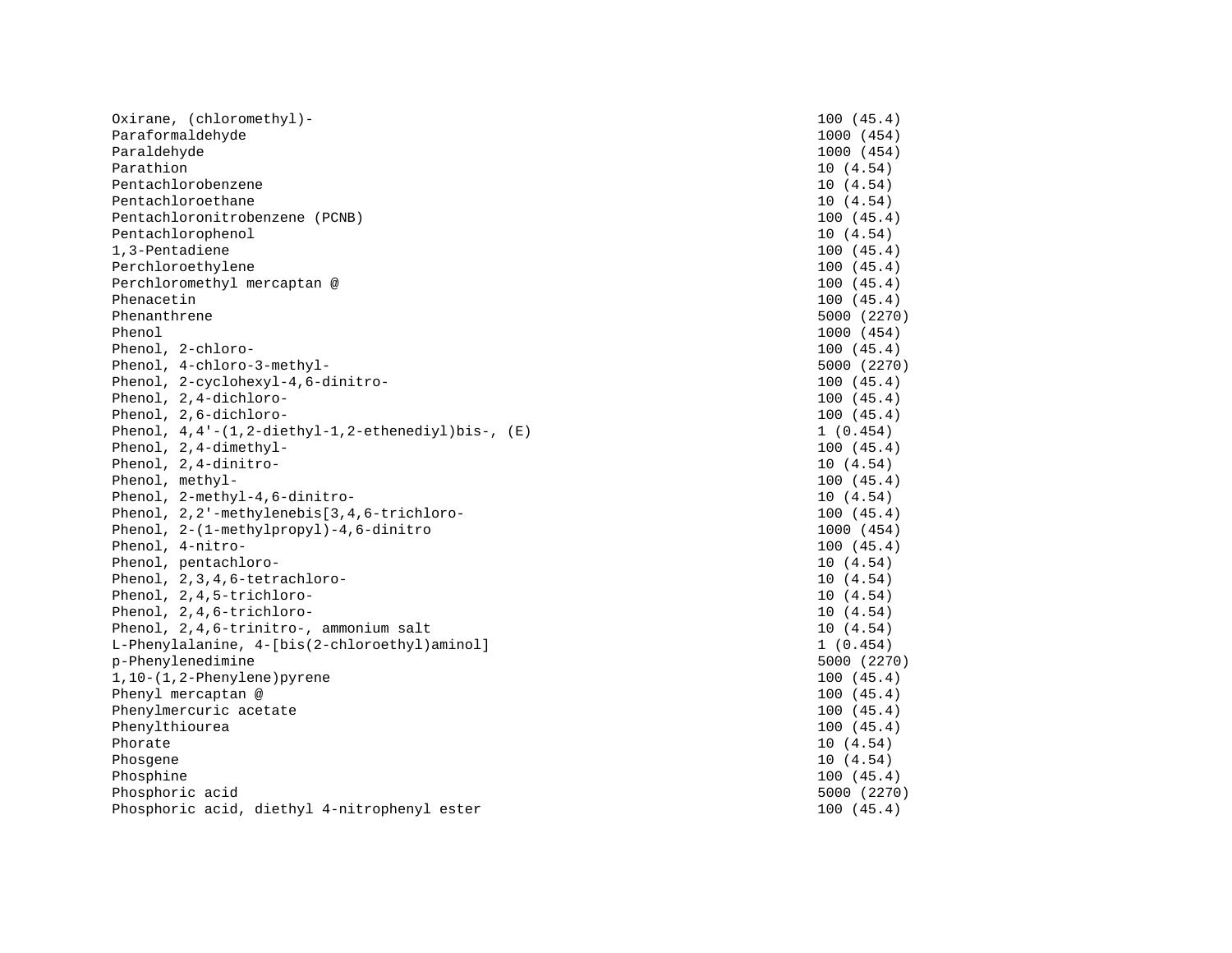| Phosphoric acid, $lead(2+)$ salt $(2:3)$                                         | 10(4.54)    |
|----------------------------------------------------------------------------------|-------------|
| Phosphorodithioic acid, 0,0-diethyl S-[2-(ethylthio)ethyl]ester                  | 1(0.454)    |
| Phosphorodithioic acid, 0,0-diethyl S-(ethylthio), methyl ester                  | 10(4.54)    |
| Phosphorodithioic acid, 0,0-diethyl S-methyl ester                               | 5000 (2270) |
| Phosphorodithioic acid, 0,0-dimethyl S-[2 (methylamino)-2-oxoethyl] ester        | 10(4.54)    |
| Phosphorofluoridic acid, bis(1-methylethyl) ester                                | 100(45.4)   |
| Phosphorothioic acid, 0,0-diethyl 0-(4-nitrophenyl) ester                        | 10 (4.54)   |
| Phosphorothioic acid, 0,0-diethyl 0-pyrazinyl ester                              | 100(45.4)   |
| Phosphorothioic acid, 0,0-dimethyl 0-(4-nitrophenyl) ester                       | 100(45.4)   |
| Phosphorothioic acid, 0, [4-[(dimethylamino)sulfonyl] phenyl] 0,0-dimethyl ester | 1000 (454)  |
| Phosphorus                                                                       | 1(0.454)    |
| Phosphorus oxychloride                                                           | 1000 (454)  |
| Phosphorus pentasulfide                                                          | 100(45.4)   |
| Phosphorus sulfide                                                               | 100(45.4)   |
| Phosphorus trichloride                                                           | 1000 (454)  |
| Phthalic anhydride                                                               | 5000 (2270) |
| 2-Picoline                                                                       | 5000 (2270) |
| Piperidine, 1-nitroso-                                                           | 10(4.54)    |
| Plumbane, tetraethyl-                                                            | 10(4.54)    |
| POLYCHLORINATED BIPHENYLS (PCBs)                                                 | 1(0.454)    |
| Potassium arsenate                                                               | 1(0.454)    |
| Potassium arsenite                                                               | 1(0.454)    |
| Potassium bichromate                                                             | 10(4.54)    |
| Potassium chromate                                                               | 10(4.54)    |
| Potassium cyanide                                                                | 10(4.54)    |
| Potassium cyanide K(CN)                                                          | 10 (4.54)   |
| Potassium hydroxide                                                              | 1000 (454)  |
| Potassium permanganate                                                           | 100(45.4)   |
| Potassium silver cyanide                                                         | 1(0.454)    |
| Pronamide                                                                        | 5000 (2270) |
| Propanal, 2-methyl-2-(methylthio)-, 0-[(methylamino)carbonyl]oxime               | 1(0.454)    |
| 1-Propanamine                                                                    | 5000 (2270) |
| 1-Propanamine, N-nitroso-N-propyl-                                               | 10(4.54)    |
| 1-Propanamine, N-propyl-                                                         | 5000 (2270) |
| Propane, 1,2-dibromo-3-chloro-                                                   | 1(0.454)    |
| Propane, 1,2-dichloro-                                                           | 1000 (454)  |
| Propane, 2-nitro-                                                                | 10(4.54)    |
| Propane, 2,2'-oxybis [2-chloro-                                                  | 1000 (454)  |
| 1,3-Propane sultone                                                              | 10(4.54)    |
| Propanedinitrile                                                                 | 1000 (454)  |
| Propanenitrile                                                                   | 10(4.54)    |
| Propanenitrile, 3-chloro-                                                        | 1000 (454)  |
| Propanenitrile, 2-hydroxy-2-methyl-                                              | 10(4.54)    |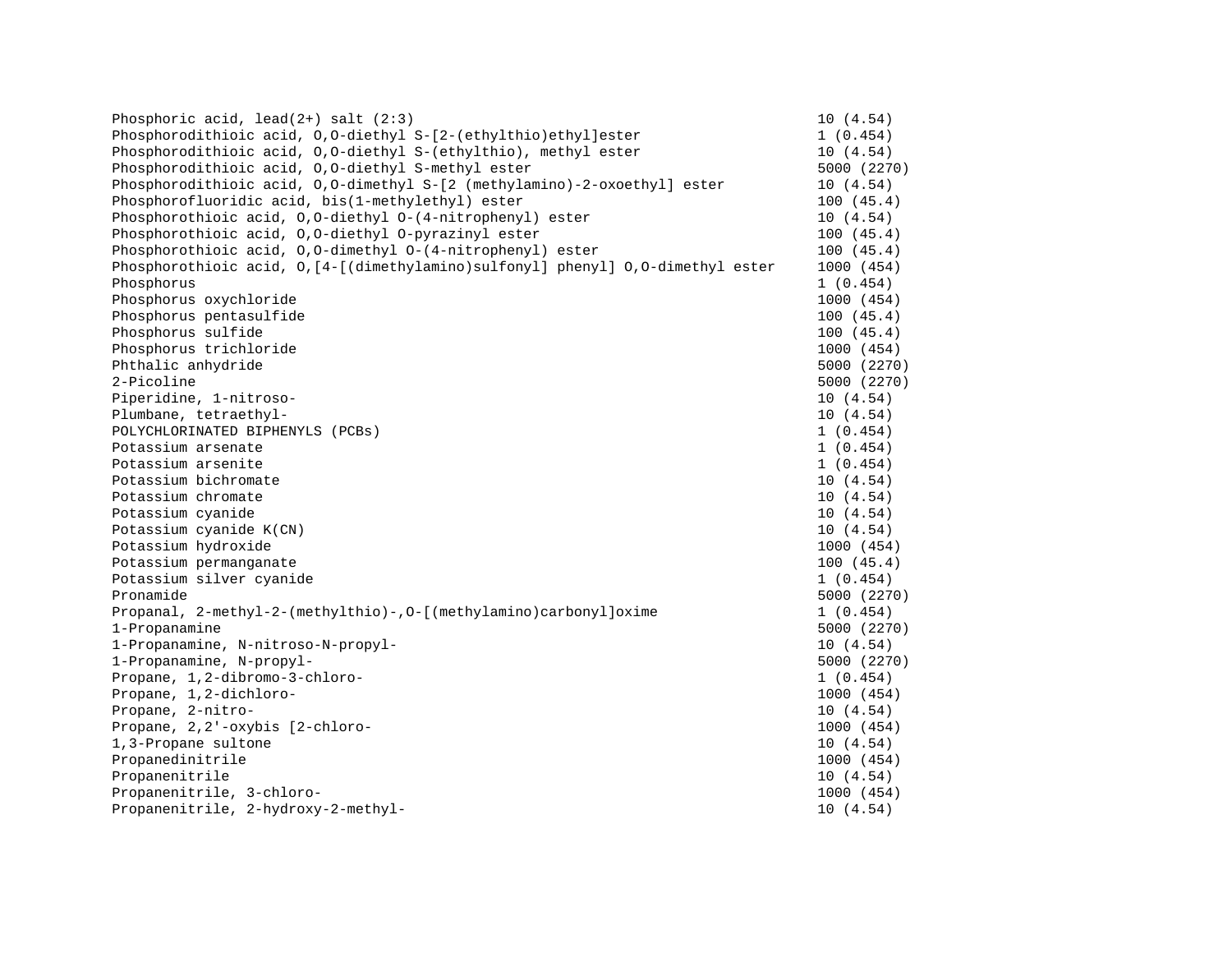| 1, 2, 3-Propanetriol, trinitrate-                           | 10(4.54)    |
|-------------------------------------------------------------|-------------|
| 1-Propanol, 2,3-dibromo-, phosphate (3:1)                   | 10(4.54)    |
| 1-Propanol, 2-methyl-                                       | 5000 (2270) |
| 2-Propanone                                                 | 5000 (2270) |
| 2-Propanone, 1-bromo-                                       | 1000 (454)  |
| Propargite                                                  | 10(4.54)    |
| Propargyl alcohol                                           | 1000 (454)  |
| 2-Propenal                                                  | 1(0.454)    |
| 2-Propenamide                                               | 5000 (2270) |
| 1-Propene, 1,3-dichloro-                                    | 100(45.4)   |
| $1$ -Propene, $1, 1, 2, 3, 3$ , 3-hexachloro-               | 1000 (454)  |
| 2-Propenenitrile                                            | 100(45.4)   |
| 2-Propenenitrile, 2-methyl-                                 | 1000 (454)  |
| 2-Propenoic acid                                            | 5000 (2270) |
| 2-Propenoic acid, ethyl ester                               | 1000 (454)  |
| 2-Propenoic acid, 2-methyl-, ethyl ester                    | 1000 (454)  |
| 2-Propenoic acid, 2-methyl-, methyl ester                   | 1000 (454)  |
| $2$ -Propen- $1$ -ol                                        | 100(45.4)   |
| beta-Propioaldehyde                                         | 1000 (454)  |
| Propionic acid                                              | 5000 (2270) |
| Propionic acid, 2-(2,4,5-trichlorophenoxy)-                 | 100(45.4)   |
| Propionic anhydride                                         | 5000 (2270) |
| Propoxur (baygon)                                           | 100(45.4)   |
| n-Propylamine                                               | 5000 (2270) |
| Propylene dichloride                                        | 1000 (454)  |
| Propylene oxide                                             | 100(45.4)   |
| 1,2-Propylenimine                                           | 1(0.454)    |
| $2$ -Propyn- $1$ -ol                                        | 1000 (454)  |
| Pyrene                                                      | 5000 (2270) |
| Pyrethrins                                                  | 1(0.454)    |
| 3,6-Pyridazinedione, 1,2-dihydro-                           | 5000 (2270) |
| 4-Pyridinamine                                              | 1000 (454)  |
| Pyridine                                                    | 1000 (454)  |
| Pyridine, 2-methyl-                                         | 5000 (2270) |
| Pyridine, 3-(1-methyl-2-pyrrolidinyl)-, (S)                 | 100(45.4)   |
| 2, 4-(1H, 3H)-Pyrimidinedione, 5-[bis(2-chloroethyl)amino]- | 10(4.54)    |
| 4(1H)-Pyrimidinone, 2,3-dihydro-6-methyl-2-thioxo-          | 10(4.54)    |
| Pyrrolidine, 1-nitroso-                                     | 1(0.454)    |
| Ouinoline                                                   | 5000 (2270) |
| RADIONUCLIDES                                               | See Table 2 |
| Reserpine                                                   | 5000 (2270) |
| Resorcinol                                                  | 5000 (2270) |
| Saccharin and salts                                         | 100(45.4)   |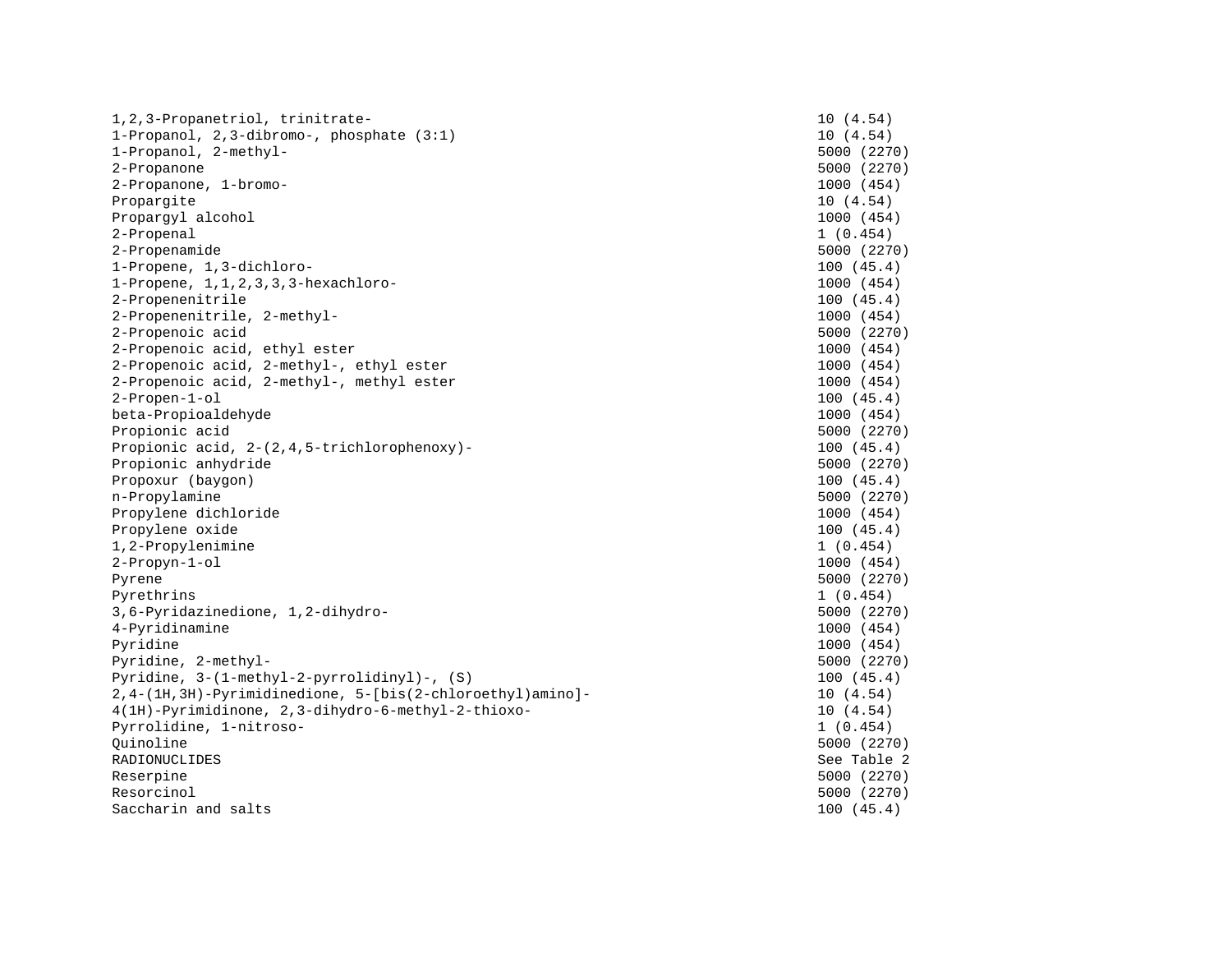| Safrole                             | 100(45.4)   |
|-------------------------------------|-------------|
| Selenious acid                      | 10(4.54)    |
| Selenious acid, dithallium(1+) salt | 1000 (454)  |
| Selenium ¢                          | 100(45.4)   |
| Selenium dioxide                    | 10(4.54)    |
| Selenium oxide                      | 10(4.54)    |
| Selenium sulfide                    | 10 (4.54)   |
| Selenium sulfide SeS2               | 10(4.54)    |
| Selenourea                          | 1000 (454)  |
| L-Serine, diazoacetate (ester)      | 1(0.454)    |
| Silver ¢                            | 1000 (454)  |
| Silver cyanide                      | 1(0.454)    |
| Silver cyanide Ag(CN)               | 1(0.454)    |
| Silver nitrate                      | 1(0.454)    |
| $Silvex(2,4,5-TP)$                  | 100(45.4)   |
| Sodium                              | 10(4.54)    |
| Sodium arsenate                     | 1(0.454)    |
| Sodium arsenite                     | 1(0.454)    |
| Sodium azide                        | 1000 (454)  |
| Sodium bichromate                   | 10 (4.54)   |
| Sodium bifluoride                   | 100(45.4)   |
| Sodium bisulfite                    | 5000 (2270) |
| Sodium chromate                     | 10(4.54)    |
| Sodium cyanide                      | 10(4.54)    |
| Sodium cyanide Na(CN)               | 10(4.54)    |
| Sodium dodecylbenzene sulfonate     | 1000 (454)  |
| Sodium fluoride                     | 1000 (454)  |
| Sodium hydrosulfide                 | 5000 (2270) |
| Sodium hydroxide                    | 1000 (454)  |
| Sodium hypochlorite                 | 100(45.4)   |
| Sodium methylate                    | 1000 (454)  |
| Sodium nitrite                      | 100(45.4)   |
| Sodium phosphate, dibasic           | 5000 (2270) |
| Sodium phosphate, tribasic          | 5000 (2270) |
| Sodium selenite                     | 100(45.4)   |
| Streptozotocin                      | 1(0.454)    |
| Strontium chromate                  | 10(4.54)    |
| Strychnidin-10-one                  | 10(4.54)    |
| Strychnidin-10-one, 2,3-dimethoxy-  | 100(45.4)   |
| Strychnine and salts                | 10(4.54)    |
| Styrene                             | 1000 (454)  |
| Styrene oxide                       | 100(45.4)   |
| Sulfur chloride @                   | 1000 (454)  |
|                                     |             |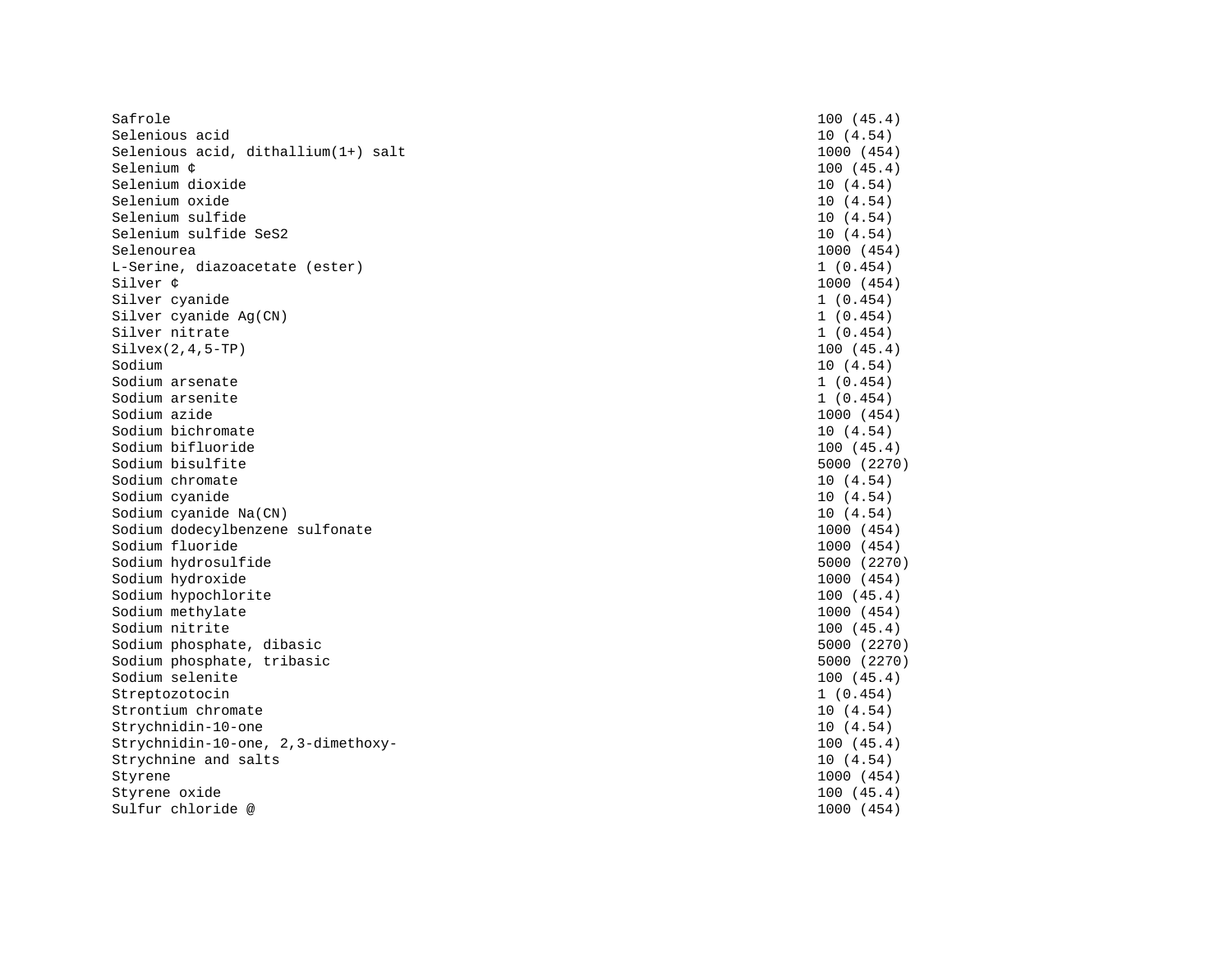| Sulfur monochloride                                       | 1000 (454)  |
|-----------------------------------------------------------|-------------|
| Sulfur phosphide                                          | 100(45.4)   |
| Sulfuric acid                                             | 1000 (454)  |
| Sulfuric acid, dimethyl ester                             | 100(45.4)   |
| Sulfuric acid, dithallium(I+) salt                        | 100(45.4)   |
| $2, 4, 5-T$                                               | 1000 (454)  |
| $2, 4, 5-T$ acid                                          | 1000 (454)  |
| $2, 4, 5-T$ amines                                        | 5000 (2270) |
| $2, 4, 5-T$ esters                                        | 1000 (454)  |
| $2, 4, 5-T$ salts                                         | 1000 (454)  |
| TDE                                                       | 1(0.454)    |
| 1, 2, 4, 5-Tetrachlorobenzene                             | 5000 (2270) |
| 2, 3, 7, 8-Tetrachlorodibenzo-p-dioxin (TCDD)             | 1(0.454)    |
| 1, 1, 1, 2-Tetrachloroethane                              | 100(45.4)   |
| 1, 1, 2, 2-Tetrachloroethane                              | 100(45.4)   |
| Tetrachloroethane @                                       | 100(45.4)   |
| Tetrachloroethene                                         | 100(45.4)   |
| Tetrachloroethylene                                       | 100(45.4)   |
| 2, 3, 4, 6-Tetrachlorophenol                              | 10(4.54)    |
| Tetraethyl lead                                           | 10(4.54)    |
| Tetraethyl pyrophosphate                                  | 10(4.54)    |
| Tetraethyldithiopyrophosphate                             | 100(45.4)   |
| Tetrahydrofuran                                           | 1000 (454)  |
| Tetranitromethane                                         | 10(4.54)    |
| Tetraphosphoric acid, hexaethyl ester                     | 100(45.4)   |
| Thallic oxide                                             | 100(45.4)   |
| Thallium ¢                                                | 1000 (454)  |
| Thallium $(I)$ acetate                                    | 100(45.4)   |
| Thallium(I) carbonate                                     | 100(45.4)   |
| Thallium(I) chloride                                      | 100(45.4)   |
| Thallium chloride T1Cl                                    | 100(45.4)   |
| Thallium(I) nitrate                                       | 100(45.4)   |
| Thallium oxide T1203                                      | 100(45.4)   |
| Thallium selenite                                         | 1000 (454)  |
| Thallium(I) sulfate                                       | 100(45.4)   |
| Thioacetamide                                             | 10(4.54)    |
| Thiodiphosphoric acid, tetraethyl ester                   | 100(45.4)   |
| Thiofanox                                                 | 100(45.4)   |
| Thioimidodicarbonic diamide [(H2N)C(S)]2NH                | 100(45.4)   |
| Thiomethanol                                              | 100(45.4)   |
| Thioperoxydicarbonic diamide [(H2N)C(S)]2S2, tetramethyl- | 10(4.54)    |
| Thiophenol                                                | 100(45.4)   |
| Thiosemicarbazide                                         | 100(45.4)   |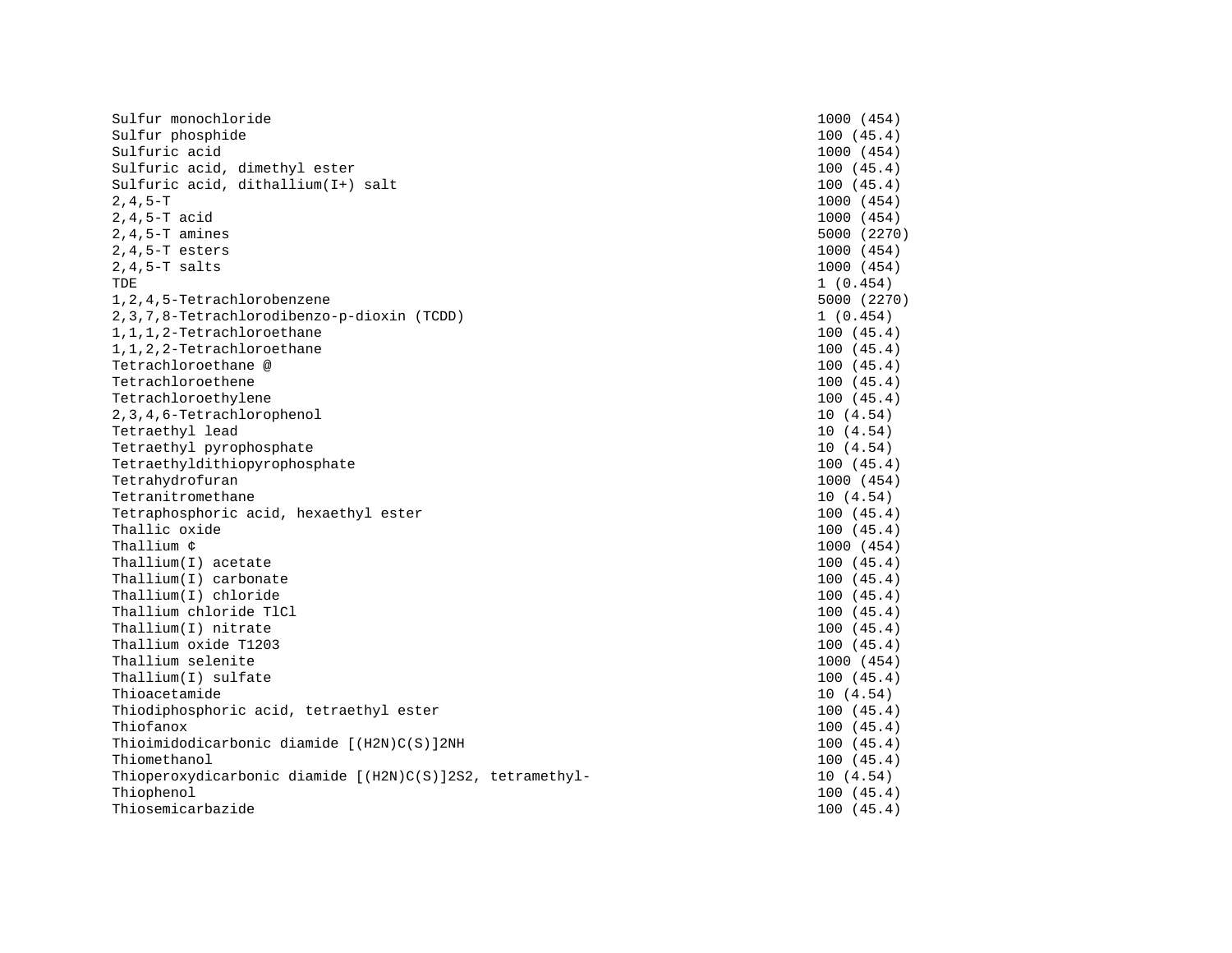| Thiourea                                 | 10(4.54)    |
|------------------------------------------|-------------|
| Thiourea, (2-chlorophenyl)-              | 100(45.4)   |
| Thiourea, 1-naphthalenyl-                | 100(45.4)   |
| Thiourea, phenyl-                        | 100(45.4)   |
| Thiram                                   | 10(4.54)    |
| Titanium tetrachloride                   | 1000 (454)  |
| Toluene                                  | 1000 (454)  |
| Toluenediamine                           | 10(4.54)    |
| Toluene diisocyanate                     | 100(45.4)   |
| o-Toluidine                              | 100(45.4)   |
| p-Toluidine                              | 100(45.4)   |
| o-Toluidine hydrochloride                | 100(45.4)   |
| Toxaphene                                | 1(0.454)    |
| $2, 4, 5-TP$ acid                        | 100(45.4)   |
| 2,4,5-TP acid esters                     | 100(45.4)   |
| $1H-1, 2, 4-Triazol-3-amine$             | 10(4.54)    |
| 2,4,6-Tribromophenol                     | 100         |
| Trichlorfon                              | 100(45.4)   |
| 1, 2, 4-Trichlorobenzene                 | 100(45.4)   |
| 1,1,1-Trichloroethane                    | 1000 (454)  |
| 1,1,2-Trichloroethane                    | 100(45.4)   |
| Trichloroethene                          | 100(45.4)   |
| Trichloroethylene                        | 100(45.4)   |
| Trichloromethanesulfenyl chloride        | 100(45.4)   |
| Trichloromonofluoromethane               | 5000 (2270) |
| Trichlorophenol                          | 10(4.54)    |
| 2, 3, 4-Trichlorophenol                  |             |
| 2, 3, 5-Trichlorophenol                  |             |
| 2,3,6-Trichlorophenol                    |             |
| 2, 4, 5-Trichlorophenol                  |             |
| 2,4,6-Trichlorophenol                    |             |
| 3, 4, 5-Trichlorophenol                  |             |
| 2,4,5-Trichlorophenol                    | 10(4.54)    |
| 2,4,6-Trichlorophenol                    | 10(4.54)    |
| Triethanolamine dodecylbenzene sulfonate | 1000 (454)  |
| Triethylamine                            | 5000 (2270) |
| Trifluralin                              | 10(4.54)    |
| Trimethylamine                           | 100(45.4)   |
| 2, 2, 4-Trimethylpentane                 | 1000 (454)  |
| 1, 3, 5-Trinitrobenzene                  | 10(4.54)    |
| 1, 3, 5-Trioxane, 2, 4, 6-trimethyl-     | 1000 (454)  |
| Tris(2,3-dibromopropyl) phosphate        | 10(4.54)    |
| Trypan blue                              | 10(4.54)    |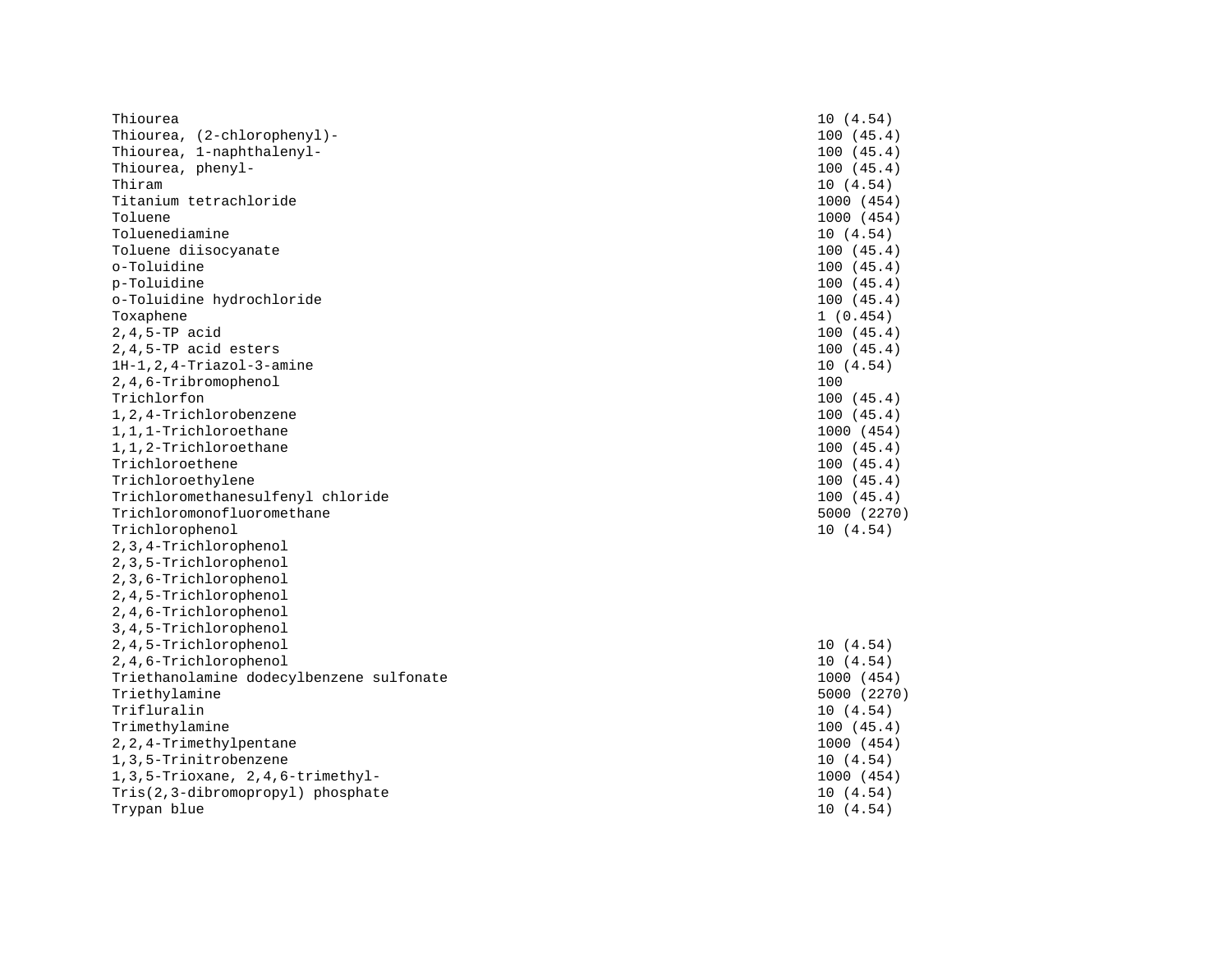| Uracil mustard                                                                                                                                  | 10(4.54)    |
|-------------------------------------------------------------------------------------------------------------------------------------------------|-------------|
| Uranyl acetate                                                                                                                                  | 100(45.4)   |
| Uranyl nitrate                                                                                                                                  | 100(45.4)   |
| Urea, N-ethyl-N-nitroso-                                                                                                                        | 1(0.454)    |
| Urea, N-methyl-N-nitroso-                                                                                                                       | 1(0.454)    |
| Vanadic acid, ammonium salt                                                                                                                     | 1000 (454)  |
| Vanadium oxide V205                                                                                                                             | 1000 (454)  |
| Vanadium pentoxide                                                                                                                              | 1000 (454)  |
| Vanadyl sulfate                                                                                                                                 | 1000 (454)  |
| Vinyl acetate                                                                                                                                   | 5000 (2270) |
| Vinyl acetate monomer                                                                                                                           | 5000 (2270) |
| Vinylamine, N-methyl-N-nitroso-                                                                                                                 | 10 (4.54)   |
| Vinyl bromide                                                                                                                                   | 100(45.4)   |
| Vinyl chloride                                                                                                                                  | 1(0.454)    |
| Vinylidene chloride                                                                                                                             | 100(45.4)   |
| Warfarin, $\&$ salts, when present at concentrations greater than $0.3\%$                                                                       | 100(45.4)   |
| Xylene                                                                                                                                          | 100(45.4)   |
| m-Xylene                                                                                                                                        | 1000 (454)  |
| o-Xylene                                                                                                                                        | 1000 (454)  |
| p-Xylene                                                                                                                                        | 100(45.4)   |
| Xylene (mixed)                                                                                                                                  | 100(45.4)   |
| Xylenes (isomers and mixture)                                                                                                                   | 100(45.4)   |
| Xylenol                                                                                                                                         | 1000 (454)  |
| Yohimban-16-carboxylic acid, 11, 17-dimethoxy-18-[(3, 4, 5-trimethoxybenzoyl) oxy]-,<br>methyl ester (3beta, 16beta, 17alpha, 18beta, 20alpha)- | 5000 (2270) |
| Zinc ¢                                                                                                                                          | 1000 (454)  |
| Zinc acetate                                                                                                                                    | 1000 (454)  |
| Zinc ammonium chloride                                                                                                                          | 1000 (454)  |
| Zinc borate                                                                                                                                     | 1000 (454)  |
| Zinc bromide                                                                                                                                    | 1000 (454)  |
| Zinc carbonate                                                                                                                                  | 1000 (454)  |
| Zinc chloride                                                                                                                                   | 1000 (454)  |
| Zinc cyanide                                                                                                                                    | 10(4.54)    |
| Zinc cyanide Zn(CN)2                                                                                                                            | 10(4.54)    |
| Zinc fluoride                                                                                                                                   | 1000 (454)  |
| Zinc formate                                                                                                                                    | 1000 (454)  |
| Zinc hydrosulfite                                                                                                                               | 1000 (454)  |
| Zinc nitrate                                                                                                                                    | 1000 (454)  |
| Zinc phenolsulfonate                                                                                                                            | 5000 (2270) |
| Zinc phosphide                                                                                                                                  | 100(45.4)   |
| Zinc phosphide Zn3P2, when present at concentrations greater than 10%                                                                           | 100(45.4)   |
| Zinc silicofluoride                                                                                                                             | 5000 (2270) |
| Zinc sulfate                                                                                                                                    | 1000 (454)  |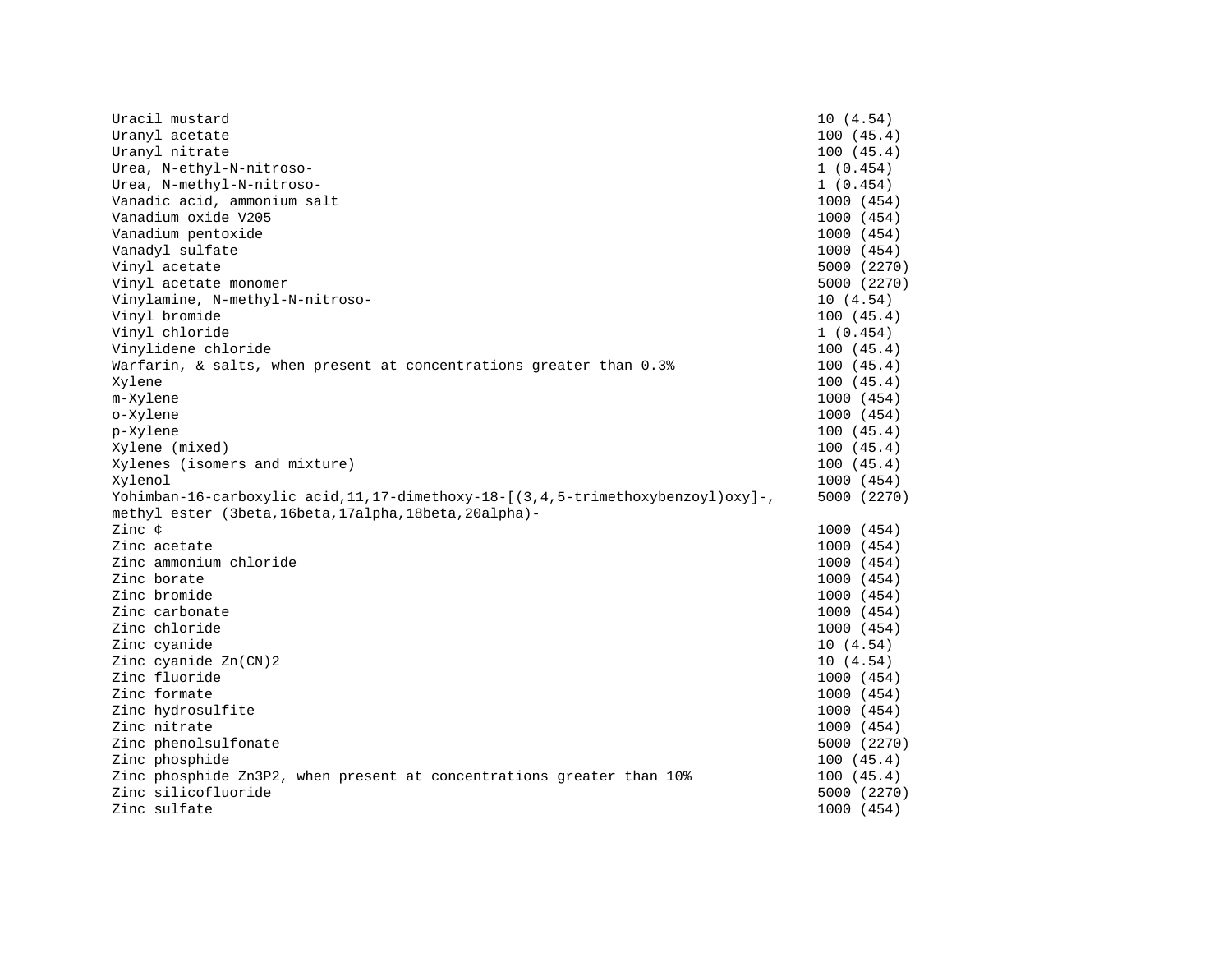| Zirconium nitrate                                              | 5000 (2270) |
|----------------------------------------------------------------|-------------|
| Zirconium potassium fluoride                                   | 1000 (454)  |
| Zirconium sulfate                                              | 5000 (2270) |
| Zirconium tetrachloride                                        | 5000 (2270) |
| D001 Unlisted Hazardous Wastes Characteristic of Ignitability  | 100(45.4)   |
| D002 Unlisted Hazardous Wastes Characteristic of Corrosivity   | 100(45.4)   |
| D003 Unlisted Hazardous Wastes Characteristic of Reactivity    | 100(45.4)   |
| D004-D043 Unlisted Hazardous Wastes Characteristic of Toxicity |             |
| D004 Arsenic                                                   | 1(0.454)    |
| D005 Barium                                                    | 1000 (454)  |
| D006 Cadmium                                                   | 10(4.54)    |
| D007 Chromium                                                  | 10(4.54)    |
| D008 Lead                                                      | 10(4.54)    |
| D009 Mercury                                                   | 1(0.454)    |
| D010 Selenium                                                  | 10(4.54)    |
| D011 Silver                                                    | 1(0.454)    |
| D012 Endrin                                                    | 1(0.454)    |
| D013 Lindane                                                   | 1(0.454)    |
| D014 Methoxychlor                                              | 1(0.454)    |
| D015 Toxaphene                                                 | 1(0.454)    |
| $D016 2, 4-D$                                                  | 100(45.4)   |
| D017 2, 4, 5-TP                                                | 100(45.4)   |
| D018 Benzene                                                   | 10(4.54)    |
| D019 Carbon tetrachloride                                      | 10(4.54)    |
| D020 Chlordane                                                 | 1(0.454)    |
| D021 Chlorobenzene                                             | 100(45.4)   |
| D022 Chloroform                                                | 10(4.54)    |
| D023 o-Cresol                                                  | 100(45.4)   |
| D024 m-Cresol                                                  | 100(45.4)   |
| D025 p-Cresol                                                  | 100(45.4)   |
| D026 Cresol                                                    | 100(45.4)   |
| D027 1,4-Dichlorobenzene                                       | 100(45.4)   |
| D028 1,2-Dichloroethane                                        | 100(45.4)   |
| D029 1,1-Dichloroethylene                                      | 100(45.4)   |
| D030 2,4-Dinitrotoluene                                        | 10(4.54)    |
| D031 Heptachlor (and hydroxide)                                | 1(0.454)    |
| D032 Hexachlorobenzene                                         | 10(4.54)    |
| D033 Hexachlorobutadiene                                       | 1(0.454)    |
| D034 Hexachloroethane                                          | 100(45.4)   |
| D035 Methyl ethyl ketone                                       | 5000 (2270) |
| D036 Nitrobenzene                                              | 1000 (454)  |
| D037 Pentachlorophenol                                         | 10(4.54)    |
| D038 Pyridine                                                  | 1000 (454)  |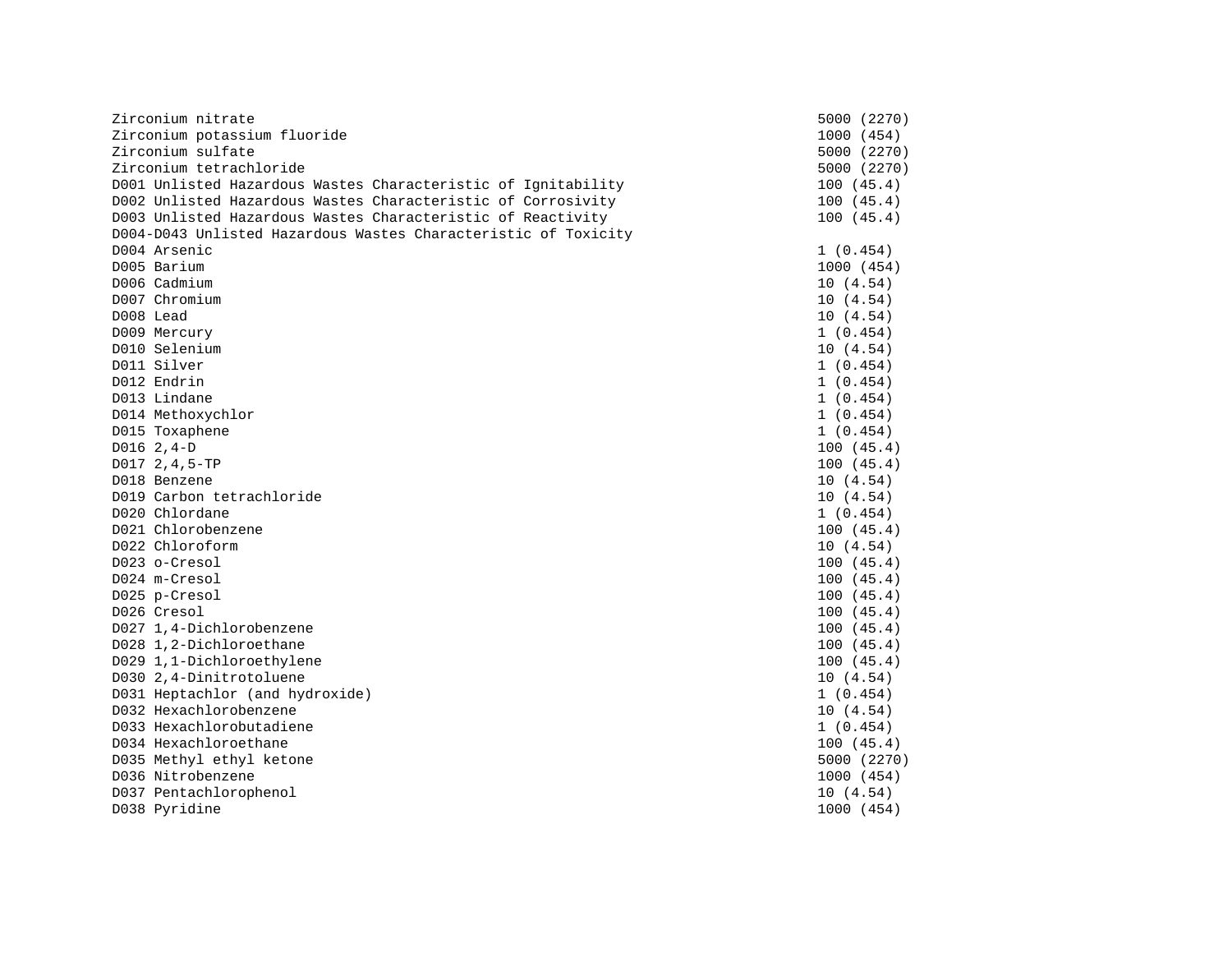| D039 Tetrachloroethylene                                                                      | 100(45.4)   |
|-----------------------------------------------------------------------------------------------|-------------|
| D040 Tricholorethylene                                                                        | 100(45.4)   |
| D041 2,4,5-Trichlorophenol                                                                    | 10(4.54)    |
| D042 2,4,6-Trichlorophenol                                                                    | 10(4.54)    |
| D043 Vinyl chloride                                                                           | 1(0.454)    |
| F001 The following spent halogenated solvents used in degreasing; all spent solvent 10 (4.54) |             |
| mixtures/blends used in degreasing containing, before use, a total of ten percent             |             |
| or more (by volume) of one or more of the below listed halogenated solvents or                |             |
| those solvents listed in F002, F004 and F005; and still bottoms from the recovery             |             |
| of these spent solvents and spent solvent mixtures                                            |             |
| (a) Tetrachloroethylene                                                                       | 100(45.4)   |
| (b) Trichloroethylene                                                                         | 100(45.4)   |
| (c) Methylene chloride                                                                        | 1000 (454)  |
| (d) 1,1,1-Trichloroethane                                                                     | 1000 (454)  |
| (e) Carbon tetrachloride                                                                      | 10(4.54)    |
| (f) Chlorinated fluorocarbons                                                                 | 5000 (2270) |
| F002 The following spent halogenated solvents; all spent solvent mixtures/blends              | 10(4.54)    |
| containing, before use, a total of ten percent or more (by volume) of one or more             |             |
| of the below listed halogenated solvents or those listed in F001, F004, F005; and             |             |
| still bottoms from the recovery of these spent solvents and spent solvent mixtures.           |             |
| (a) Tetrachloroethylene                                                                       | 100(45.4)   |
| (b) Methylene chloride                                                                        | 1000 (454)  |
| (c) Trichloroethylene                                                                         | 100(45.4)   |
| (d) 1,1,1-Trichloroethane                                                                     | 1000 (454)  |
| (e) Chlorobenzene                                                                             | 100(45.4)   |
| $(f)$ 1, 1, 2-Trichloro-1, 2, 2-trifluoroethane                                               | 5000 (2270) |
| (q) o-Dichlorobenzene                                                                         | 100(45.4)   |
| (h) Trichlorofluoromethane                                                                    | 5000 (2270) |
| $(i)$ 1,1,2 Trichloroethane                                                                   | 100(45.4)   |
| F003 The following spent non-halogenated solvents and solvents:                               | 100(45.4)   |
| (a) Xylene                                                                                    | 1000 (454)  |
| (b) Acetone                                                                                   | 5000 (2270) |
| (c) Ethyl acetate                                                                             | 5000 (2270) |
| (d) Ethylbenzene                                                                              | 1000 (454)  |
| (e) Ethyl ether                                                                               | 100(45.4)   |
| (f) Methyl isobutyl ketone                                                                    | 5000 (2270) |
| (q) n-Butyl alcohol                                                                           | 5000 (2270) |
| (h) Cyclohexanone                                                                             | 5000 (2270) |
| (i) Methanol                                                                                  | 5000 (2270) |
| F004                                                                                          | 100(45.4)   |
| The following spent non-halogenated solvents and the stillbottoms from the                    |             |
| recovery of these solvents:                                                                   |             |
| (a) Cresols/Cresylic acid                                                                     | 1000 (454)  |
|                                                                                               |             |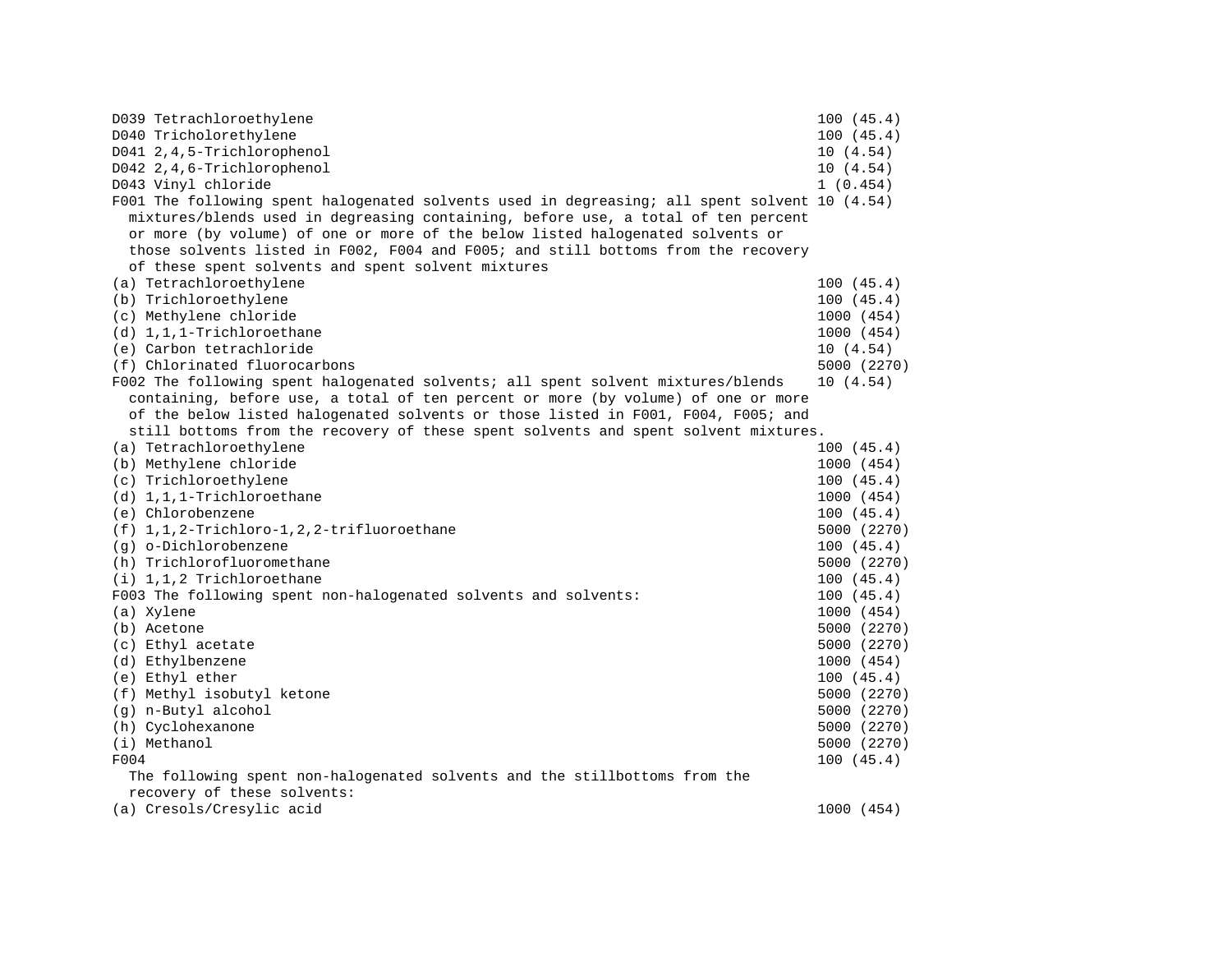| (b) Nitrobenzene<br>F005 The following spent non-halogenated solvents and the stillbottoms from the | 100(45.4)<br>100(45.4) |
|-----------------------------------------------------------------------------------------------------|------------------------|
| recovery of these solvents:                                                                         |                        |
| (a) Toluene                                                                                         | 1000 (454)             |
| (b) Methyl ethyl ketone                                                                             | 5000 (2270)            |
| (c) Carbon disulfide                                                                                | 100(45.4)              |
| (d) Isobutanol                                                                                      | 5000 (2270)            |
| (e) Pyridine                                                                                        | 1000 (454)             |
| F006 Wastewater treatment sludges from electroplating operations except from the                    | 10(4.54)               |
| following processes: (1) sulfuric acid anodizing of aluminum, (2) tin plating on                    |                        |
| carbon steel, (3) zinc plating (segregated basis) on carbonsteel, (4) aluminum or                   |                        |
| zinc-aluminum plating on carbon steel, (5) cleaning/stripping associated with tin,                  |                        |
| zinc and aluminum plating on carbon steel, and (6) chemical etching and milling of                  |                        |
| aluminum                                                                                            |                        |
| F007 Spent cyanide plating bath solutions from electroplating operations                            | 10(4.54)               |
| F008 Plating bath residues from the bottom of plating baths from electroplating                     | 10(4.54)               |
| operations where cyanides are used in the process                                                   |                        |
| F009 Spent stripping and cleaning bath solutions from electroplating operations                     | 10(4.54)               |
| where cyanides are used in the process                                                              |                        |
| F010 Quenching bath residues from oil baths from metal heat treating operations                     | 10(4.54)               |
| where cyanides are used in the process                                                              |                        |
| F011 Spent cyanide solutions from salt bath pot cleaning from metal heat treating                   | 10(4.54)               |
| operations (except for precious metals heat treating spent cyanide solutions from                   |                        |
| salt bath pot cleaning)                                                                             |                        |
|                                                                                                     |                        |
| F012 Quenching wastewater treatment sludges from metal heat treating operations                     | 10(4.54)               |
| where cyanides are used in the process                                                              |                        |
|                                                                                                     | 10(4.54)               |
| F019 Wastewater treatment sludges from the chemical conversion coating of                           |                        |
| aluminum-except from zirconium phosphating in aluminum can washing when such                        |                        |
| phosphating is an exclusive conversion coating process                                              |                        |
|                                                                                                     |                        |
| F020 Wastes (except wastewater and spent carbon from hydrogen chloride                              | 1(0.454)               |
| purification) from the production or manufacturing use (as a reactant, chemical                     |                        |
| intermediate, or component in a formulating process) of tri- or tetrachlorophenol,                  |                        |
| or of intermediates used to produce their pesticide derivatives. (This listing does                 |                        |
| not include wastes from the production of hexachlorophene from highly purified                      |                        |
| 2, 4, 5-trichlorophenol.)                                                                           |                        |
|                                                                                                     |                        |
| F021 Wastes (except wastewater and spent carbon from hydrogen chloride                              | 1(0.454)               |
| purification) from the production or manufacturing use (as a reactant, chemical                     |                        |
| intermediate, or component in a formulating process) of pentachlorophenol, or of                    |                        |

intermediates used to produce its derivatives.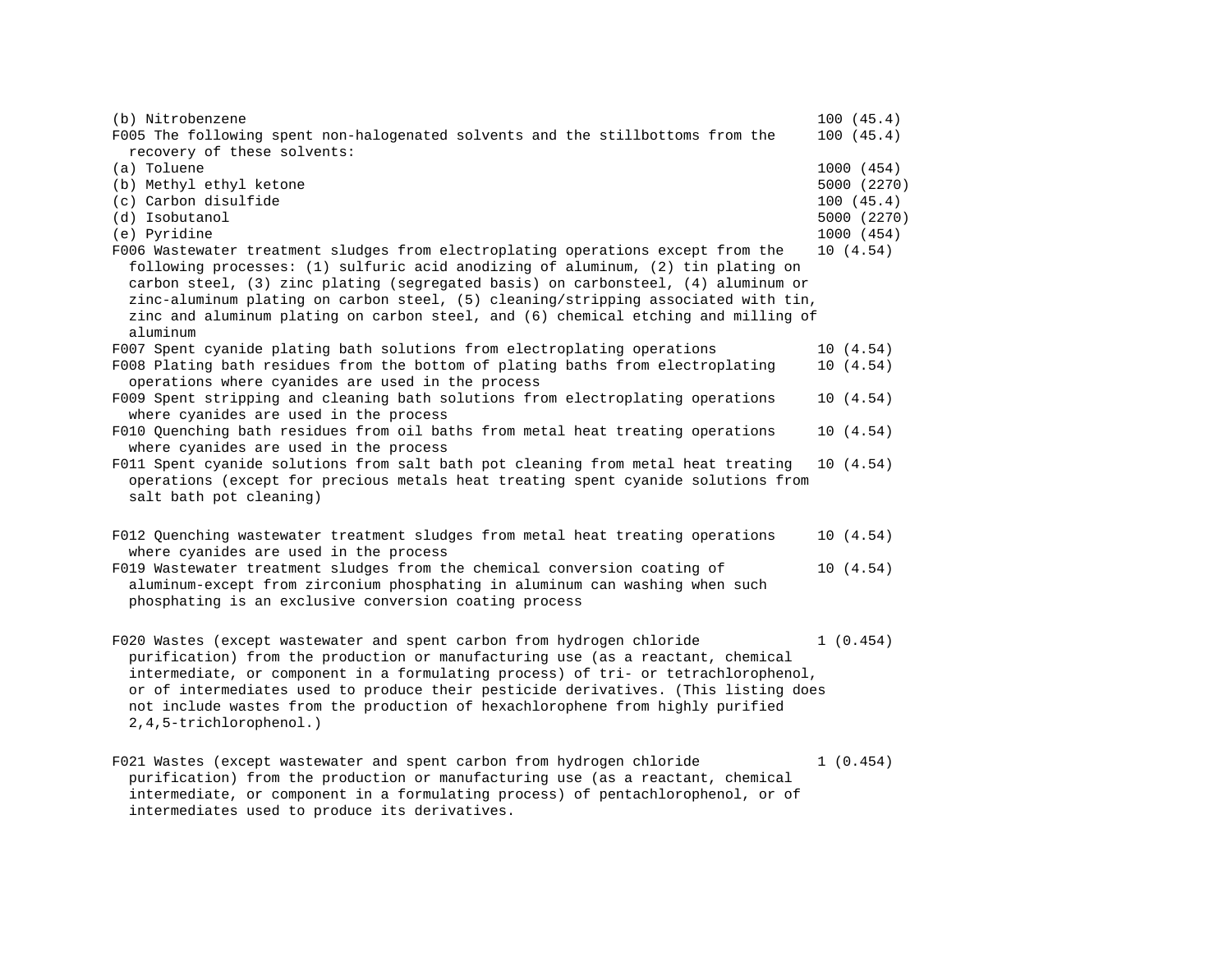- F022 Wastes (except wastewater and spent carbon from hydrogen chloride 1 (0.454) purification) from the manufacturing use (as a reactant, chemical intermediate, or component in a formulating process) of tetra-, penta-, or hexachlorobenzenes under alkaline conditions.
- F023 Wastes (except wastewater and spent carbon from hydrogen chloride 1 (0.454) purification) from the production of materials on equipment previously used for the production or manufacturing use (as a reactant, chemical intermediate, or component in a formulating process) of tri- and tetrachlorophenols. (This listing does not include wastes from equipment used only for the production or use of hexachlorophene from highly purified 2,4,5-trichlorophenol.)

F024 Wastes, including but not limited to distillation residues, heavy ends, tars, 1 (0.454) and reactor cleanout wastes, from the production of chlorinated aliphatichydrocarbons, having carbon content from one to five, utilizing free radical catalyzed processes. (This listing does not include light ends, spent filters and filter aids, spent dessicants(sic), wastewater, wastewater treatment sludges,spent catalysts, and wastes listed in 40 CFR 261.32.)

- F025 Condensed light ends, spent filters and filter aids, and spent desiccant 1 (0.454) wastes from the production of certain chlorinated aliphatic hydrocarbons, by free radical catalyzed processes. These chlorinated aliphatic hydrocarbons are those having carbon chain lengths ranging from one to and including five, with varying amounts and positions of chlorine substitution
- F026 Wastes (except wastewater and spent carbon from hydrogen chloride 1 (0.454) purification) from the production of materials on equipment previously used for the manufacturing use (as a reactant, chemical intermediate, or component in a formulating process) of tetra-, penta-, or hexachlorobenzene under alkaline conditions.
- F027 Discarded unused formulations containing tri-, tetra-, or pentachlorophenol or 1 (0.454) discarded unused formulations containing compounds derived from these chlorophenols. (This listing does not include formulations containing hexachlorophene synthesized from prepurified 2,4,5-trichlorophenol as the sole component.)
- F028 Residues resulting from the incineration or thermal treatment of soil 1 (0.454) contaminated with EPA Hazardous Waste Nos. F020, F021, F022, F023, F026, and F027.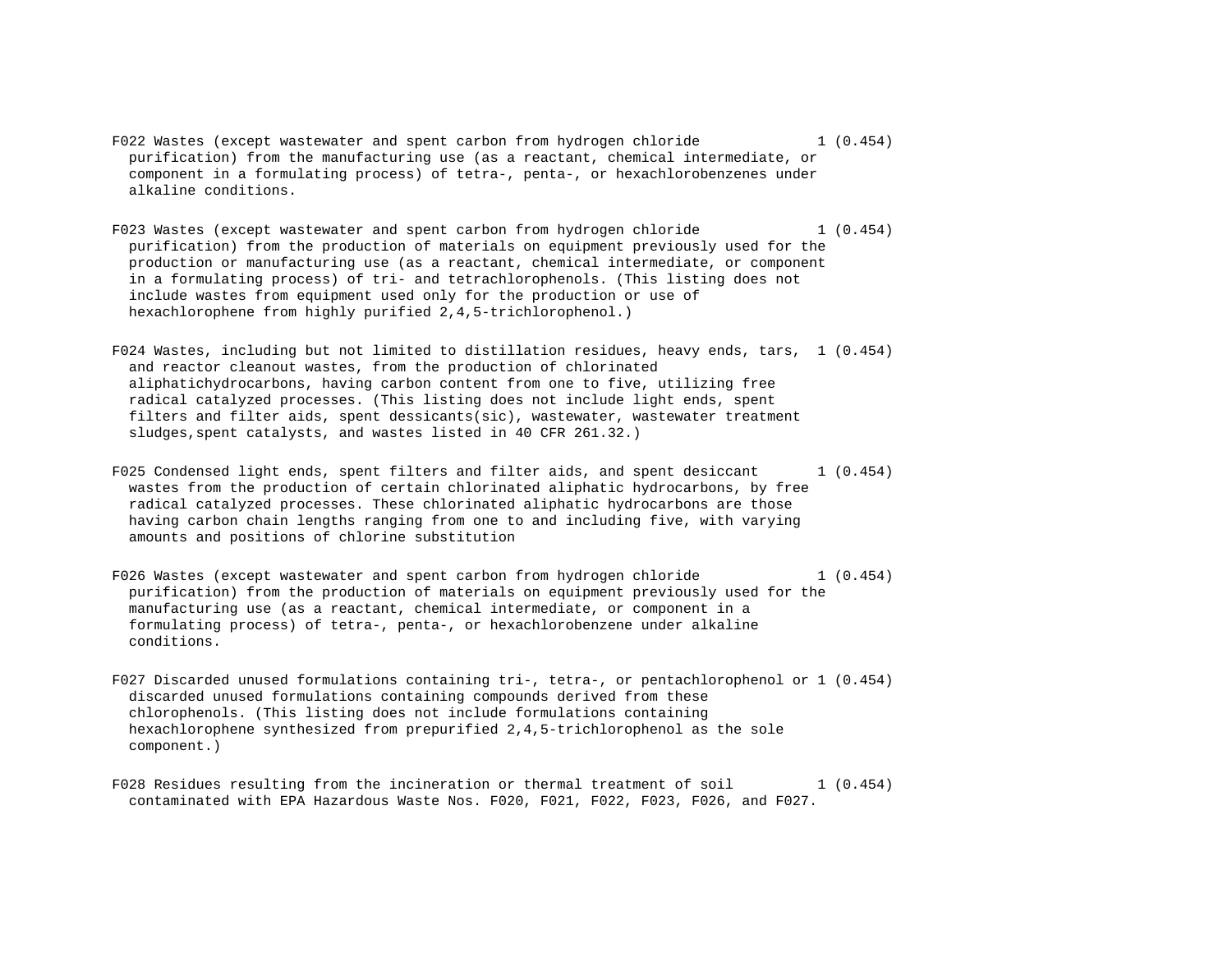| F032<br>F034<br>F035<br>F037<br>F038                                                                                                                                     | 1(0.454)<br>1(0.454)<br>1(0.454)<br>1(0.454) |
|--------------------------------------------------------------------------------------------------------------------------------------------------------------------------|----------------------------------------------|
| F039 Multi source leachate<br>K001 Bottom sediment sludge from the treatment of wastewaters from wood preserving<br>processes that use creosote and/or pentachlorophenol | 1(0.454)                                     |
| K002 Wastewater treatment sludge from the production of chrome yellow and orange<br>pigments                                                                             | 10(4.54)                                     |
| K003 Wastewater treatment sludge from the production of molybdate orange pigments                                                                                        |                                              |
| K004 Wastewater treatment sludge from the production of zinc yellow pigments<br>K005 Wastewater treatment sludge from the production of chrome green pigments            | 10(4.54)                                     |
| K006 Wastewater treatment sludge from the production of chrome oxide green pigments 10 (4.54)<br>(anhydrous and hydrated)                                                |                                              |
| K007 Wastewater treatment sludge from the production of iron blue pigments                                                                                               |                                              |
| K008 Oven residue from the production of chrome oxide green pigments                                                                                                     | 10(4.54)                                     |
| K009 Distillation bottoms from the production of acetaldehyde from ethylene<br>K010 Distillation side cuts from the production of acetaldehyde from ethylene             | 10(4.54)                                     |
| K011 Bottom stream from the wastewater stripper in the production of acrylonitrile                                                                                       | 10(4.54)<br>10(4.54)                         |
| K013 Bottom stream from the acetonitrile column in the production of acrylonitrile                                                                                       | 10(4.54)                                     |
| K014 Bottoms from the acetonitrile purification column in the production of<br>acrylonitrile                                                                             | 5000 (2270)                                  |
| K015 Still bottoms from the distillation of benzyl chloride                                                                                                              | 10(4.54)                                     |
| K016 Heavy ends or distillation residues from the production of carbon tetrachloride1 (0.454)                                                                            |                                              |
| K017 Heavy ends (still bottoms) from the purification column in the production of<br>epichlorohydrin                                                                     | 10 (4.54)                                    |
| K018 Heavy ends from the fractionation column in ethyl chloride production                                                                                               | 1(0.454)                                     |
| K019 Heavy ends from the distillation of ethylene dichloride in ethylene dichloride 1 (0.454)<br>production.                                                             |                                              |
| K020 Heavy ends from the distillation of vinyl chloride in vinyl chloride monomer<br>production                                                                          | 1(0.454)                                     |
| K021 Aqueous spent antimony catalyst waste from fluoromethanes production                                                                                                | 10(4.54)                                     |
| K022 Distillation bottom tars from the production of phenol/acetone from cumene                                                                                          | 1(0.454)                                     |
| K023 Distillation light ends from the production of phthalic anhydride from<br>naphthalene                                                                               | 5000 (2270)                                  |
| K024 Distillation bottoms from the production of phthalic anhydride from naphthalene5000 (2270)                                                                          |                                              |
| K025 Distillation bottoms from the production of nitrobenzene by the nitration of                                                                                        | 10(4.54)                                     |
| benzene                                                                                                                                                                  |                                              |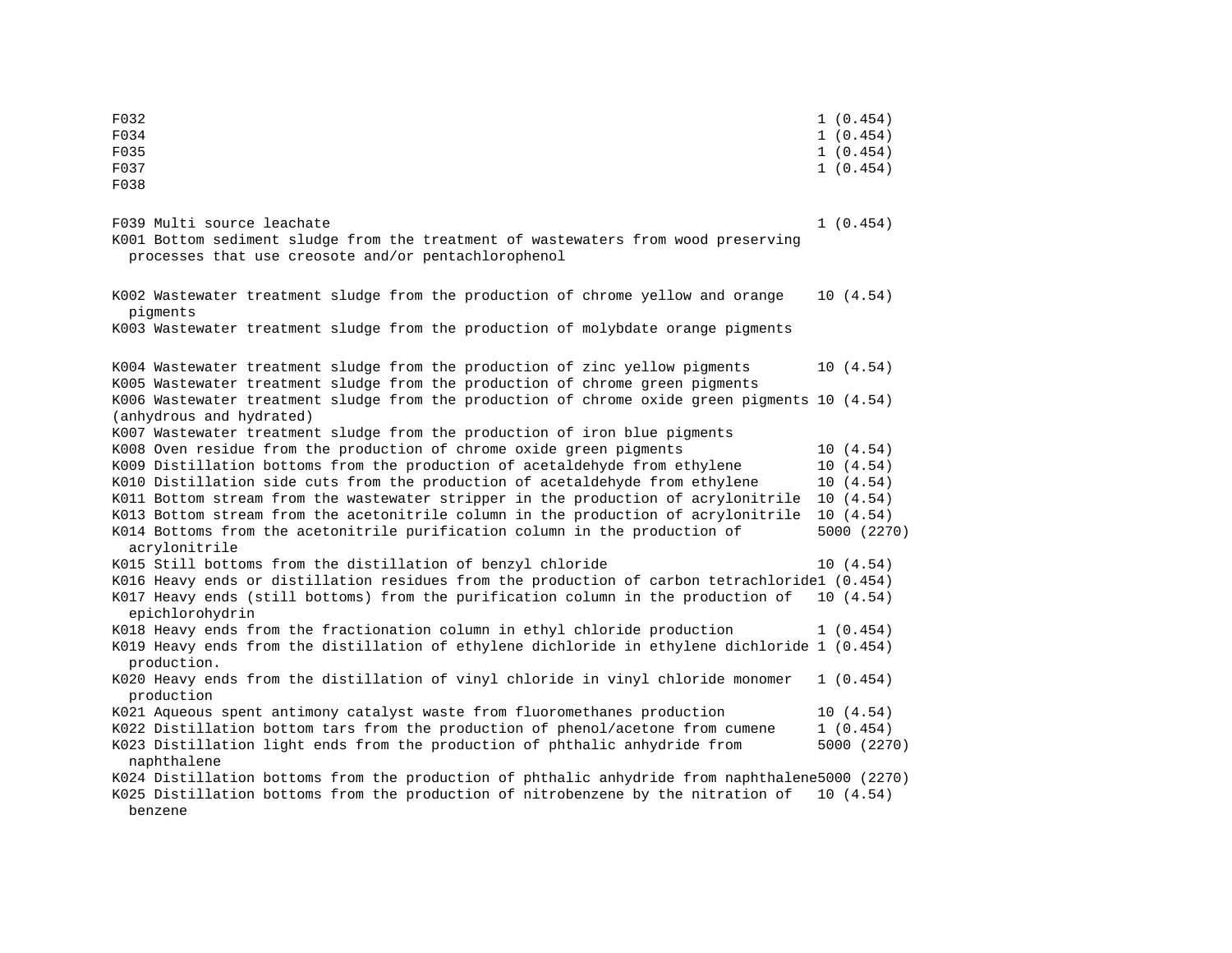| K026 Stripping still tails from the production of methyl ethyl pyridines                      | 1000 (454) |
|-----------------------------------------------------------------------------------------------|------------|
| K027 Centrifuge and distillation residues from toluene diisocyanate production                | 10(4.54)   |
| K028 Spent catalyst from the hydrochlorinator reactor in the production of                    | 1(0.454)   |
| 1,1,1-trichloroethane                                                                         |            |
| K029 Waste from the product steam stripper in the production of                               | 1(0.454)   |
| 1,1,1-trichloroethane                                                                         |            |
| K030 Column bottoms or heavy ends from the combined production of trichloroethylene 1 (0.454) |            |
| and perchloroethylene                                                                         |            |
| K031 By-product salts generated in the production of MSMA and cacodylic acid                  | 1(0.454)   |
| K032 Wastewater treatment sludge from the production of chlordane                             | 10(4.54)   |
| K033 Wastewater and scrub water from the chlorination of cyclopentadiene in the               | 10(4.54)   |
| production of chlordane                                                                       |            |
| K034 Filter solids from the filtration of hexachlorocyclopentadiene in the                    | 10(4.54)   |
| production of chlordane                                                                       |            |
| K035 Wastewater treatment sludges generated in the production of creosote                     | 1(0.454)   |
| K036 Still bottoms from toluene reclamation distillation in the production                    | 1(0.454)   |
| of disulfoton                                                                                 |            |
| K037 Wastewater treatment sludges from the production of disulfoton                           | 1(0.454)   |
| K038 Wastewater from the washing and stripping of phorate production                          | 10(4.54)   |
| K039 Filter cake from the filtration of diethylphosphorodithioic acid in the                  | 10(4.54)   |
| production of phorate                                                                         |            |
| K040 Wastewater treatment sludge from the production of phorate                               | 10(4.54)   |
| K041 Wastewater treatment sludge from the production of toxaphene                             | 1(0.454)   |
| K042 Heavy ends or distillation residues from the distillation of                             | 10(4.54)   |
| tetrachlorobenzene in the production of 2,4,5-T                                               |            |
| K043 2,6-dichlorophenol waste from the production of 2,4-D                                    | 10(4.54)   |
| K044 Wastewater treatment sludges from the manufacturing and processing of                    | 10(4.54)   |
| explosives                                                                                    |            |
| K045 Spent carbon from the treatment of wastewater containing explosives                      | 10(4.54)   |
| K046 Wastewater treatment sludges from the manufacturing, formulation and loading             | 10(4.54)   |
| of lead-based initiating compounds                                                            |            |
| K047 Pink/red water from TNT operations                                                       | 10(4.54)   |
| K048 Dissolved air flotation (DAF) float from the petroleum refining industry                 | 10(4.54)   |
| K049 Slop oil emulsion solids from the petroleum refining industry                            | 10(4.54)   |
| K050 Heat exchanger bundle cleaning sludge from the petroleum refining industry               | 10(4.54)   |
| K051 API separator sludge from the petroleum refining industry                                | 10(4.54)   |
| K052 Tank bottoms (leaded) from the petroleum refining industry                               | 10(4.54)   |
| K060 Ammonia still lime sludge from coking operations                                         | 1(0.454)   |
| K061 Emission control dust/sludge from the primary production of steel in electric            | 10(4.54)   |
| furnaces                                                                                      |            |
| K062 Spent pickle liquor generated by steel finishing operations of facilities                | 10(4.54)   |
| within the iron and steel industry                                                            |            |
| K064 Acid plant blowdown slurry/sludge resulting from thickening of blowdoen slurry 10 (4.54) |            |
|                                                                                               |            |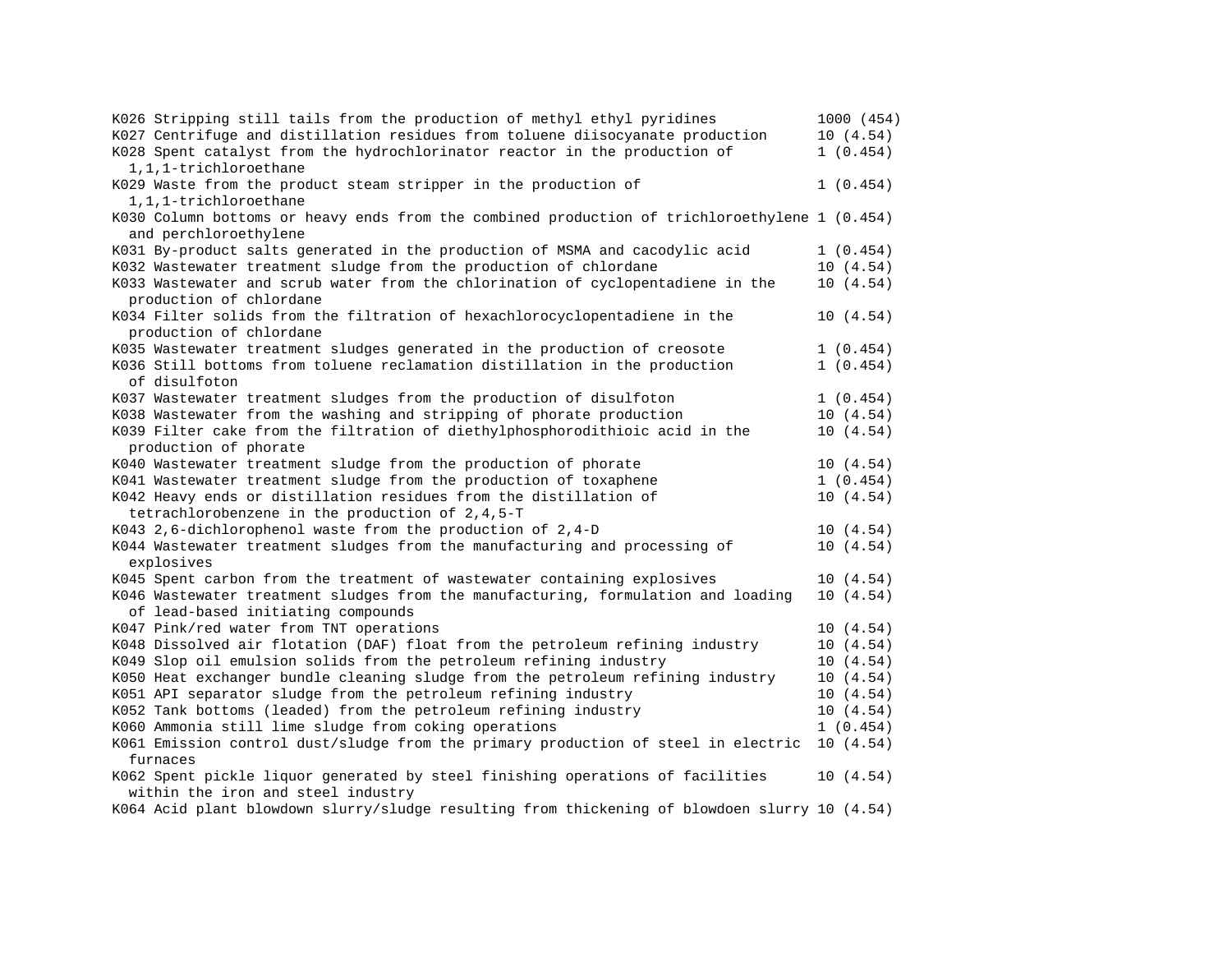from primary copper production.

| $222.00$ $P = 20.002$ $P = 0.000$ $P = 0.000$ $P = 0.000$                                                                                              |             |
|--------------------------------------------------------------------------------------------------------------------------------------------------------|-------------|
| K065 Surface impoundment solids contained in and dredged from surface impoundments 10 (4.54)                                                           |             |
| at primary lead smelting facilities.                                                                                                                   |             |
| K066 Sludge from treatment of process wastewater and /or acid plant blowdown from<br>primary zinc production.                                          | 10(4.54)    |
| K069 Emission control dust/sludge from secondary lead smelting                                                                                         | 10(4.54)    |
| K071 Brine purification muds from the mercury cell process in chlorine production,                                                                     | 1(0.454)    |
| where separately prepurified brine is not used                                                                                                         |             |
| K073 Chlorinated hydrocarbon waste from the purification step of the diaphragm cell 10 (4.54)<br>process using graphite anodes in chlorine production. |             |
| K083 Distillation bottoms from aniline extraction                                                                                                      | 100(45.4)   |
| K084 Wastewater treatment sludges generated during the production of veterinary                                                                        | 1(0.454)    |
| pharmaceuticals from arsenic or organo-arsenic compounds                                                                                               |             |
| K085 Distillation or fractionation column bottoms from the production of                                                                               | 10(4.54)    |
| chlorobenzenes                                                                                                                                         |             |
| K086 Solvent washes and sludges, caustic washes and sludges, or water washes and                                                                       | 10(4.54)    |
| sludges from cleaning tubs and equipment used in the formulation of ink from                                                                           |             |
| pigments, driers, soaps, and stabilizers containing chromium and lead                                                                                  |             |
| K087 Decanter tank tar sludge from coking operations                                                                                                   | 100(45.4)   |
| K088 B>10 (4.54)                                                                                                                                       |             |
| Spentotliners from primary aluminum reduction.                                                                                                         |             |
| K090 B>10 (4.54)                                                                                                                                       |             |
| Emissn control dust or sludge from ferrochromiumsilicon production                                                                                     |             |
| K091 B>10 (4.54)                                                                                                                                       |             |
| Emissn control dust or sludge from ferrochromium production                                                                                            |             |
| K093 Distillation light ends from the production of phthalic anhydride from<br>ortho-xylene                                                            | 5000 (2270) |
| K094 Distillation bottoms from the production of phthalic anhydride from                                                                               | 5000 (2270) |
| ortho-xylene                                                                                                                                           |             |
| K095 Distillation bottoms from the production of 1,1,1-trichloroethane.                                                                                | 100(45.4)   |
| K096 Heavy ends from the heavy ends column from the production of                                                                                      | 100(45.4)   |
| 1,1,1-trichloroethane.                                                                                                                                 |             |
| K097 Vacuum stripper discharge from the chlordane chlorinator in the production of<br>chlordane                                                        | 1(0.454)    |
| K098 Untreated process wastewater from the production of toxaphene                                                                                     | 1(0.454)    |
| K099 Untreated wastewater from the production of $2,4-D$                                                                                               | 10(4.54)    |
| K100 Waste leaching solution from acid leaching of emission control dust/sludge                                                                        | 10(4.54)    |
| from secondary lead smelting                                                                                                                           |             |
| K101 Distillation tar residues from the distillation of aniline-based compounds in 1 (0.454)                                                           |             |
| the production of veterinary pharmaceuticals from arsenic or organo-arsenic                                                                            |             |
| compounds                                                                                                                                              |             |
| K102 Residue from the use of activated carbon for decolorization in the production 1 (0.454)                                                           |             |
|                                                                                                                                                        |             |

of veterinary pharmaceuticals from arsenic or organo-arsenic compounds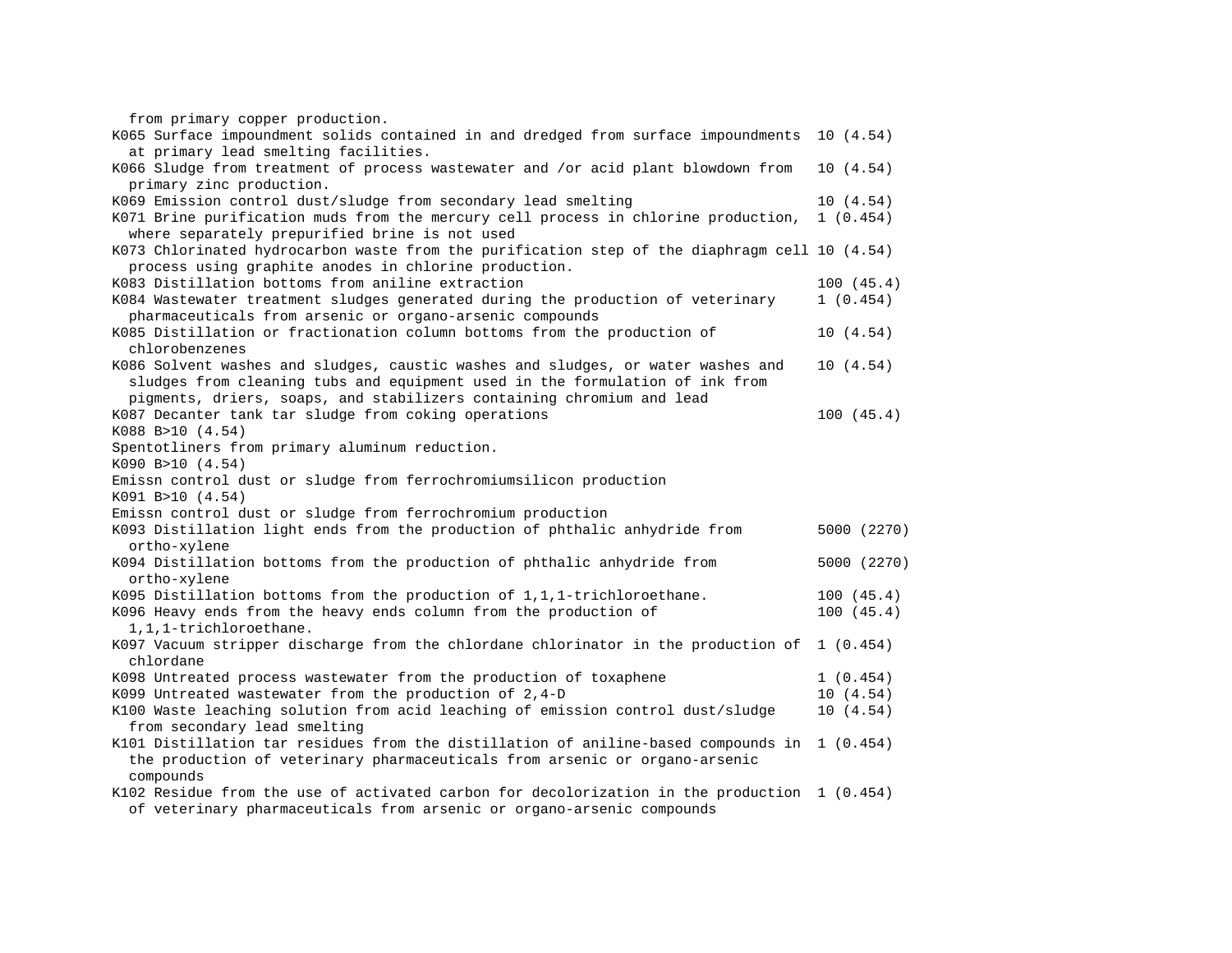| 100(45.4)                                                                                     |
|-----------------------------------------------------------------------------------------------|
| K104 Combined wastewater streams generated from nitrobenzene/aniline chlorobenzenes 10 (4.54) |
| 10(4.54)                                                                                      |
|                                                                                               |
| 1(0.454)                                                                                      |
|                                                                                               |
| 10(4.54)                                                                                      |
|                                                                                               |
| 10 (4.54)                                                                                     |
|                                                                                               |
|                                                                                               |
| 10(4.54)                                                                                      |
|                                                                                               |
| K110 Condensed column overheads from intermediate seperation from the production of 10 (4.54) |
|                                                                                               |
| 10(4.54)                                                                                      |
|                                                                                               |
| 10(4.54)                                                                                      |
|                                                                                               |
| 10(4.54)                                                                                      |
|                                                                                               |
| 10(4.54)                                                                                      |
|                                                                                               |
| 10(4.54)                                                                                      |
|                                                                                               |
| 10(4.54)                                                                                      |
|                                                                                               |
| 1(0.454)                                                                                      |
|                                                                                               |
| 1(0.454)                                                                                      |
|                                                                                               |
| 10(4.54)                                                                                      |
|                                                                                               |
| 10(4.54)                                                                                      |
|                                                                                               |
| 10(4.54)                                                                                      |
|                                                                                               |
| K126 Baghouse dust and floor sweepings in milling and packaging operations from the 10 (4.54) |
|                                                                                               |
| 100(45.4)                                                                                     |
|                                                                                               |
| 1000 (454)                                                                                    |
| K136 Still bottoms from the purification of ethylene dibromide in the production of 1 (0.454) |
|                                                                                               |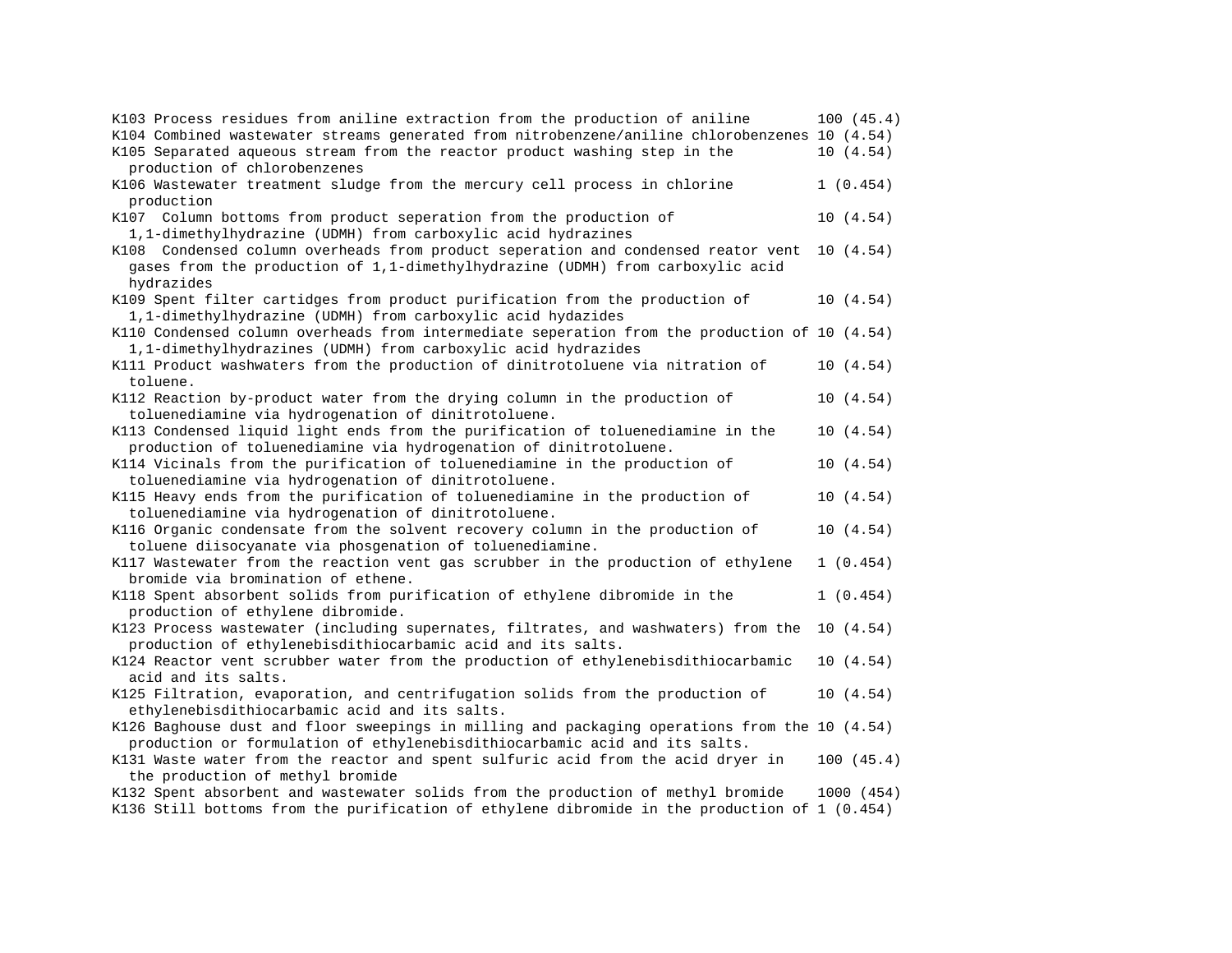ethylene dibromide via bromination of ethene.

| K140 | 100                       |
|------|---------------------------|
| K141 | 1(0.454)                  |
| K142 | 1(0.454)                  |
| K143 | 1(0.454)                  |
| K144 | 1(0.454)                  |
| K145 | 1(0.454)                  |
| K147 | 1(0.454)                  |
| K148 | 1(0.454)                  |
| K149 | (4.54)<br>10              |
| K150 | 10 <sup>°</sup><br>(4.54) |
| K151 | 10<br>(4.54)              |
| K156 | 1                         |
| K157 | 1                         |
| K158 | 1                         |
| K169 | 10                        |
| K170 | $\mathbf 1$               |
| K171 | $1\,$                     |
| K172 | $\mathbf{1}$              |
|      |                           |

Footnotes:

¢ The RQ for these hazardous substances is limited to those pieces of the metal having a diameter smaller than 100 micrometers (0.004 inches)

¢¢ The RQ for asbestos is limited to friable forms only

@ Indicates that the name was added by RSPA because (1) the name is a synonym for a specific hazardous substance and (2) the name appears in the Hazardous Materials Table as a proper shipping name.

# **Table** 1.-**Hazardous Substances Other Than Radionuclides Hazardous substance**

#### **Reportable quantity (RQ) pounds (kilograms)**

F001 The following spent halogenated solvents used in degreasing; all spent solvent 10 (4.54) mixtures/blends used in degreasing containing, before use, a total of ten percent or more (by volume) of one or more of the below listed halogenated solvents or those solvents listed in F002, F004 and F005; and still bottoms from the recovery of these spent solvents and spent solvent mixtures (a) Tetrachloroethylene 100 (45.4) (b) Trichloroethylene 100 (45.4) (c) Methylene chloride 1000 (454)

| $(d) 1,1,1$ -Trichloroethane  | 1000 (454)  |
|-------------------------------|-------------|
| (e) Carbon tetrachloride      | 10 (4.54)   |
| (f) Chlorinated fluorocarbons | 5000 (2270) |

F002 The following spent halogenated solvents; all spent solvent mixtures/blends 10 (4.54) containing, before use, a total of ten percent or more (by volume) of one or more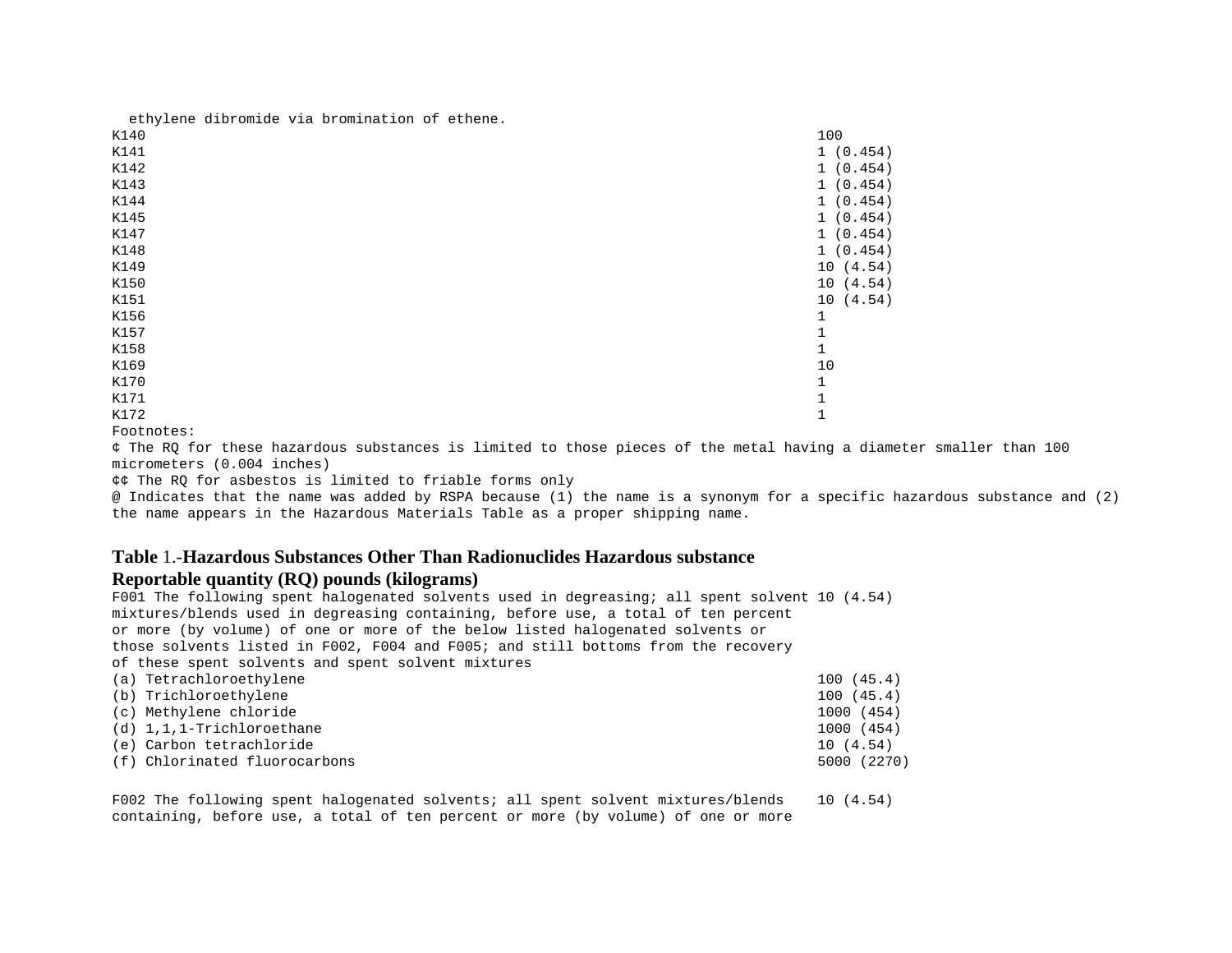| of the below listed halogenated solvents or those listed in F001, F004, F005; and                              |             |
|----------------------------------------------------------------------------------------------------------------|-------------|
| still bottoms from the recovery of these spent solvents and spent solvent mixtures.                            |             |
| (a) Tetrachloroethylene                                                                                        | 100(45.4)   |
| (b) Methylene chloride                                                                                         | 1000 (454)  |
| (c) Trichloroethylene                                                                                          | 100(45.4)   |
| $(d) 1, 1, 1$ -Trichloroethane                                                                                 | 1000 (454)  |
| (e) Chlorobenzene                                                                                              | 100(45.4)   |
| $(f)$ 1, 1, 2-Trichloro-1, 2, 2-trifluoroethane                                                                | 5000 (2270) |
| (q) o-Dichlorobenzene                                                                                          | 100(45.4)   |
| (h) Trichlorofluoromethane                                                                                     | 5000 (2270) |
| $(i)$ 1,1,2 Trichloroethane                                                                                    | 100(45.4)   |
| F003 The following spent non-halogenated solvents and solvents:                                                | 100(45.4)   |
| (a) Xylene                                                                                                     | 1000 (454)  |
| (b) Acetone                                                                                                    | 5000 (2270) |
| (c) Ethyl acetate                                                                                              | 5000 (2270) |
| (d) Ethylbenzene                                                                                               | 1000 (454)  |
| (e) Ethyl ether                                                                                                | 100(45.4)   |
| (f) Methyl isobutyl ketone                                                                                     | 5000 (2270) |
| (g) n-Butyl alcohol                                                                                            | 5000 (2270) |
| (h) Cyclohexanone                                                                                              | 5000 (2270) |
| (i) Methanol                                                                                                   | 5000 (2270) |
| F004                                                                                                           | 100(45.4)   |
| The following spent non-halogenated solvents and the stillbottoms from the<br>recovery of these solvents:      |             |
| (a) Cresols/Cresylic acid                                                                                      | 1000 (454)  |
| (b) Nitrobenzene                                                                                               | 100(45.4)   |
|                                                                                                                |             |
| F005 The following spent non-halogenated solvents and the stillbottoms from the<br>recovery of these solvents: | 100(45.4)   |
| (a) Toluene                                                                                                    | 1000 (454)  |
| (b) Methyl ethyl ketone                                                                                        | 5000 (2270) |
| (c) Carbon disulfide                                                                                           | 100(45.4)   |
| (d) Isobutanol                                                                                                 | 5000 (2270) |
| (e) Pyridine                                                                                                   | 1000 (454)  |
| F006 Wastewater treatment sludges from electroplating operations except from the                               | 10(4.54)    |

following processes: (1) sulfuric acid anodizing of aluminum, (2) tin plating on carbon steel, (3) zinc plating (segregated basis) on carbonsteel, (4) aluminum or zinc-aluminum plating on carbon steel, (5) cleaning/stripping associated with tin, zinc and aluminum plating on carbon steel, and (6) chemical etching and milling of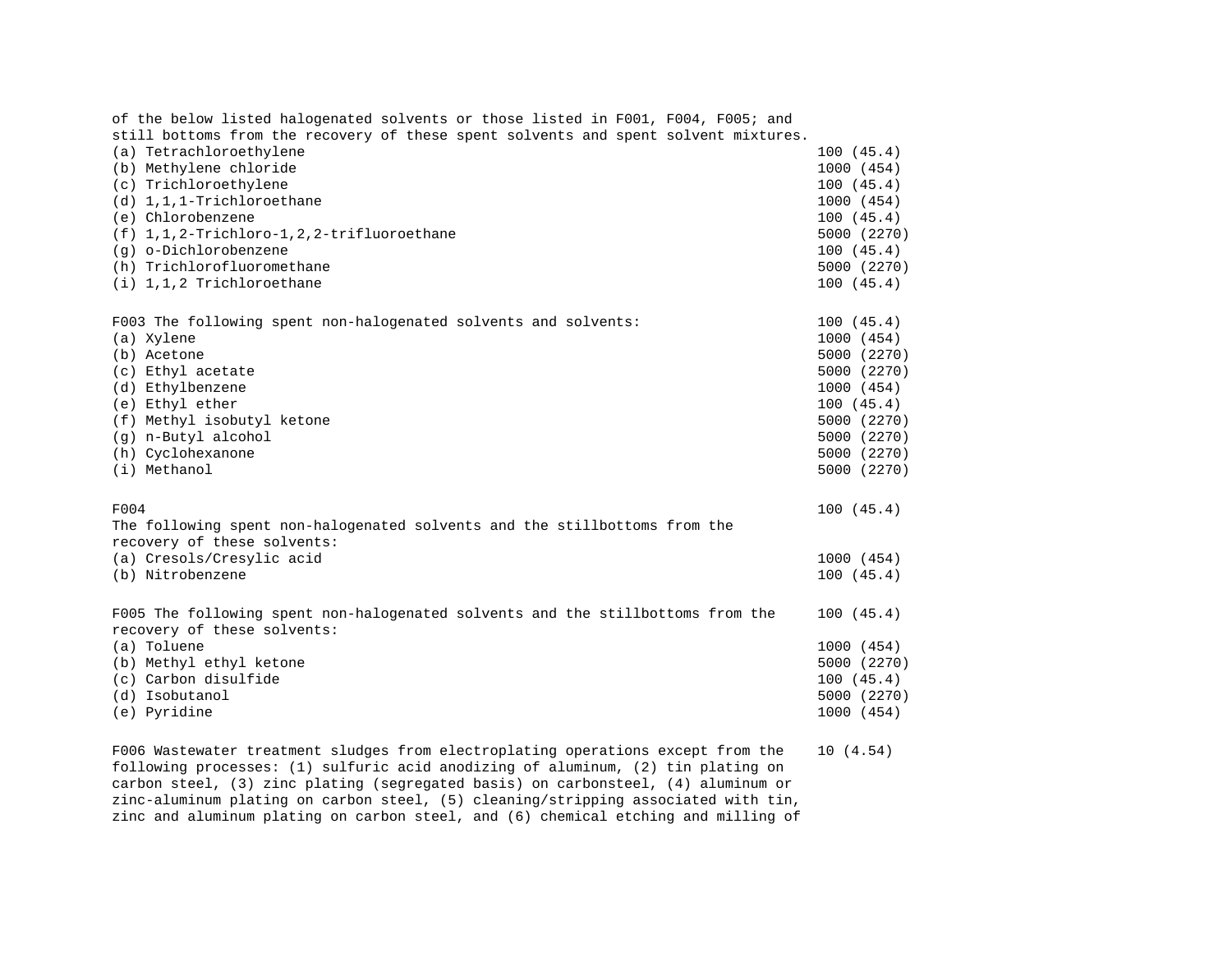aluminum

| F007 Spent cyanide plating bath solutions from electroplating operations                                                                                                                                                                                                                                                                                                                                                                              |  | 10(4.54) |
|-------------------------------------------------------------------------------------------------------------------------------------------------------------------------------------------------------------------------------------------------------------------------------------------------------------------------------------------------------------------------------------------------------------------------------------------------------|--|----------|
| F008 Plating bath residues from the bottom of plating baths from electroplating<br>operations where cyanides are used in the process                                                                                                                                                                                                                                                                                                                  |  | 10(4.54) |
| F009 Spent stripping and cleaning bath solutions from electroplating operations<br>where cyanides are used in the process                                                                                                                                                                                                                                                                                                                             |  | 10(4.54) |
| F010 Quenching bath residues from oil baths from metal heat treating operations<br>where cyanides are used in the process                                                                                                                                                                                                                                                                                                                             |  | 10(4.54) |
| F011 Spent cyanide solutions from salt bath pot cleaning from metal heat treating<br>operations (except for precious metals heat treating spent cyanide solutions from<br>salt bath pot cleaning)                                                                                                                                                                                                                                                     |  | 10(4.54) |
| F012 Quenching wastewater treatment sludges from metal heat treating operations<br>where cyanides are used in the process                                                                                                                                                                                                                                                                                                                             |  | 10(4.54) |
| F019 Wastewater treatment sludges from the chemical conversion coating of<br>aluminum-except from zirconium phosphating in aluminum can washing when such<br>phosphating is an exclusive conversion coating process                                                                                                                                                                                                                                   |  | 10(4.54) |
| F020 Wastes (except wastewater and spent carbon from hydrogen chloride<br>purification) from the production or manufacturing use (as a reactant, chemical<br>intermediate, or component in a formulating process) of tri- or tetrachlorophenol,<br>or of intermediates used to produce their pesticide derivatives. (This listing does<br>not include wastes from the production of hexachlorophene from highly purified<br>2, 4, 5-trichlorophenol.) |  | 1(0.454) |
| F021 Wastes (except wastewater and spent carbon from hydrogen chloride<br>purification) from the production or manufacturing use (as a reactant, chemical<br>intermediate, or component in a formulating process) of pentachlorophenol, or of<br>intermediates used to produce its derivatives.                                                                                                                                                       |  | 1(0.454) |

F022 Wastes (except wastewater and spent carbon from hydrogen chloride 1 (0.454) purification) from the manufacturing use (as a reactant, chemical intermediate, or component in a formulating process) of tetra-, penta-, or hexachlorobenzenes under alkaline conditions.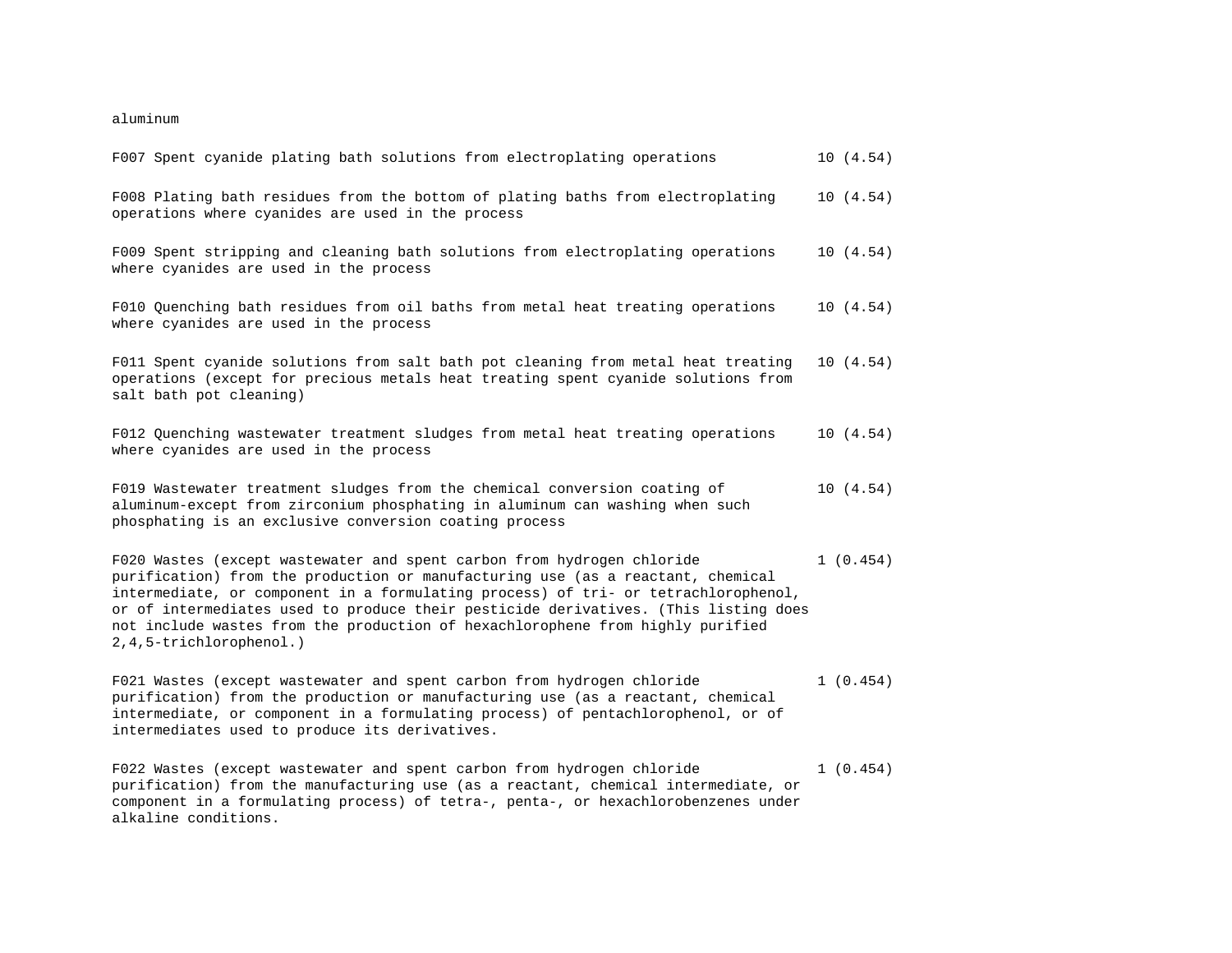F023 Wastes (except wastewater and spent carbon from hydrogen chloride 1 (0.454) purification) from the production of materials on equipment previously used for the production or manufacturing use (as a reactant, chemical intermediate, or component in a formulating process) of tri- and tetrachlorophenols. (This listing does not include wastes from equipment used only for the production or use of hexachlorophene from highly purified 2,4,5-trichlorophenol.)

F024 Wastes, including but not limited to distillation residues, heavy ends, tars, 1 (0.454) and reactor cleanout wastes, from the production of chlorinated aliphatichydrocarbons, having carbon content from one to five, utilizing free radical catalyzed processes. (This listing does not include light ends, spent filters and filter aids, spent dessicants(sic), wastewater, wastewater treatment sludges,spent catalysts, and wastes listed in 40 CFR 261.32.)

F025 Condensed light ends, spent filters and filter aids, and spent desiccant 1 (0.454) wastes from the production of certain chlorinated aliphatic hydrocarbons, by free radical catalyzed processes. These chlorinated aliphatic hydrocarbons are those having carbon chain lengths ranging from one to and including five, with varying amounts and positions of chlorine substitution

F026 Wastes (except wastewater and spent carbon from hydrogen chloride 1 (0.454) purification) from the production of materials on equipment previously used for the manufacturing use (as a reactant, chemical intermediate, or component in a formulating process) of tetra-, penta-, or hexachlorobenzene under alkaline conditions.

F027 Discarded unused formulations containing tri-, tetra-, or pentachlorophenol or 1 (0.454) discarded unused formulations containing compounds derived from these chlorophenols. (This listing does not include formulations containing hexachlorophene synthesized from prepurified 2,4,5-trichlorophenol as the sole component.)

F028 Residues resulting from the incineration or thermal treatment of soil 1 (0.454) contaminated with EPA Hazardous Waste Nos. F020, F021, F022, F023, F026, and F027.

 $F034$  1 (0.454)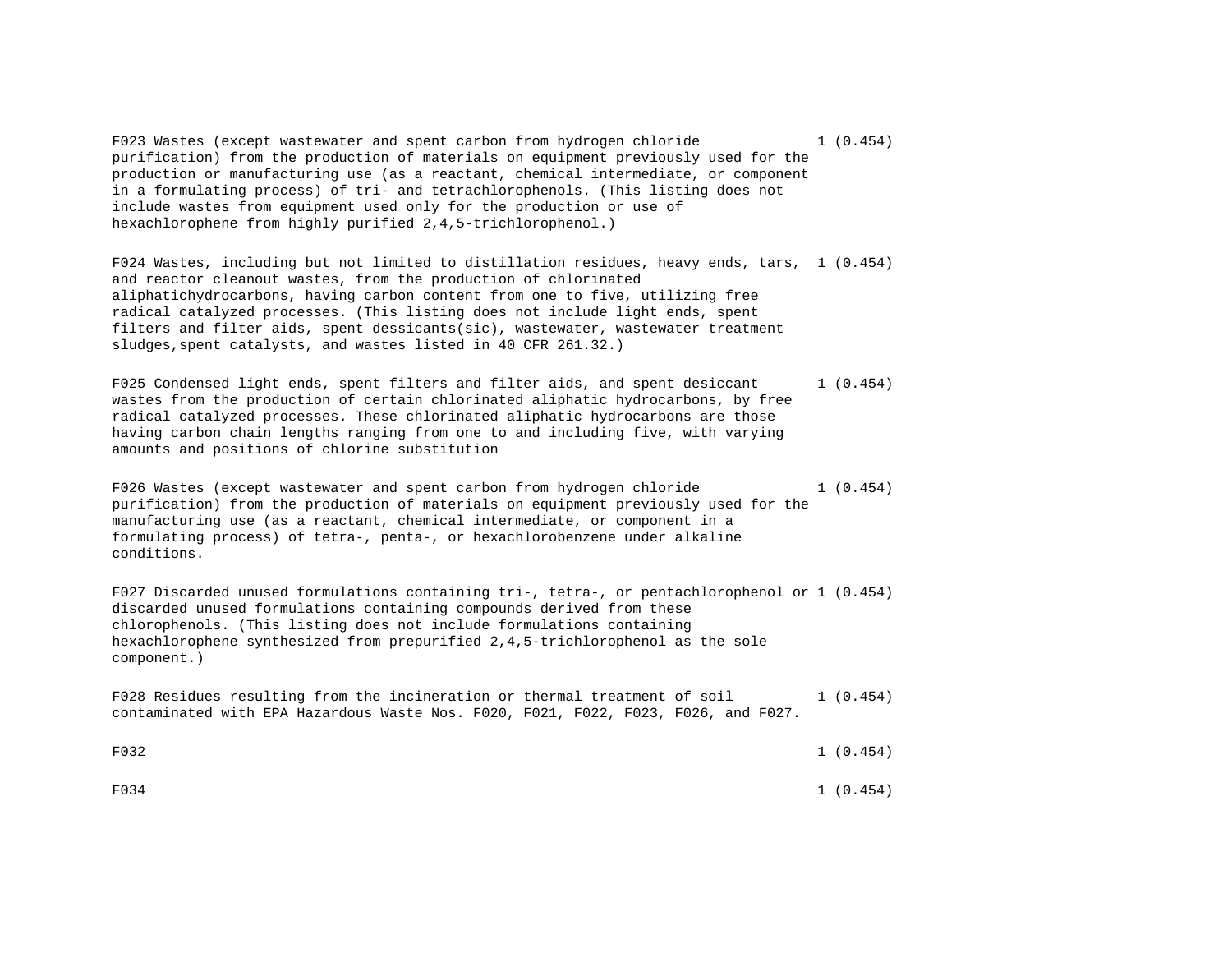| F035                                                                                                                                       | 1(0.454)    |
|--------------------------------------------------------------------------------------------------------------------------------------------|-------------|
| F037                                                                                                                                       | 1(0.454)    |
| F038                                                                                                                                       |             |
| F039 Multi source leachate                                                                                                                 | 1(0.454)    |
| K001 Bottom sediment sludge from the treatment of wastewaters from wood preserving<br>processes that use creosote and/or pentachlorophenol |             |
| K002 Wastewater treatment sludge from the production of chrome yellow and orange<br>pigments                                               | 10(4.54)    |
| K003 Wastewater treatment sludge from the production of molybdate orange pigments                                                          |             |
| K004 Wastewater treatment sludge from the production of zinc yellow pigments                                                               | 10(4.54)    |
| K005 Wastewater treatment sludge from the production of chrome green pigments                                                              |             |
| K006 Wastewater treatment sludge from the production of chrome oxide green pigments 10 (4.54)<br>(anhydrous and hydrated)                  |             |
| K007 Wastewater treatment sludge from the production of iron blue pigments                                                                 |             |
| K008 Oven residue from the production of chrome oxide green pigments                                                                       | 10(4.54)    |
| K009 Distillation bottoms from the production of acetaldehyde from ethylene                                                                | 10(4.54)    |
| K010 Distillation side cuts from the production of acetaldehyde from ethylene                                                              | 10(4.54)    |
| K011 Bottom stream from the wastewater stripper in the production of acrylonitrile                                                         | 10(4.54)    |
| K013 Bottom stream from the acetonitrile column in the production of acrylonitrile                                                         | 10(4.54)    |
| K014 Bottoms from the acetonitrile purification column in the production of<br>acrylonitrile                                               | 5000 (2270) |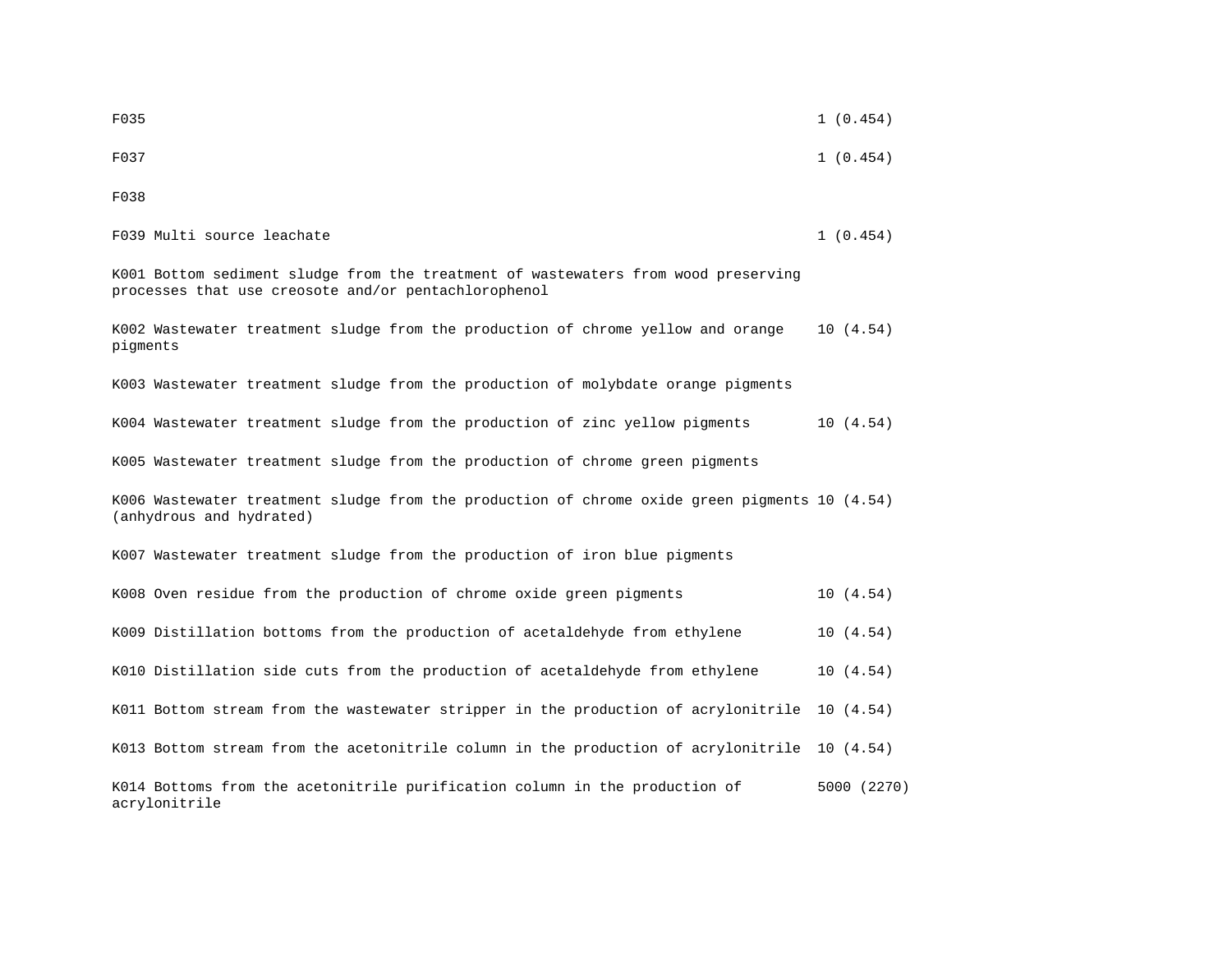| K015 Still bottoms from the distillation of benzyl chloride                                                  | 10(4.54)    |
|--------------------------------------------------------------------------------------------------------------|-------------|
| K016 Heavy ends or distillation residues from the production of carbon tetrachloride1 (0.454)                |             |
| K017 Heavy ends (still bottoms) from the purification column in the production of<br>epichlorohydrin         | 10(4.54)    |
| K018 Heavy ends from the fractionation column in ethyl chloride production                                   | 1(0.454)    |
| K019 Heavy ends from the distillation of ethylene dichloride in ethylene dichloride 1 (0.454)<br>production. |             |
| K020 Heavy ends from the distillation of vinyl chloride in vinyl chloride monomer<br>production              | 1(0.454)    |
| K021 Aqueous spent antimony catalyst waste from fluoromethanes production                                    | 10(4.54)    |
| K022 Distillation bottom tars from the production of phenol/acetone from cumene                              | 1(0.454)    |
| K023 Distillation light ends from the production of phthalic anhydride from<br>naphthalene                   | 5000 (2270) |
| K024 Distillation bottoms from the production of phthalic anhydride from<br>naphthalene                      | 5000 (2270) |
| K025 Distillation bottoms from the production of nitrobenzene by the nitration of<br>benzene                 | 10(4.54)    |
| K026 Stripping still tails from the production of methyl ethyl pyridines                                     | 1000 (454)  |
| K027 Centrifuge and distillation residues from toluene diisocyanate production                               | 10(4.54)    |
| K028 Spent catalyst from the hydrochlorinator reactor in the production of<br>1,1,1-trichloroethane          | 1(0.454)    |
| K029 Waste from the product steam stripper in the production of<br>1,1,1-trichloroethane                     | 1(0.454)    |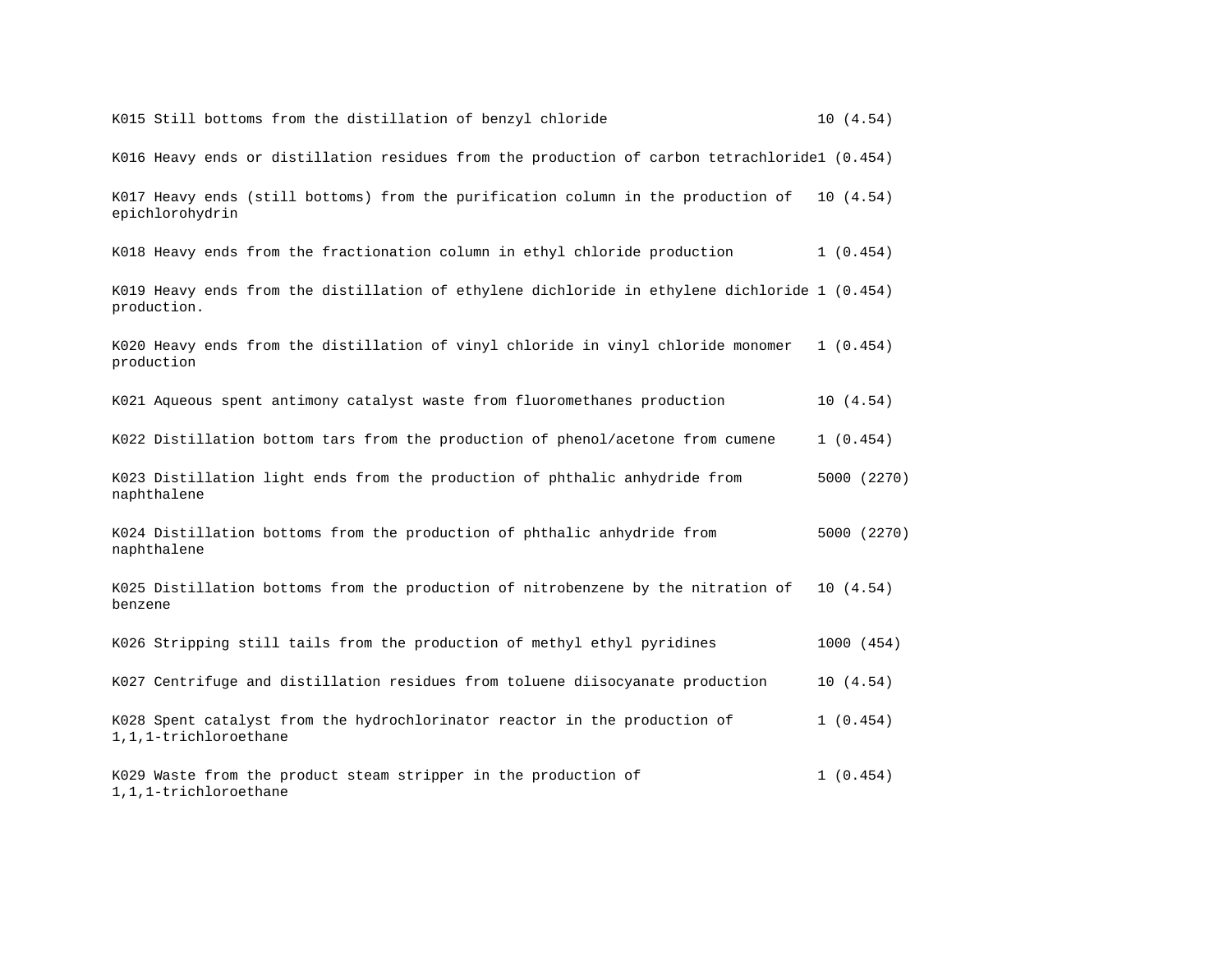K030 Column bottoms or heavy ends from the combined production of trichloroethylene 1 (0.454) and perchloroethylene

| K031 By-product salts generated in the production of MSMA and cacodylic acid                                         | 1(0.454)  |
|----------------------------------------------------------------------------------------------------------------------|-----------|
| K032 Wastewater treatment sludge from the production of chlordane                                                    | 10(4.54)  |
| K033 Wastewater and scrub water from the chlorination of cyclopentadiene in the<br>production of chlordane           | 10(4.54)  |
| K034 Filter solids from the filtration of hexachlorocyclopentadiene in the<br>production of chlordane                | 10(4.54)  |
| K035 Wastewater treatment sludges generated in the production of creosote                                            | 1(0.454)  |
| K036 Still bottoms from toluene reclamation distillation in the production<br>ofdisulfoton                           | 1(0.454)  |
| K037 Wastewater treatment sludges from the production of disulfoton                                                  | 1(0.454)  |
| K038 Wastewater from the washing and stripping of phorate production                                                 | 10(4.54)  |
| K039 Filter cake from the filtration of diethylphosphorodithioic acid in the<br>production of phorate                | 10(4.54)  |
| K040 Wastewater treatment sludge from the production of phorate                                                      | 10(4.54)  |
| K041 Wastewater treatment sludge from the production of toxaphene                                                    | 1(0.454)  |
| K042 Heavy ends or distillation residues from the distillation of<br>tetrachlorobenzene in the production of 2,4,5-T | 10(4.54)  |
| K043 2,6-dichlorophenol waste from the production of 2,4-D                                                           | 10(4.54)  |
| K044 Wastewater treatment sludges from the manufacturing and processing of<br>explosives                             | 10(4.54)  |
| K045 Spent carbon from the treatment of wastewater containing explosives                                             | 10 (4.54) |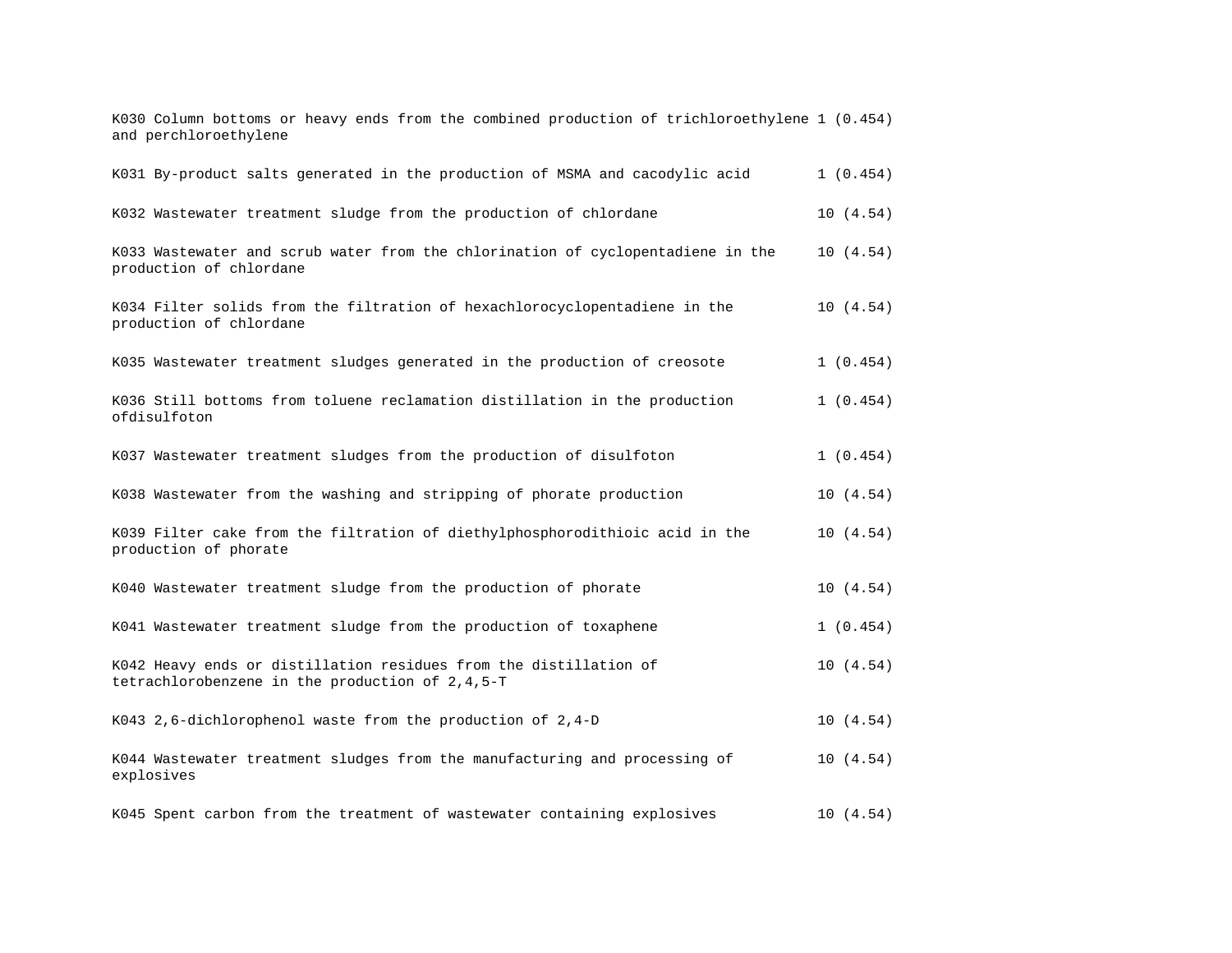| K046 Wastewater treatment sludges from the manufacturing, formulation and loading<br>of lead-based initiating compounds                        | 10(4.54) |
|------------------------------------------------------------------------------------------------------------------------------------------------|----------|
| K047 Pink/red water from TNT operations                                                                                                        | 10(4.54) |
| K048 Dissolved air flotation (DAF) float from the petroleum refining industry                                                                  | 10(4.54) |
| K049 Slop oil emulsion solids from the petroleum refining industry                                                                             | 10(4.54) |
| K050 Heat exchanger bundle cleaning sludge from the petroleum refining industry                                                                | 10(4.54) |
| K051 API separator sludge from the petroleum refining industry                                                                                 | 10(4.54) |
| K052 Tank bottoms (leaded) from the petroleum refining industry                                                                                | 10(4.54) |
| K060 Ammonia still lime sludge from coking operations                                                                                          | 1(0.454) |
| K061 Emission control dust/sludge from the primary production of steel in electric 10 (4.54)<br>furnaces                                       |          |
| K062 Spent pickle liquor generated by steel finishing operations of facilities<br>within the iron and steel industry                           | 10(4.54) |
| K064 Acid plant blowdown slurry/sludge resulting from thickening of blowdoen slurry 10 (4.54)<br>from primary copper production.               |          |
| K065 Surface impoundment solids contained in and dredged from surface impoundments 10 (4.54)<br>at primary lead smelting facilities.           |          |
| K066 Sludge from treatment of process wastewater and /or acid plant blowdown from<br>primary zinc production.                                  | 10(4.54) |
| K069 Emission control dust/sludge from secondary lead smelting                                                                                 | 10(4.54) |
| K071 Brine purification muds from the mercury cell process in chlorine production, 1 (0.454)<br>where separately prepurified brine is not used |          |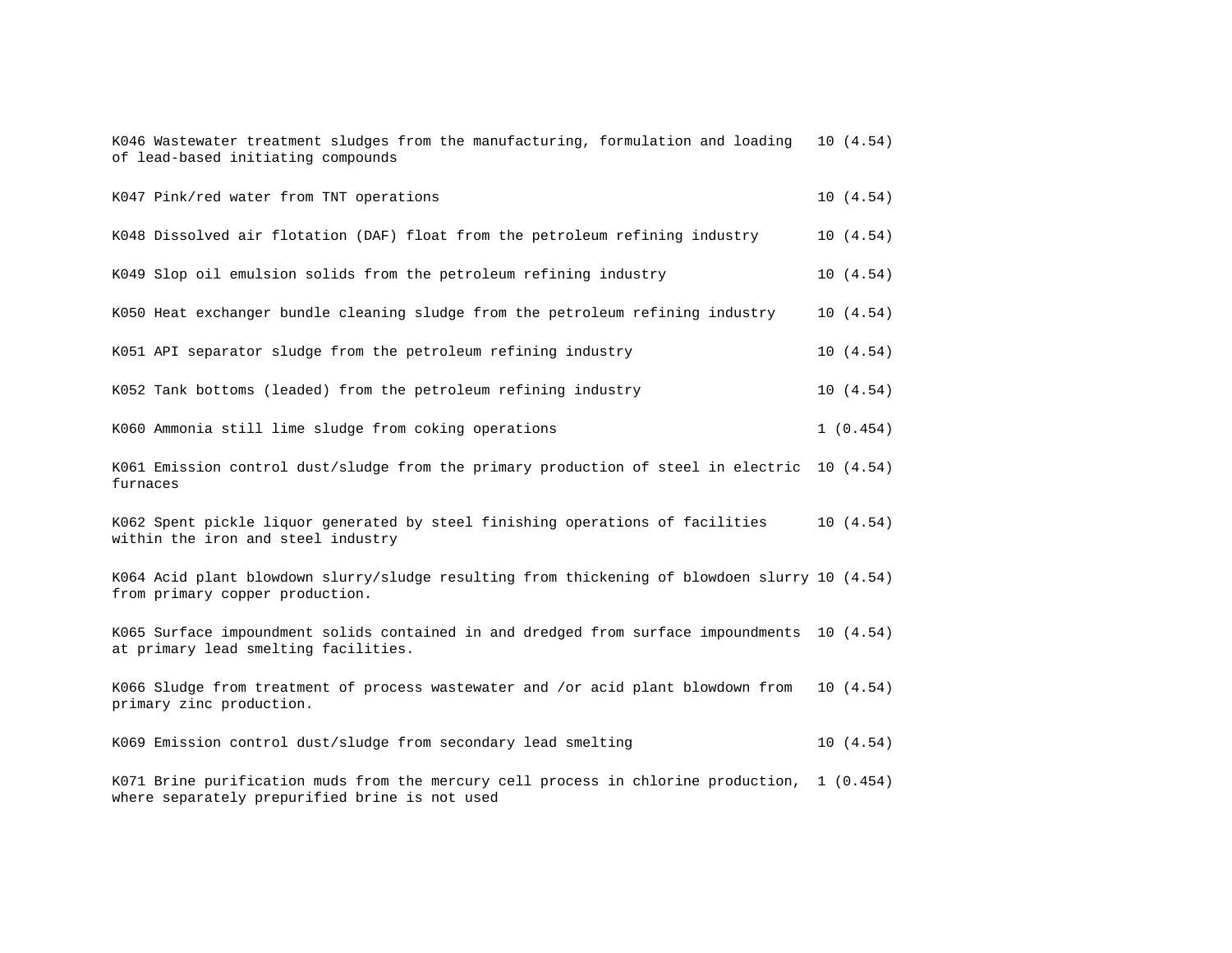| K073 Chlorinated hydrocarbon waste from the purification step of the diaphragm cell 10 (4.54)<br>process using graphite anodes in chlorine production.                                                                                    |             |
|-------------------------------------------------------------------------------------------------------------------------------------------------------------------------------------------------------------------------------------------|-------------|
| K083 Distillation bottoms from aniline extraction                                                                                                                                                                                         | 100(45.4)   |
| K084 Wastewater treatment sludges generated during the production of veterinary<br>pharmaceuticals from arsenic or organo-arsenic compounds                                                                                               | 1(0.454)    |
| K085 Distillation or fractionation column bottoms from the production of<br>chlorobenzenes                                                                                                                                                | 10(4.54)    |
| K086 Solvent washes and sludges, caustic washes and sludges, or water washes and<br>sludges from cleaning tubs and equipment used in the formulation of ink from<br>pigments, driers, soaps, and stabilizers containing chromium and lead | 10(4.54)    |
| K087 Decanter tank tar sludge from coking operations                                                                                                                                                                                      | 100(45.4)   |
| K088 B>10 (4.54)<br>Spentotliners from primary aluminum reduction.                                                                                                                                                                        |             |
| K090 B>10 (4.54)<br>Emissn control dust or sludge from ferrochromiumsilicon production                                                                                                                                                    |             |
| K091 B>10 (4.54)<br>Emissn control dust or sludge from ferrochromium production                                                                                                                                                           |             |
| K093 Distillation light ends from the production of phthalic anhydride from<br>ortho-xylene                                                                                                                                               | 5000 (2270) |
| K094 Distillation bottoms from the production of phthalic anhydride from<br>ortho-xylene                                                                                                                                                  | 5000 (2270) |
| K095 Distillation bottoms from the production of 1,1,1-trichloroethane.                                                                                                                                                                   | 100(45.4)   |
| K096 Heavy ends from the heavy ends column from the production of<br>1,1,1-trichloroethane.                                                                                                                                               | 100(45.4)   |
| $K097$ Vacuum stripper discharge from the chlordane chlorinator in the production of 1 (0.454)                                                                                                                                            |             |

K097 Vacuum stripper discharge from the chlordane chlorinator in the production of 1 (0.454) chlordane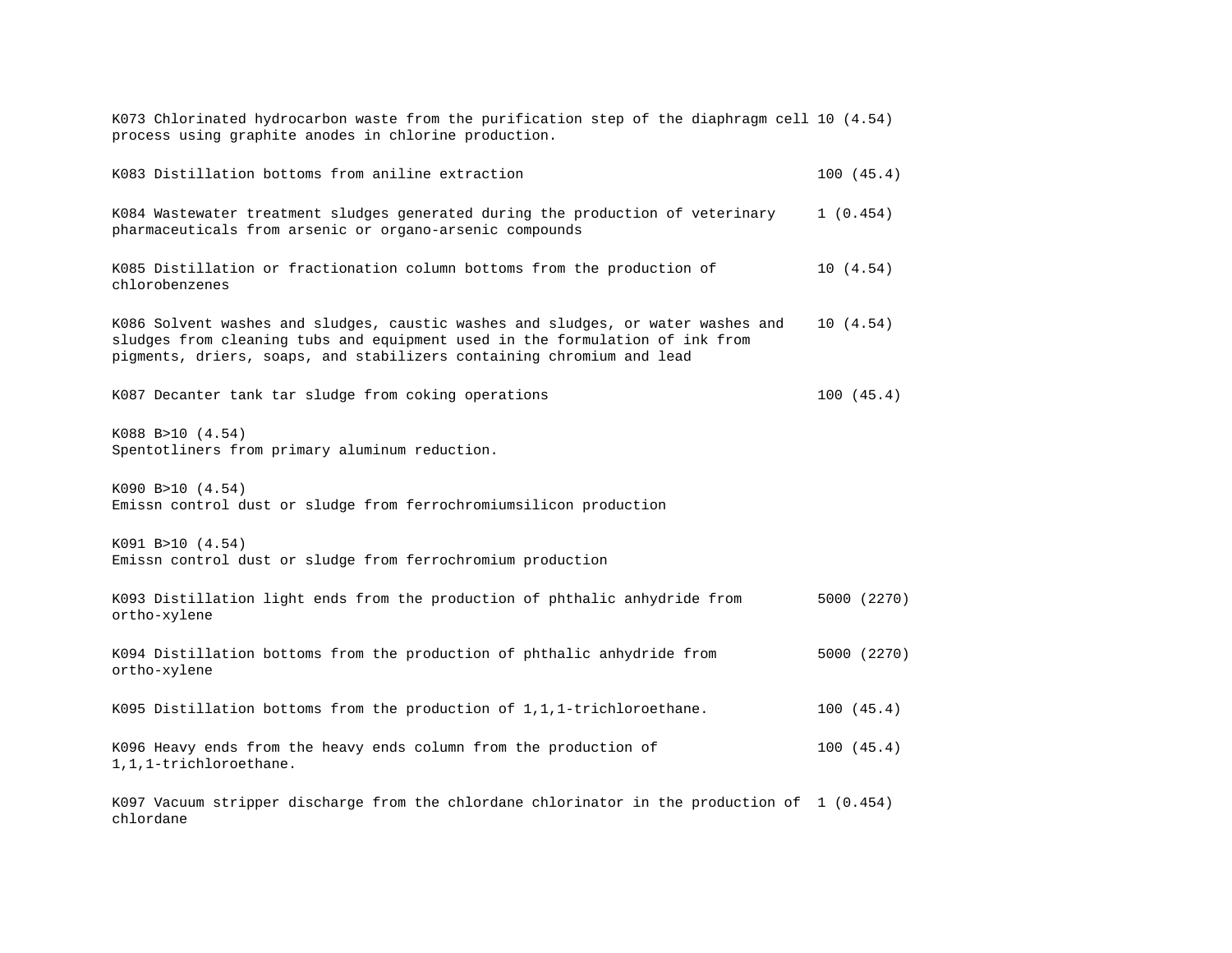| K098 Untreated process wastewater from the production of toxaphene                                                                                                                       | 1(0.454)  |
|------------------------------------------------------------------------------------------------------------------------------------------------------------------------------------------|-----------|
| K099 Untreated wastewater from the production of $2,4-D$                                                                                                                                 | 10(4.54)  |
| K100 Waste leaching solution from acid leaching of emission control dust/sludge<br>from secondary lead smelting                                                                          | 10(4.54)  |
| K101 Distillation tar residues from the distillation of aniline-based compounds in 1 (0.454)<br>the production of veterinary pharmaceuticals from arsenic or organo-arsenic<br>compounds |           |
| K102 Residue from the use of activated carbon for decolorization in the production $1$ (0.454)<br>of veterinary pharmaceuticals from arsenic or organo-arsenic compounds                 |           |
| K103 Process residues from aniline extraction from the production of aniline                                                                                                             | 100(45.4) |
| K104 Combined wastewater streams generated from nitrobenzene/aniline chlorobenzenes 10 (4.54)                                                                                            |           |
| K105 Separated aqueous stream from the reactor product washing step in the<br>production of chlorobenzenes                                                                               | 10(4.54)  |
| K106 Wastewater treatment sludge from the mercury cell process in chlorine<br>production                                                                                                 | 1(0.454)  |
| K107 Column bottoms from product seperation from the production of<br>1,1-dimethylhydrazine (UDMH) from carboxylic acid hydrazines                                                       | 10(4.54)  |
| K108 Condensed column overheads from product seperation and condensed reator vent<br>gases from the production of 1,1-dimethylhydrazine (UDMH) from carboxylic acid<br>hydrazides        | 10(4.54)  |
| K109 Spent filter cartidges from product purification from the production of<br>1,1-dimethylhydrazine (UDMH) from carboxylic acid hydazides                                              | 10(4.54)  |
| K110 Condensed column overheads from intermediate seperation from the production of 10 (4.54)<br>1,1-dimethylhydrazines (UDMH) from carboxylic acid hydrazides                           |           |

K111 Product washwaters from the production of dinitrotoluene via nitration of 10 (4.54) toluene.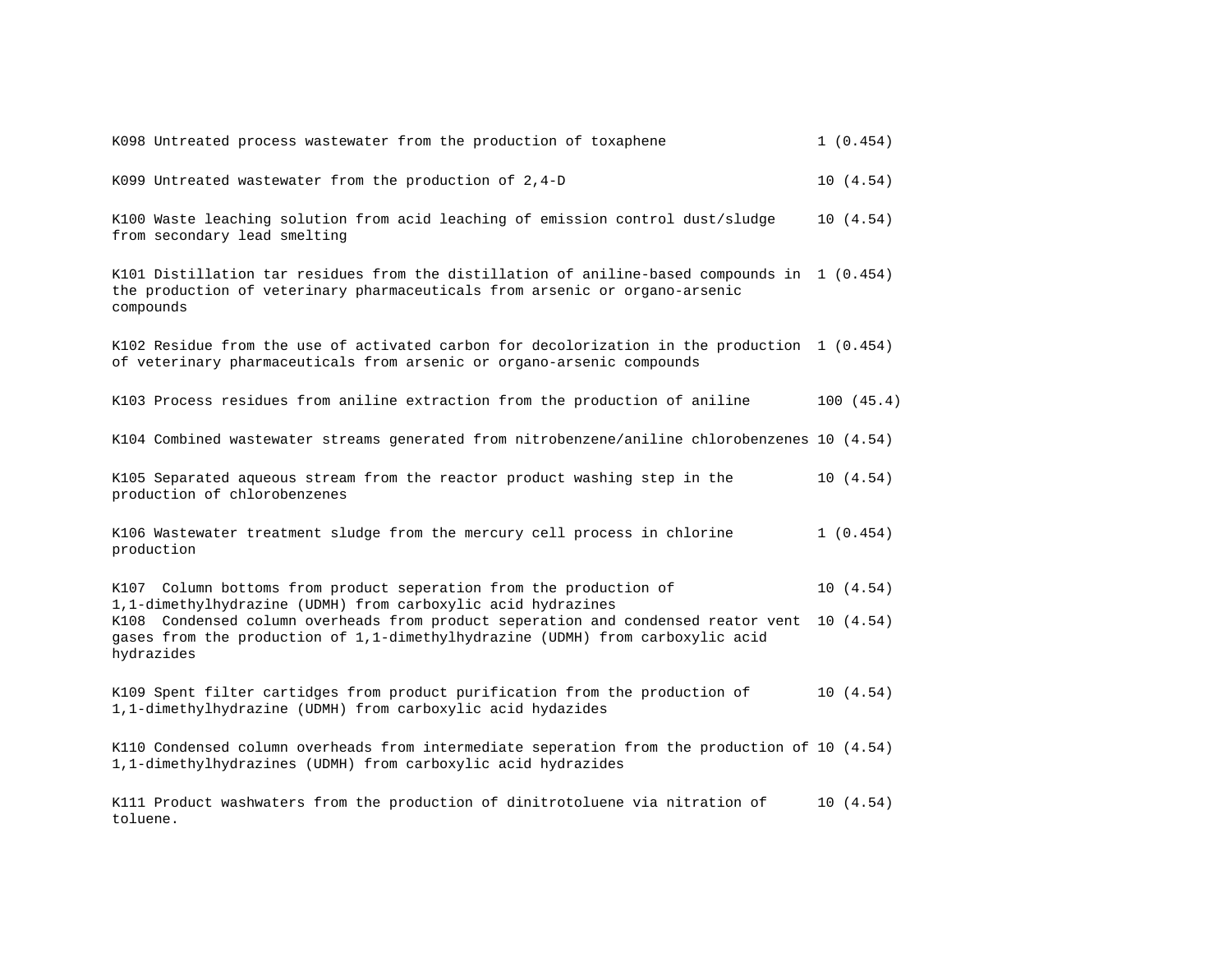| K112 Reaction by-product water from the drying column in the production of<br>toluenediamine via hydrogenation of dinitrotoluene.                                           | 10(4.54)   |
|-----------------------------------------------------------------------------------------------------------------------------------------------------------------------------|------------|
| K113 Condensed liquid light ends from the purification of toluenediamine in the<br>production of toluenediamine via hydrogenation of dinitrotoluene.                        | 10(4.54)   |
| K114 Vicinals from the purification of toluenediamine in the production of<br>toluenediamine via hydrogenation of dinitrotoluene.                                           | 10(4.54)   |
| K115 Heavy ends from the purification of toluenediamine in the production of<br>toluenediamine via hydrogenation of dinitrotoluene.                                         | 10(4.54)   |
| K116 Organic condensate from the solvent recovery column in the production of<br>toluene diisocyanate via phosqenation of toluenediamine.                                   | 10(4.54)   |
| K117 Wastewater from the reaction vent gas scrubber in the production of ethylene<br>bromide via bromination of ethene.                                                     | 1(0.454)   |
| K118 Spent absorbent solids from purification of ethylene dibromide in the<br>production of ethylene dibromide.                                                             | 1(0.454)   |
| K123 Process wastewater (including supernates, filtrates, and washwaters) from the 10 (4.54)<br>production of ethylenebisdithiocarbamic acid and its salts.                 |            |
| K124 Reactor vent scrubber water from the production of ethylenebisdithiocarbamic<br>acid and its salts.                                                                    | 10(4.54)   |
| K125 Filtration, evaporation, and centrifugation solids from the production of<br>ethylenebisdithiocarbamic acid and its salts.                                             | 10(4.54)   |
| K126 Baghouse dust and floor sweepings in milling and packaging operations from the 10 (4.54)<br>production or formulation of ethylenebisdithiocarbamic acid and its salts. |            |
| K131 Waste water from the reactor and spent sulfuric acid from the acid dryer in<br>the production of methyl bromide                                                        | 100(45.4)  |
| K132 Spent absorbent and wastewater solids from the production of methyl bromide                                                                                            | 1000 (454) |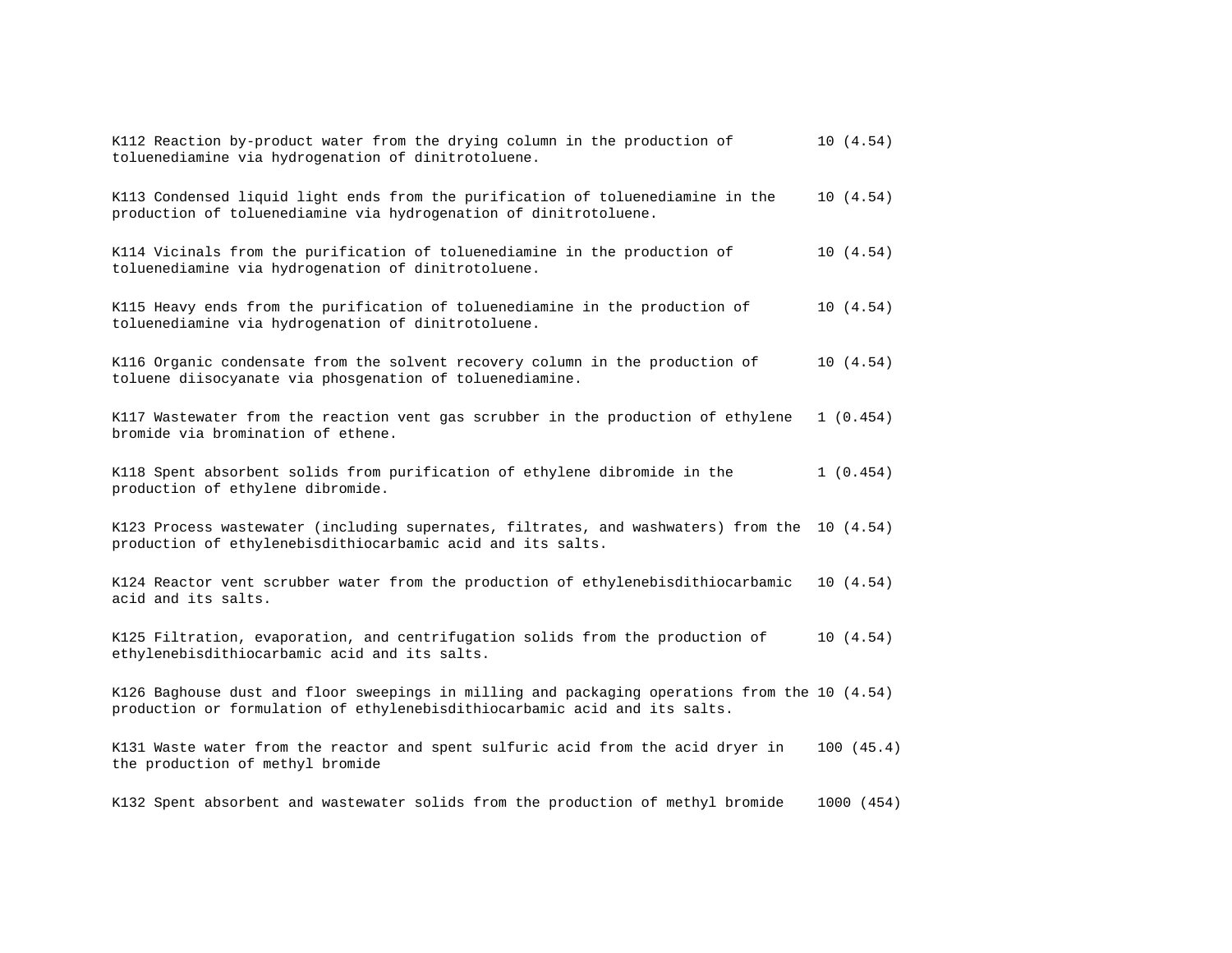| K141 | 1 (0.454) |
|------|-----------|
| K142 | 1(0.454)  |
| K143 | 1 (0.454) |
| K144 | 1 (0.454) |
| K145 | 1(0.454)  |
| K147 | 1 (0.454) |
| K148 | 1 (0.454) |
| K149 | 10(4.54)  |
| K150 | 10(4.54)  |
| K151 | 10(4.54)  |

K136 Still bottoms from the purification of ethylene dibromide in the production of 1 (0.454) ethylene dibromide via bromination of ethene.

#### Footnotes:

¢ The RQ for these hazardous substances is limited to those pieces of the metal having a diameter smaller than 100 micrometers (0.004 inches)

¢¢ The RQ for asbestos is limited to friable forms only

@ Indicates that the name was added by RSPA because (1) the name is a synonym for a specific hazardous substance and (2) the name appears in the Hazardous Materials Table as a proper shipping name.

Table 2. - Radionuclides

| (1) - Radionuclide | $(2)$ - Atomic Number $(3)$ - Reportable Ouantity |
|--------------------|---------------------------------------------------|
|                    | $(RO)$ $Ci(TBq)$                                  |
|                    |                                                   |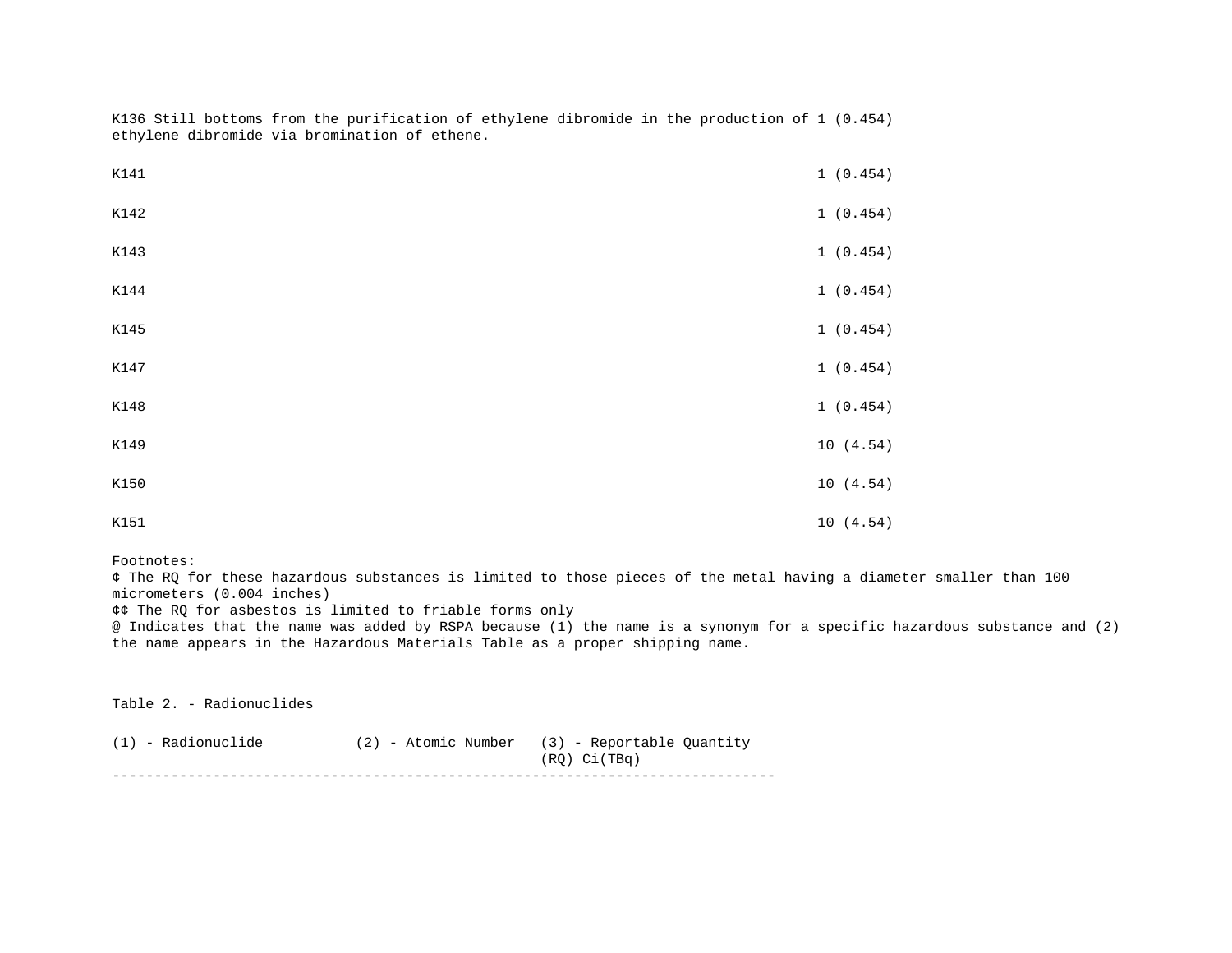| Actinium-224            | 89 | 100(3.7)          |
|-------------------------|----|-------------------|
| Actinium-225            | 89 | 1(.037)           |
| Actinium-226            | 89 | 10(.37)           |
| Actinium-227            | 89 | $0.001$ (.000037) |
| Actinium-228            | 89 | 10(.37)           |
| Aluminum-26             | 13 | 10(.37)           |
| Americium-237           | 95 | 1000 (37)         |
| Americium-238           | 95 | 100(3.7)          |
| Americium-239           | 95 | 100(3.7)          |
| Americium-240           | 95 | 10(.37)           |
| Americium-241           | 95 | $0.01$ (.00037)   |
| Americium-242           | 95 | 100(3.7)          |
| Americium-242m          | 95 | $0.01$ (.00037)   |
| Americium-243           | 95 | $0.01$ (.00037)   |
| Americium-244           | 95 | 10(.37)           |
| Americium-244m          | 95 | 1000 (37)         |
| Americium-245           | 95 | 1000 (37)         |
| Americium-246           | 95 | 1000 (37)         |
| Americium-246m          | 95 | 1000 (37)         |
| Antimony-115            | 51 | 1000 (37)         |
| Antimony-116            | 51 | 1000 (37)         |
| Antimony-116m           | 51 | 100(3.7)          |
| Antimony-117            | 51 | 1000 (37)         |
| Antimony-118m           | 51 | 10(.37)           |
| Antimony-119            | 51 | 1000 (37)         |
| Antimony-120 (16 min)   | 51 | 1000 (37)         |
| Antimony-120 (5.76 day) | 51 | 10(.37)           |
| Antimony-122            | 51 | 10(.37)           |
| Antimony-124            | 51 | 10(.37)           |
| Antimony-124m           | 51 | 1000 (37)         |
| Antimony-125            | 51 | 10(.37)           |
| Antimony-126            | 51 | 10(.37)           |
| Antimony-126m           | 51 | 1000 (37)         |
| Antimony-127            | 51 | 10(.37)           |
| Antimony-128 (10.4 min) | 51 | 1000 (37)         |
| Antimony-128 (9.01 hr)  | 51 | 10(.37)           |
| Antimony-129            | 51 | 100(3.7)          |
| Antimony-130            | 51 | 100(3.7)          |
| Antimony-131            | 51 | 1000 (37)         |
| Argon-39                | 18 | 1000 (37)         |
| Argon-41                | 18 | 10(.37)           |
| Arsenic-69              | 33 | 1000 (37)         |
| Arsenic-70              | 33 | 100(3.7)          |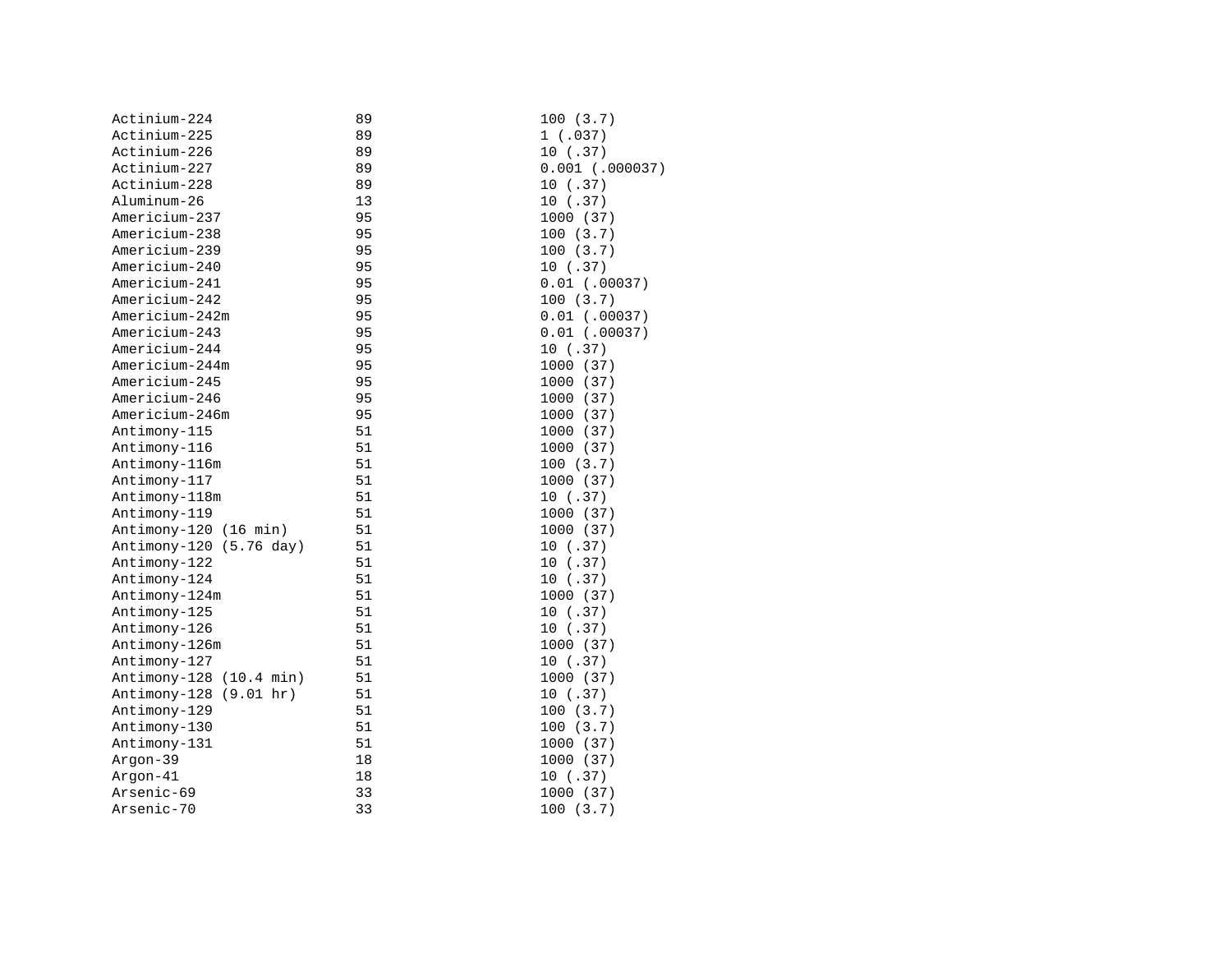| Arsenic-71    | 33 | 100(3.7)        |
|---------------|----|-----------------|
| Arsenic-72    | 33 | 10(.37)         |
| Arsenic-73    | 33 | 100(3.7)        |
| Arsenic-74    | 33 | 10 (.37)        |
| Arsenic-76    | 33 | 100(3.7)        |
| Arsenic-77    | 33 | 1000 (37)       |
| Arsenic-78    | 33 | 100(3.7)        |
| Astatine-207  | 85 | 100(3.7)        |
| Astatine-211  | 85 | 100(3.7)        |
| Barium-126    | 56 | 1000 (37)       |
| Barium-128    | 56 | 10(.37)         |
| Barium-131    | 56 | 10(.37)         |
| Barium-131m   | 56 | 1000 (37)       |
| Barium-133    | 56 | 10 (.37)        |
| Barium-133m   | 56 | 100(3.7)        |
| Barium-135m   | 56 | 1000 (37)       |
| Barium-139    | 56 | 1000 (37)       |
| Barium-140    | 56 | 10(.37)         |
| Barium-141    | 56 | 1000 (37)       |
| Barium-142    | 56 | 1000 (37)       |
| Berkelium-245 | 97 | 100(3.7)        |
| Berkelium-246 | 97 | 10(.37)         |
| Berkelium-247 | 97 | $0.01$ (.00037) |
| Berkelium-249 | 97 | 1(.037)         |
| Berkelium-250 | 97 | 100(3.7)        |
| Beryllium-10  | 4  | 1(.037)         |
| Beryllium-7   | 4  | 100(3.7)        |
| Bismuth-200   | 83 | 100(3.7)        |
| Bismuth-201   | 83 | 100(3.7)        |
| Bismuth-202   | 83 | 1000 (37)       |
| Bismuth-203   | 83 | 10(.37)         |
| Bismuth-205   | 83 | 10(.37)         |
| Bismuth-206   | 83 | 10(.37)         |
| Bismuth-207   | 83 | 10(.37)         |
| Bismuth-210   | 83 | 10(.37)         |
| Bismuth-210m  | 83 | $0.1$ (.0037)   |
| Bismuth-212   | 83 | 100(3.7)        |
| Bismuth-213   | 83 | 100(3.7)        |
| Bismuth-214   | 83 | 100(3.7)        |
| Bromine-74    | 35 | 100(3.7)        |
| Bromine-74m   | 35 | 100(3.7)        |
| Bromine-75    | 35 | 100(3.7)        |
| Bromine-76    | 35 | 10 (.37)        |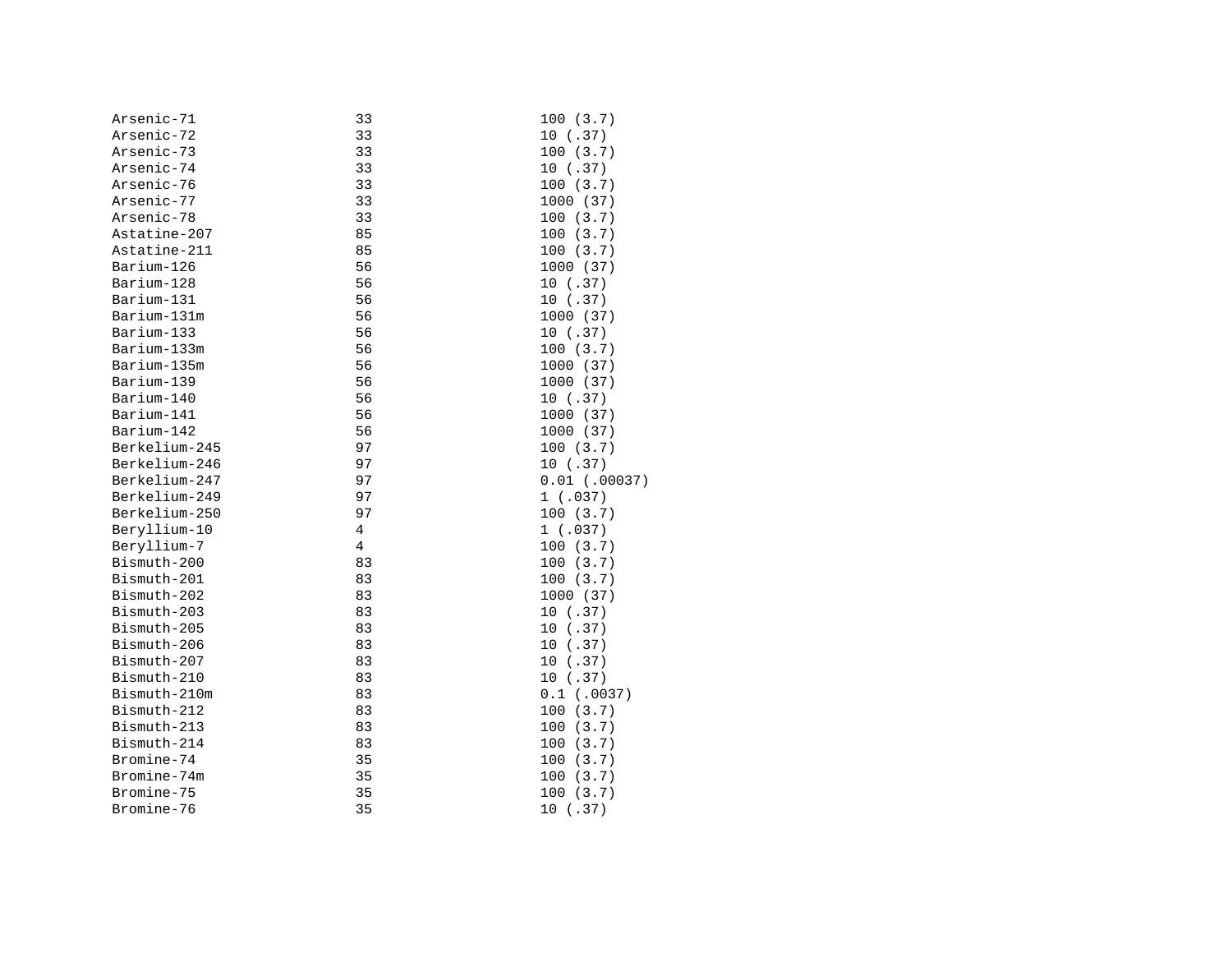| Bromine-77        | 35 | 100(3.7)        |
|-------------------|----|-----------------|
| Bromine-80        | 35 | 1000 (37)       |
| Bromine-80m       | 35 | 1000 (37)       |
| Bromine-82        | 35 | 10(.37)         |
| Bromine-83        | 35 | 1000 (37)       |
| Bromine-84        | 35 | 100(3.7)        |
| $C$ admium-104    | 48 | 1000 (37)       |
| $C$ admium $-107$ | 48 | 1000 (37)       |
| Cadmium-109       | 48 | 1(.037)         |
| $C$ admium $-113$ | 48 | $0.1$ (.0037)   |
| Cadmium-113m      | 48 | $0.1$ (.0037)   |
| Cadmium-115       | 48 | 100(3.7)        |
| Cadmium-115m      | 48 | 10(.37)         |
| Cadmium-117       | 48 | 100(3.7)        |
| Cadmium-117m      | 48 | 10(.37)         |
| Calcium-41        | 20 | 10(.37)         |
| Calcium-45        | 20 | 10(.37)         |
| Calcium-47        | 20 | 10(.37)         |
| Californium-244   | 98 | 1000 (37)       |
| Californium-246   | 98 | 10(.37)         |
| Californium-248   | 98 | $0.1$ (.0037)   |
| Californium-249   | 98 | $0.01$ (.00037) |
| Californium-250   | 98 | $0.01$ (.00037) |
| Californium-251   | 98 | $0.01$ (.00037) |
| Californium-252   | 98 | $0.1$ (.0037)   |
| Californium-253   | 98 | 10(.37)         |
| Californium-254   | 98 | $0.1$ (.0037)   |
| Carbon-11         | 6  | 1000 (37)       |
| Carbon-14         | 6  | 10(.37)         |
| Cerium-134        | 58 | 10(.37)         |
| Cerium-135        | 58 | 10(.37)         |
| Cerium-137        | 58 | 1000 (37)       |
| Cerium-137m       | 58 | 100(3.7)        |
| Cerium-139        | 58 | 100(3.7)        |
| Cerium-141        | 58 | 10(.37)         |
| Cerium-143        | 58 | 100(3.7)        |
| Cerium-144        | 58 | 1(.037)         |
| Cesium-125        | 55 | 1000 (37)       |
| Cesium-127        | 55 | 100(3.7)        |
| Cesium-129        | 55 | 100(3.7)        |
| Cesium-130        | 55 | 1000 (37)       |
| Cesium-131        | 55 | 1000 (37)       |
| Cesium-132        | 55 | 10(.37)         |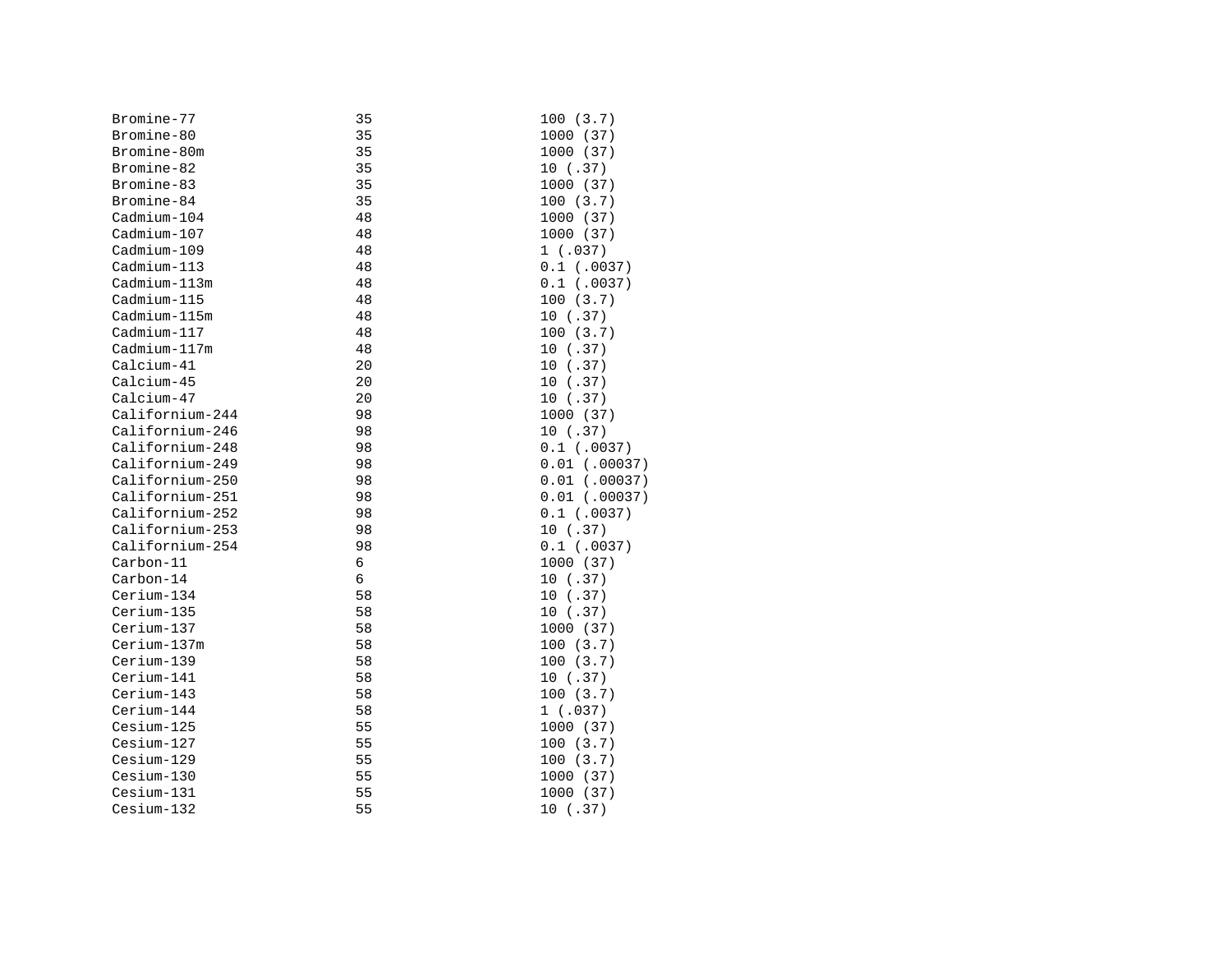| Cesium-134      | 55 | 1(.037)           |
|-----------------|----|-------------------|
| Cesium-134m     | 55 | 1000 (37)         |
| Cesium-135      | 55 | 10(.37)           |
| Cesium-135m     | 55 | 100(3.7)          |
| Cesium-136      | 55 | 10(.37)           |
| Cesium-137      | 55 | 1(.037)           |
| Cesium-138      | 55 | 100(3.7)          |
| Chlorine-36     | 17 | 10(.37)           |
| Chlorine-38     | 17 | 100(3.7)          |
| Chlorine-39     | 17 | 100(3.7)          |
| $Chromium-48$   | 24 | 100 (3.7)         |
| Chromium-49     | 24 | 1000 (37)         |
| Chromium-51     | 24 | 1000 (37)         |
| Cobalt-55       | 27 | 10(.37)           |
| Cobalt-56       | 27 | 10 (.37)          |
| Cobalt-57       | 27 | 100(3.7)          |
| Cobalt-58       | 27 | 10(.37)           |
| Cobalt-58m      | 27 | 1000 (37)         |
| $Cobalt-60$     | 27 | 10(.37)           |
| $Cobalt-60m$    | 27 | 1000 (37)         |
| Cobalt-61       | 27 | 1000 (37)         |
| Cobalt-62m      | 27 | 1000 (37)         |
| Copper-60       | 29 | 100(3.7)          |
| Copper-61       | 29 | 100(3.7)          |
| $Copper-64$     | 29 | 1000 (37)         |
| $Copper-67$     | 29 | 100(3.7)          |
| Curium-238      | 96 | 1000 (37)         |
| Curium-240      | 96 | 1(.037)           |
| $Curium-241$    | 96 | 10(.37)           |
| $Curium-242$    | 96 | 1(.037)           |
| Curium-243      | 96 | $0.01$ (.00037)   |
| Curium-244      | 96 | $0.01$ (.00037)   |
| Curium-245      | 96 | $0.01$ (.00037)   |
| Curium-246      | 96 | $0.01$ (.00037)   |
| Curium-247      | 96 | $0.01$ (.00037)   |
| Curium-248      | 96 | $0.001$ (.000037) |
| Curium-249      | 96 | 1000 (37)         |
| Dysprosium-155  | 66 | 100 (3.7)         |
| Dysprosium-157  | 66 | 100(3.7)          |
| Dysprosium-159  | 66 | 100(3.7)          |
| Dysprosium-165  | 66 | 1000 (37)         |
| Dysprosium-166  | 66 | 10 (.37)          |
| Einsteinium-250 | 99 | 10(.37)           |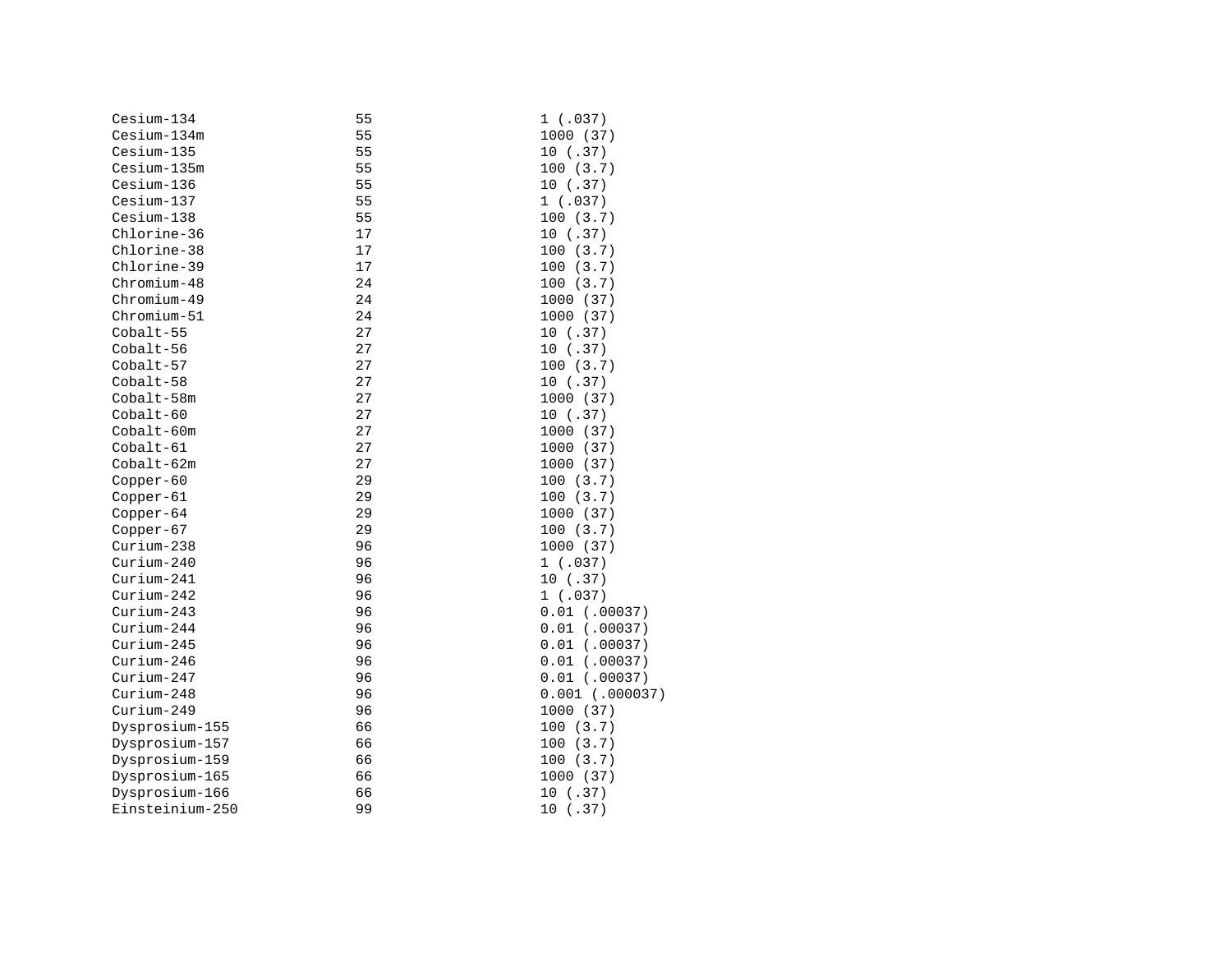| Einsteinium-251        | 99  | 1000 (37)         |
|------------------------|-----|-------------------|
| Einsteinium-253        | 99  | 10(.37)           |
| Einsteinium-254        | 99  | $0.1$ (.0037)     |
| Einsteinium-254m       | 99  | 1(.037)           |
| Erbium-161             | 68  | 100(3.7)          |
| Erbium-165             | 68  | 1000 (37)         |
| Erbium-169             | 68  | 100(3.7)          |
| Erbium-171             | 68  | 100(3.7)          |
| Erbium-172             | 68  | 10(.37)           |
| Europium-145           | 63  | 10(.37)           |
| Europium-146           | 63  | 10(.37)           |
| Europium-147           | 63  | 10(.37)           |
| Europium-148           | 63  | 10(.37)           |
| Europium-149           | 63  | 100(3.7)          |
| Europium-150 (12.6 hr) | 63  | 1000 (37)         |
| Europium-150 (34.2 yr) | 63  | 10(.37)           |
| Europium-152           | 63  | 10(.37)           |
| Europium-152m          | 63  | 100(3.7)          |
| Europium-154           | 63  | 10(.37)           |
| Europium-155           | 63  | 10(.37)           |
| Europium-156           | 63  | 10(.37)           |
| Europium-157           | 63  | 10(.37)           |
| Europium-158           | 63  | 1000 (37)         |
| Fermium-252            | 100 | 10(.37)           |
| Fermium-253            | 100 | 10(.37)           |
| Fermium-254            | 100 | 100(3.7)          |
| Fermium-255            | 100 | 100(3.7)          |
| Fermium-257            | 100 | 1(.037)           |
| Fluorine-18            | 9   | 1000 (37)         |
| Francium-222           | 87  | 100(3.7)          |
| Francium-223           | 87  | 100(3.7)          |
| Gadolinium-145         | 64  | 100(3.7)          |
| Gadolinium-146         | 64  | 10(.37)           |
| Gadolinium-147         | 64  | 10(.37)           |
| Gadolinium-148         | 64  | $0.001$ (.000037) |
| Gadolinium-149         | 64  | 100(3.7)          |
| Gadolinium-151         | 64  | 100(3.7)          |
| Gadolinium-152         | 64  | $0.001$ (.000037) |
| Gadolinium-153         | 64  | 10(.37)           |
| Gadolinium-159         | 64  | 1000 (37)         |
| Gallium-65             | 31  | 1000 (37)         |
| Gallium-66             | 31  | 10(.37)           |
| Gallium-67             | 31  | 100(3.7)          |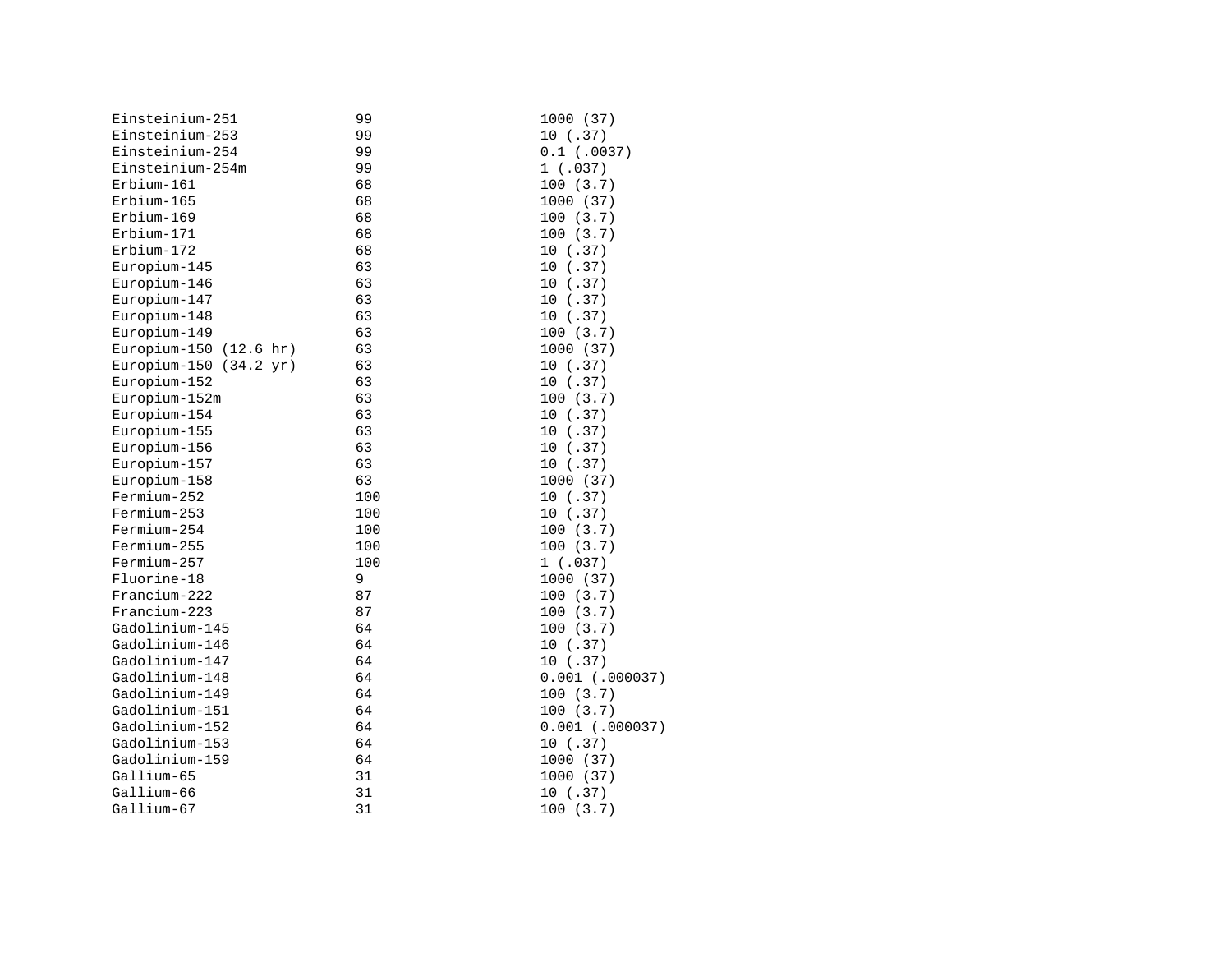| Gallium-68   | 31 | 1000 (37)     |
|--------------|----|---------------|
| Gallium-70   | 31 | 1000 (37)     |
| Gallium-72   | 31 | 10(.37)       |
| Gallium-73   | 31 | 100(3.7)      |
| Germanium-66 | 32 | 100(3.7)      |
| Germanium-67 | 32 | 1000 (37)     |
| Germanium-68 | 32 | 10(.37)       |
| Germanium-69 | 32 | 10(.37)       |
| Germanium-71 | 32 | 1000 (37)     |
| Germanium-75 | 32 | 1000 (37)     |
| Germanium-77 | 32 | 10(.37)       |
| Germanium-78 | 32 | 1000 (37)     |
| $Gold-193$   | 79 | 100 (3.7)     |
| $Gold-194$   | 79 | 10(.37)       |
| $Gold-195$   | 79 | 100(3.7)      |
| $Gold-198$   | 79 | 100(3.7)      |
| Gold-198m    | 79 | 10(.37)       |
| Gold-199     | 79 | 100(3.7)      |
| $Gold-200$   | 79 | 1000 (37)     |
| $Gold-200m$  | 79 | 10(.37)       |
| $Gold-201$   | 79 | 1000 (37)     |
| Hafnium-170  | 72 | 100(3.7)      |
| Hafnium-172  | 72 | 1(.037)       |
| Hafnium-173  | 72 | 100(3.7)      |
| Hafnium-175  | 72 | 100(3.7)      |
| Hafnium-177m | 72 | 1000 (37)     |
| Hafnium-178m | 72 | $0.1$ (.0037) |
| Hafnium-179m | 72 | 100(3.7)      |
| Hafnium-180m | 72 | 100(3.7)      |
| Hafnium-181  | 72 | 10(.37)       |
| Hafnium-182  | 72 | $0.1$ (.0037) |
| Hafnium-182m | 72 | 100(3.7)      |
| Hafnium-183  | 72 | 100(3.7)      |
| Hafnium-184  | 72 | 100(3.7)      |
| Holmium-155  | 67 | 1000 (37)     |
| Holmium-157  | 67 | 1000 (37)     |
| Holmium-159  | 67 | 1000 (37)     |
| Holmium-161  | 67 | 1000 (37)     |
| Holmium-162  | 67 | 1000 (37)     |
| Holmium-162m | 67 | 1000 (37)     |
| Holmium-164  | 67 | 1000 (37)     |
| Holmium-164m | 67 | 1000 (37)     |
| Holmium-166  | 67 | 100(3.7)      |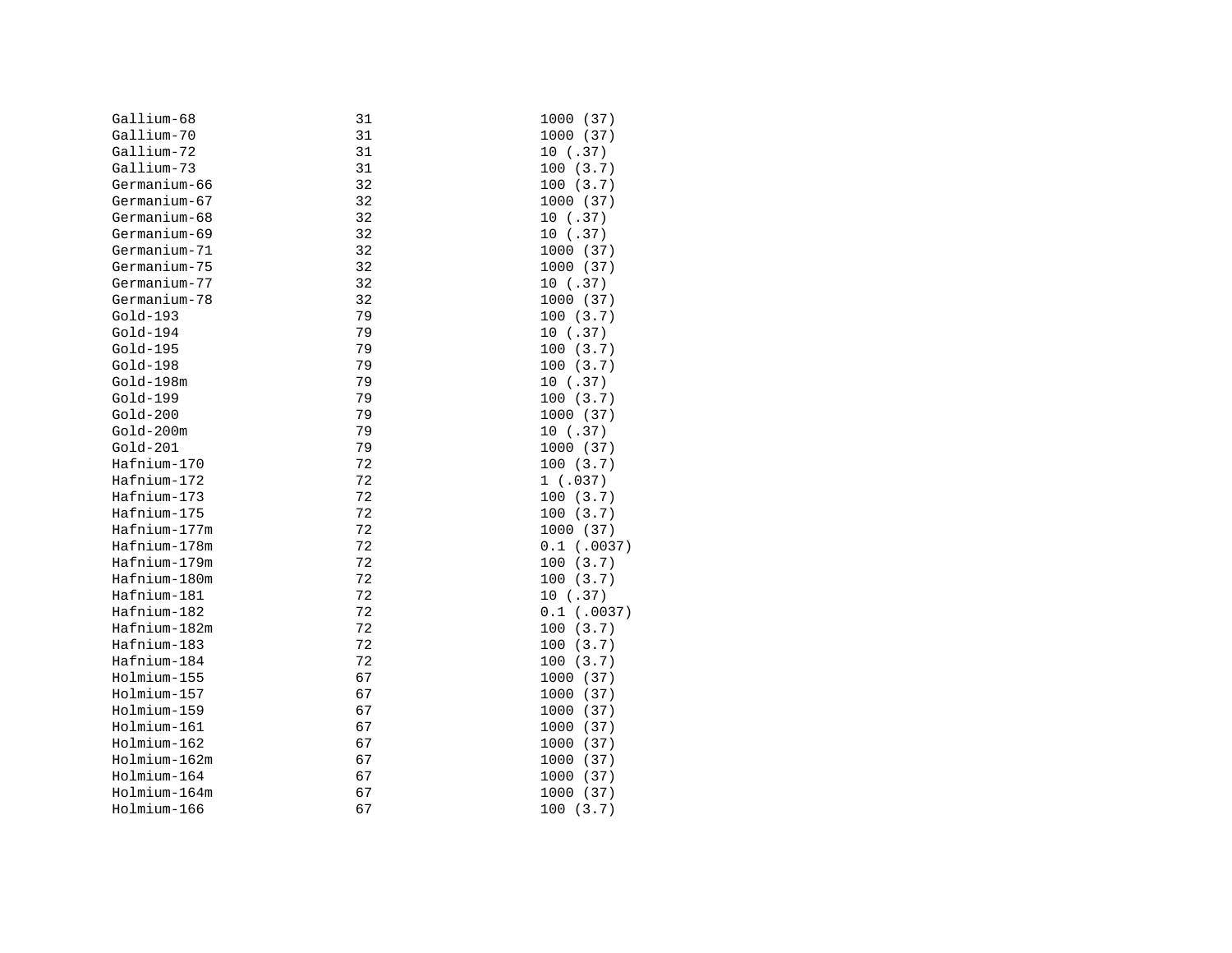| Holmium-166m          | 67 | 1(.037)           |
|-----------------------|----|-------------------|
| Holmium-167           | 67 | 100(3.7)          |
| Hydrogen-3            | 1  | 100(3.7)          |
| Indium-109            | 49 | 100(3.7)          |
| Indium-110 (4.9 hr)   | 49 | 10(.37)           |
| Indium-110 (69.1 min) | 49 | 100(3.7)          |
| Indium-111            | 49 | 100(3.7)          |
| Indium-112            | 49 | 1000 (37)         |
| Indium-113m           | 49 | 1000 (37)         |
| Indium-114m           | 49 | 10(.37)           |
| Indium-115            | 49 | $0.1$ (.0037)     |
| Indium-115m           | 49 | 100(3.7)          |
| Indium-116m           | 49 | 100(3.7)          |
| Indium-117            | 49 | 1000 (37)         |
| Indium-117m           | 49 | 100(3.7)          |
| Indium-119m           | 49 | 1000 (37)         |
| Iodine-120            | 53 | 10(.37)           |
| Iodine-120m           | 53 | 100(3.7)          |
| Iodine-121            | 53 | 100(3.7)          |
| Iodine-123            | 53 | 10(.37)           |
| Iodine-124            | 53 | $0.1$ (.0037)     |
| Iodine-125            | 53 | $0.01$ (.00037)   |
| Iodine-126            | 53 | $0.01$ (.00037)   |
| Iodine-128            | 53 | 1000 (37)         |
| Iodine-129            | 53 | $0.001$ (.000037) |
| Iodine-130            | 53 | 1(.037)           |
| Iodine-131            | 53 | $0.01$ (.00037)   |
| Iodine-132            | 53 | 10(.37)           |
| Iodine-132m           | 53 | 10(.37)           |
| Iodine-133            | 53 | $0.1$ (.0037)     |
| Iodine-134            | 53 | 100(3.7)          |
| Iodine-135            | 53 | 10(.37)           |
| Iridium-182           | 77 | 1000 (37)         |
| Iridium-184           | 77 | 100(3.7)          |
| Iridium-185           | 77 | 100(3.7)          |
| Iridium-186           | 77 | 10(.37)           |
| Iridium-187           | 77 | 100(3.7)          |
| Iridium-188           | 77 | 10(.37)           |
| Iridium-189           | 77 | 100(3.7)          |
| Iridium-190           | 77 | 10(.37)           |
| Iridium-190m          | 77 | 1000 (37)         |
| Iridium-192           | 77 | 10(.37)           |
| Iridium-192m          | 77 | 100(3.7)          |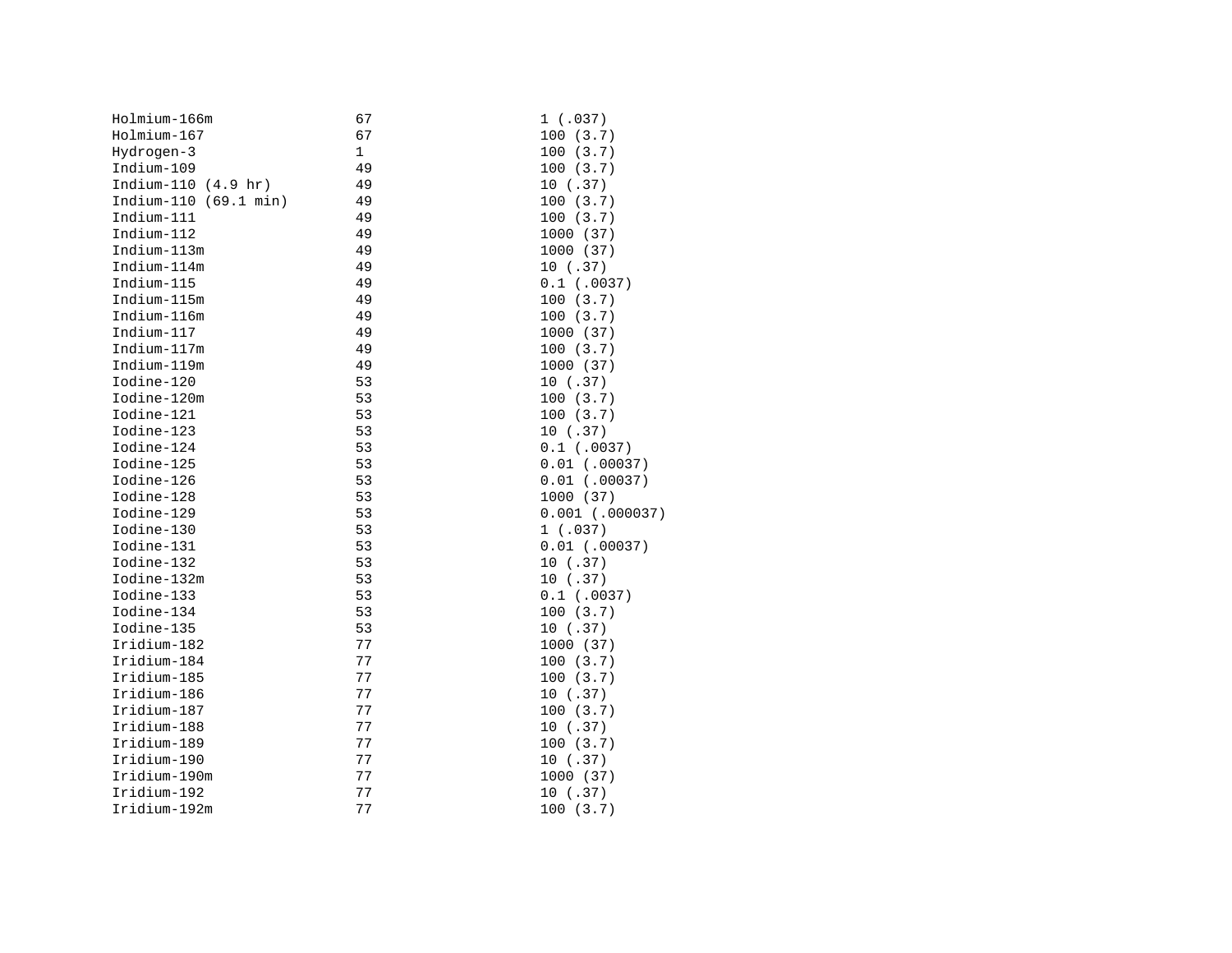| Iridium-194   | 77 | 100 (3.7)       |
|---------------|----|-----------------|
| Iridium-194m  | 77 | 10(.37)         |
| Iridium-195   | 77 | 1000 (37)       |
| Iridium-195m  | 77 | 100(3.7)        |
| $Iron-52$     | 26 | 100(3.7)        |
| $Iron-55$     | 26 | 100(3.7)        |
| $Iron-59$     | 26 | 10(.37)         |
| $Iron-60$     | 26 | $0.1$ (.0037)   |
| Krypton-74    | 36 | 10(.37)         |
| Krypton-76    | 36 | 10(.37)         |
| Krypton-77    | 36 | 10(.37)         |
| Krypton-79    | 36 | 100(3.7)        |
| Krypton-81    | 36 | 1000 (37)       |
| Krypton-83m   | 36 | 1000 (37)       |
| Krypton-85    | 36 | 1000 (37)       |
| Krypton-85m   | 36 | 100(3.7)        |
| Krypton-87    | 36 | 10(.37)         |
| Krypton-88    | 36 | 10(.37)         |
| Lanthanum-131 | 57 | 1000 (37)       |
| Lanthanum-132 | 57 | 100(3.7)        |
| Lanthanum-135 | 57 | 1000 (37)       |
| Lanthanum-137 | 57 | 10(.37)         |
| Lanthanum-138 | 57 | 1(.037)         |
| Lanthanum-140 | 57 | 10(.37)         |
| Lanthanum-141 | 57 | 1000 (37)       |
| Lanthanum-142 | 57 | 100 (3.7)       |
| Lanthanum-143 | 57 | 1000 (37)       |
| $Lead-195m$   | 82 | 1000 (37)       |
| $Lead-198$    | 82 | 100(3.7)        |
| $Lead-199$    | 82 | 100(3.7)        |
| $Lead-200$    | 82 | 100(3.7)        |
| $lead-201$    | 82 | 100(3.7)        |
| $Lead-202$    | 82 | 1(.037)         |
| $Lead-202m$   | 82 | 10(.37)         |
| $Lead-203$    | 82 | 100(3.7)        |
| $Lead-205$    | 82 | 100(3.7)        |
| $Lead-209$    | 82 | 1000 (37)       |
| $Lead-210$    | 82 | $0.01$ (.00037) |
| $Lead-211$    | 82 | 100(3.7)        |
| $Lead-212$    | 82 | 10 (.37)        |
| $Lead-214$    | 82 | 100(3.7)        |
| Lutetium-169  | 71 | 10 (.37)        |
| Lutetium-170  | 71 | 10 (.37)        |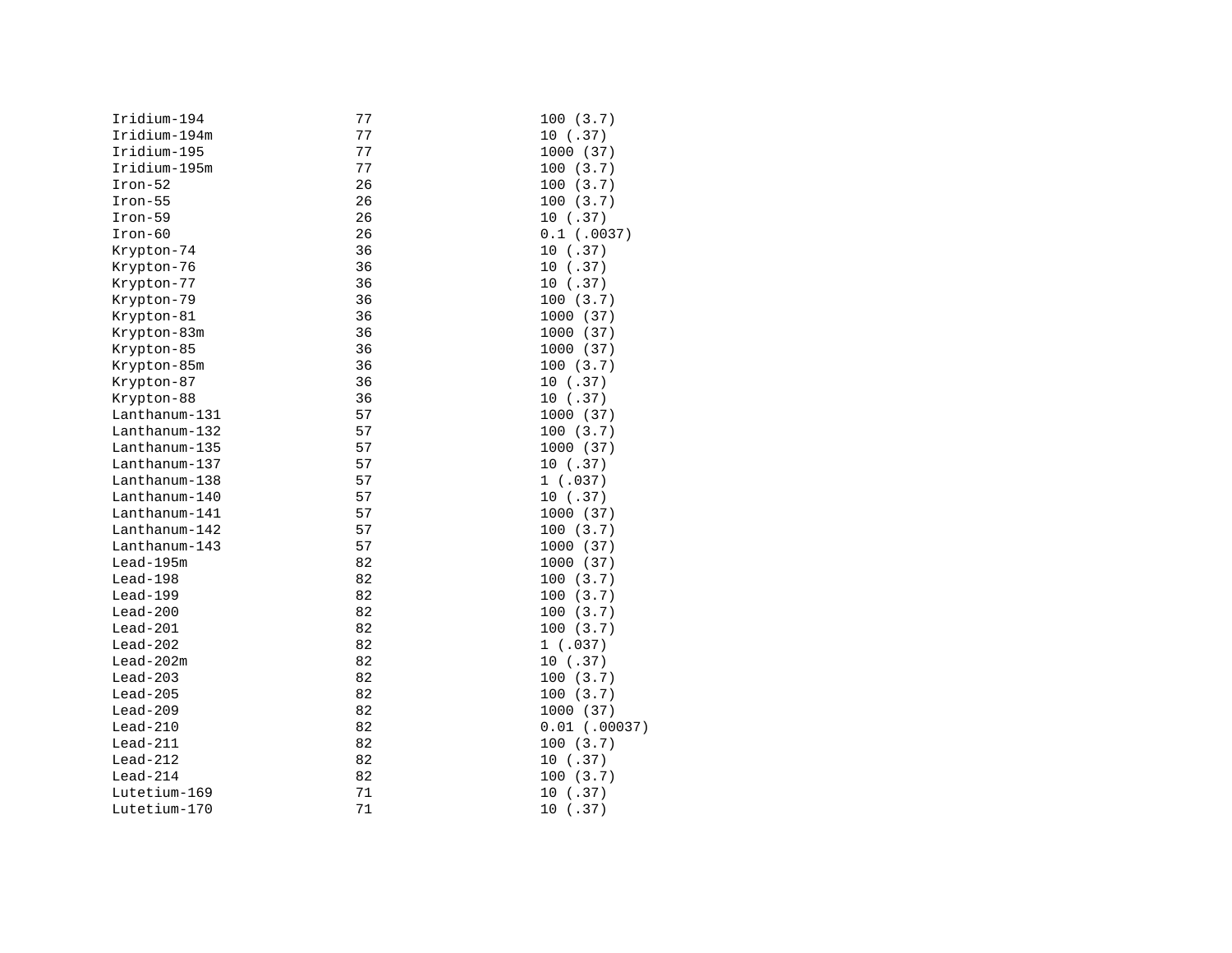| Lutetium-171    | 71     | 10(.37)       |
|-----------------|--------|---------------|
| Lutetium-172    | 71     | 10(.37)       |
| Lutetium-173    | 71     | 100(3.7)      |
| Lutetium-174    | 71     | 10(.37)       |
| Lutetium-174m   | $7\,1$ | 10(.37)       |
| Lutetium-176    | 71     | 1(.037)       |
| Lutetium-176m   | 71     | 1000 (37)     |
| Lutetium-177    | 71     | 100(3.7)      |
| Lutetium-177m   | $7\,1$ | 10(.37)       |
| Lutetium-178    | 71     | 1000 (37)     |
| Lutetium-178m   | 71     | 1000 (37)     |
| Lutetium-179    | 71     | 1000 (37)     |
| Magnesium-28    | 12     | 10(.37)       |
| Manganese-51    | 25     | 1000 (37)     |
| Manganese-52    | 25     | 10(.37)       |
| Manganese-52m   | 25     | 1000 (37)     |
| Manganese-53    | 25     | 1000 (37)     |
| Manganese-54    | 25     | 10(.37)       |
| Manganese-56    | 25     | 100(3.7)      |
| Mendelevium-257 | 101    | 100(3.7)      |
| Mendelevium-258 | 101    | 1(.037)       |
| Mercury-193     | 80     | 100(3.7)      |
| Mercury-193m    | 80     | 10(.37)       |
| Mercury-194     | 80     | $0.1$ (.0037) |
| Mercury-195     | 80     | 100(3.7)      |
| Mercury-195m    | 80     | 100(3.7)      |
| Mercury-197     | 80     | 1000 (37)     |
| Mercury-197m    | 80     | 1000 (37)     |
| Mercury-199m    | 80     | 1000 (37)     |
| Mercury-203     | 80     | 10(.37)       |
| Molybdenum-101  | 42     | 1000 (37)     |
| Molybdenum-90   | 42     | 100(3.7)      |
| Molybdenum-93   | 42     | 100(3.7)      |
| Molybdenum-93m  | 42     | 10(.37)       |
| Molybdenum-99   | 42     | 100(3.7)      |
| Neodymium-136   | 60     | 1000 (37)     |
| Neodymium-138   | 60     | 1000 (37)     |
| Neodymium-139   | 60     | 1000 (37)     |
| Neodymium-139m  | 60     | 100(3.7)      |
| Neodymium-141   | 60     | 1000 (37)     |
| Neodymium-147   | 60     | 10(.37)       |
| Neodymium-149   | 60     | 100(3.7)      |
| Neodymium-151   | 60     | 1000 (37)     |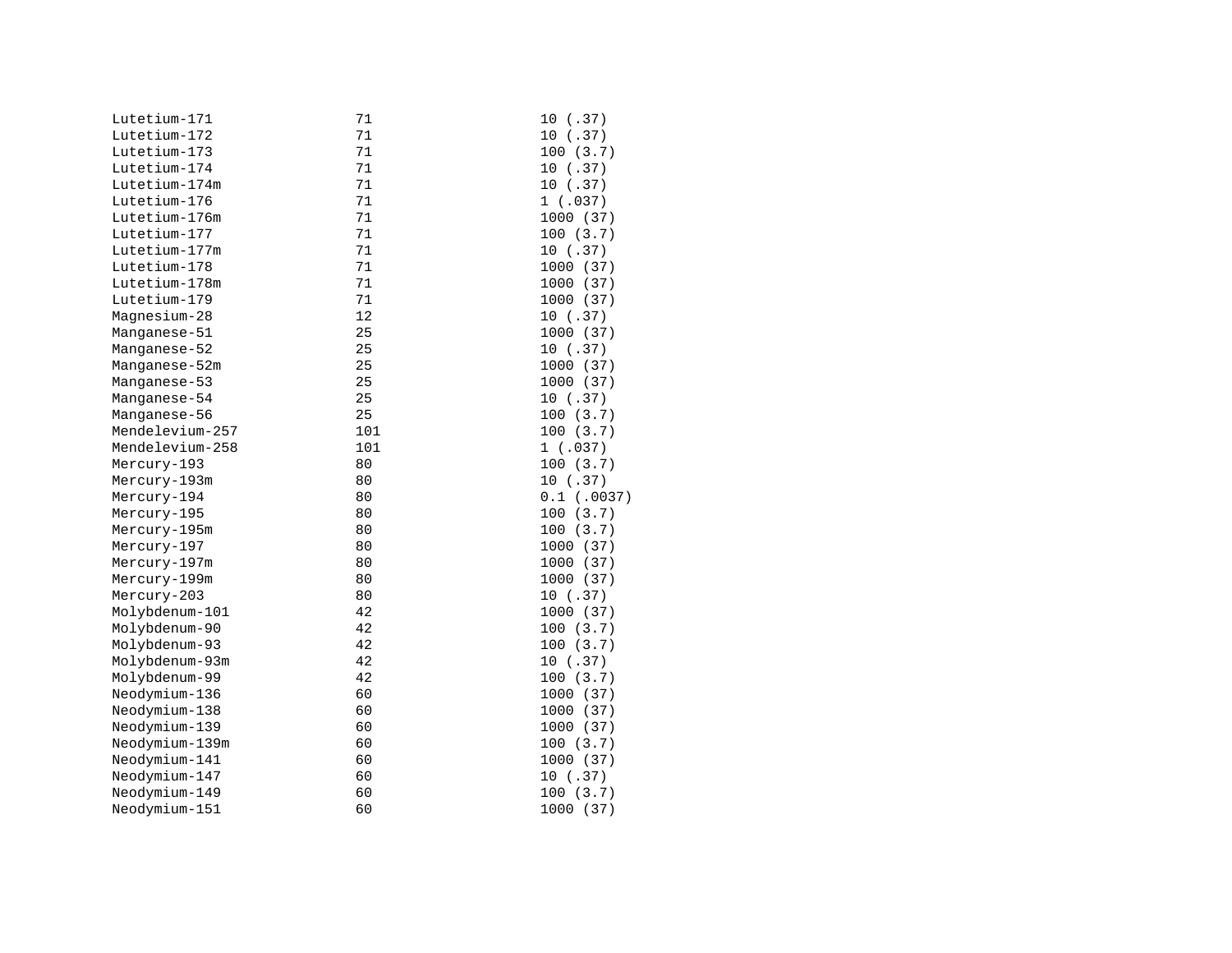| Neptunium-232                | 93 | 1000 (37)       |
|------------------------------|----|-----------------|
| Neptunium-233                | 93 | 1000 (37)       |
| Neptunium-234                | 93 | 10(.37)         |
| Neptunium-235                | 93 | 1000 (37)       |
| Neptunium-236 $(1.2 E 5 yr)$ | 93 | $0.1$ (.0037)   |
| Neptunium-236 (22.5 hr)      | 93 | 100(3.7)        |
| Neptunium-237                | 93 | $0.01$ (.00037) |
| Neptunium-238                | 93 | 10(.37)         |
| Neptunium-239                | 93 | 100(3.7)        |
| Neptunium-240                | 93 | 100(3.7)        |
| Nickel-56                    | 28 | 10(.37)         |
| Nickel-57                    | 28 | 10(.37)         |
| Nickel-59                    | 28 | 100(3.7)        |
| Nickel-63                    | 28 | 100(3.7)        |
| Nickel-65                    | 28 | 100(3.7)        |
| Nickel-66                    | 28 | 10(.37)         |
| Niobium-88                   | 41 | 100(3.7)        |
| Niobium-89 (122 min)         | 41 | 100(3.7)        |
| Niobium-89 (66 min)          | 41 | 100(3.7)        |
| Niobium-90                   | 41 | 10(.37)         |
| Niobium-93m                  | 41 | 100(3.7)        |
| Niobium-94                   | 41 | 10(.37)         |
| Niobium-95                   | 41 | 10 (.37)        |
| Niobium-95m                  | 41 | 100(3.7)        |
| Niobium-96                   | 41 | 10(.37)         |
| Niobium-97                   | 41 | 100(3.7)        |
| Niobium-98                   | 41 | 1000 (37)       |
| Osmium-180                   | 76 | 1000 (37)       |
| Osmium-181                   | 76 | 100(3.7)        |
| Osmium-182                   | 76 | 100(3.7)        |
| Osmium-185                   | 76 | 10(.37)         |
| Osmium-189m                  | 76 | 1000 (37)       |
| Osmium-191                   | 76 | 100(3.7)        |
| Osmium-191m                  | 76 | 1000 (37)       |
| Osmium-193                   | 76 | 100(3.7)        |
| Osmium-194                   | 76 | 1(.037)         |
| Palladium-100                | 46 | 100(3.7)        |
| Palladium-101                | 46 | 100(3.7)        |
| Palladium-103                | 46 | 100(3.7)        |
| Palladium-107                | 46 | 100(3.7)        |
| Palladium-109                | 46 | 1000 (37)       |
| Phosphorus-32                | 15 | $0.1$ (.0037)   |
| Phosphorus-33                | 15 | 1(.037)         |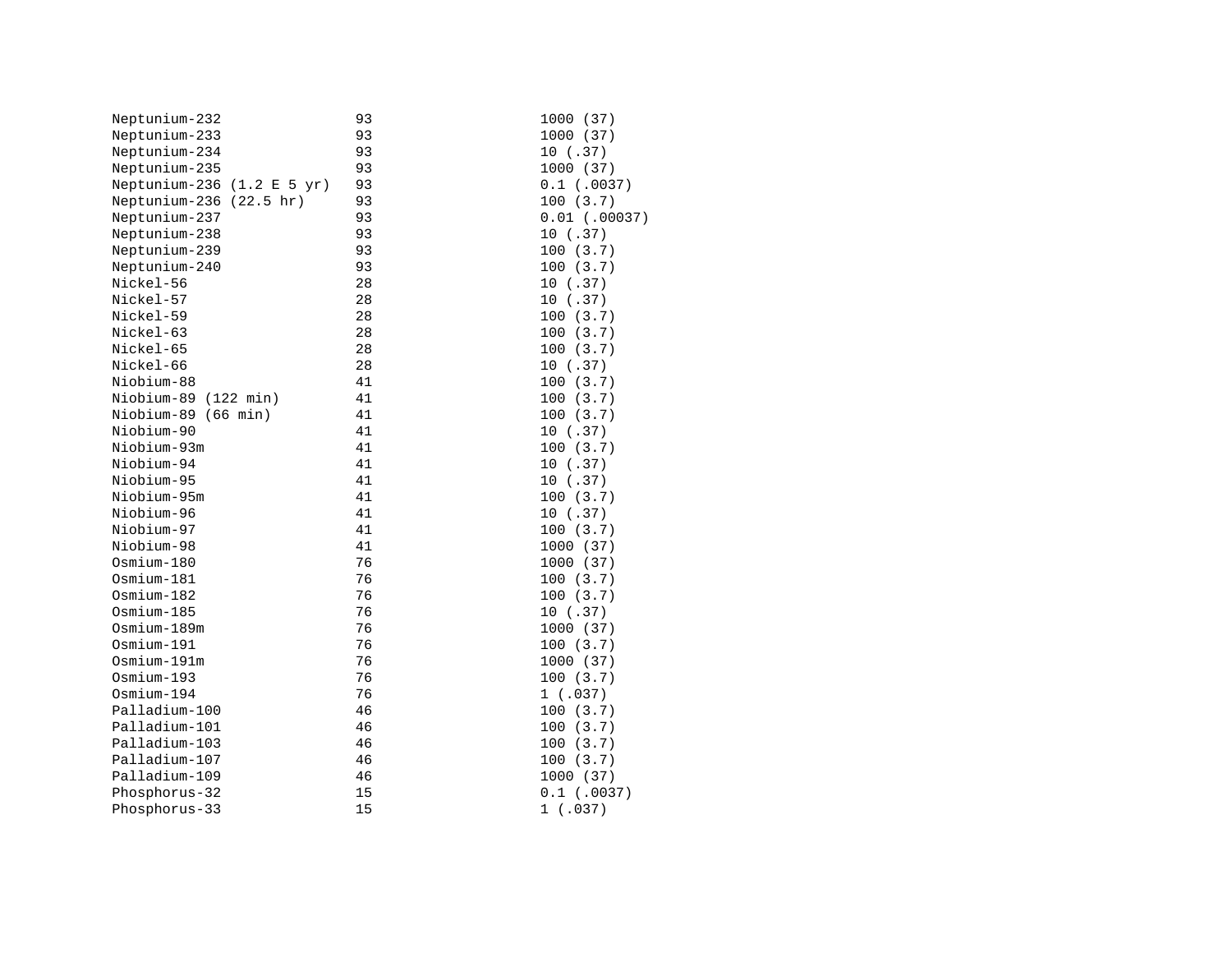| Platinum-186      | 78 | 100(3.7)        |
|-------------------|----|-----------------|
| Platinum-188      | 78 | 100(3.7)        |
| Platinum-189      | 78 | 100(3.7)        |
| Platinum-191      | 78 | 100(3.7)        |
| Platinum-193      | 78 | 1000 (37)       |
| Platinum-193m     | 78 | 100(3.7)        |
| Platinum-195m     | 78 | 100(3.7)        |
| Platinum-197      | 78 | 1000 (37)       |
| Platinum-197m     | 78 | 1000 (37)       |
| Platinum-199      | 78 | 1000 (37)       |
| Platinum-200      | 78 | 100(3.7)        |
| Plutonium-234     | 94 | 1000 (37)       |
| Plutonium-235     | 94 | 1000 (37)       |
| Plutonium-236     | 94 | $0.1$ (.0037)   |
| Plutonium-237     | 94 | 1000 (37)       |
| Plutonium-238     | 94 | $0.01$ (.00037) |
| Plutonium-239     | 94 | $0.01$ (.00037) |
| Plutonium-240     | 94 | $0.01$ (.00037) |
| Plutonium-241     | 94 | 1(.037)         |
| Plutonium-242     | 94 | $0.01$ (.00037) |
| Plutonium-243     | 94 | 1000 (37)       |
| Plutonium-244     | 94 | $0.01$ (.00037) |
| Plutonium-245     | 94 | 100(3.7)        |
| Polonium-203      | 84 | 100(3.7)        |
| Polonium-205      | 84 | 100(3.7)        |
| Polonium-207      | 84 | 10(.37)         |
| Polonium-210      | 84 | $0.01$ (.00037) |
| Potassium-40      | 19 | 1(.037)         |
| Potassium-42      | 19 | 100(3.7)        |
| Potassium-43      | 19 | 10(.37)         |
| Potassium-44      | 19 | 100(3.7)        |
| Potassium-45      | 19 | 1000 (37)       |
| Praseodymium-136  | 59 | 1000 (37)       |
| Praseodymium-137  | 59 | 1000 (37)       |
| Praseodymium-138m | 59 | 100(3.7)        |
| Praseodymium-139  | 59 | 1000 (37)       |
| Praseodymium-142  | 59 | 100(3.7)        |
| Praseodymium-142m | 59 | 1000 (37)       |
| Praseodymium-143  | 59 | 10(.37)         |
| Praseodymium-144  | 59 | 1000 (37)       |
| Praseodymium-145  | 59 | 1000 (37)       |
| Praseodymium-147  | 59 | 1000 (37)       |
| Promethium-141    | 61 | 1000<br>(37)    |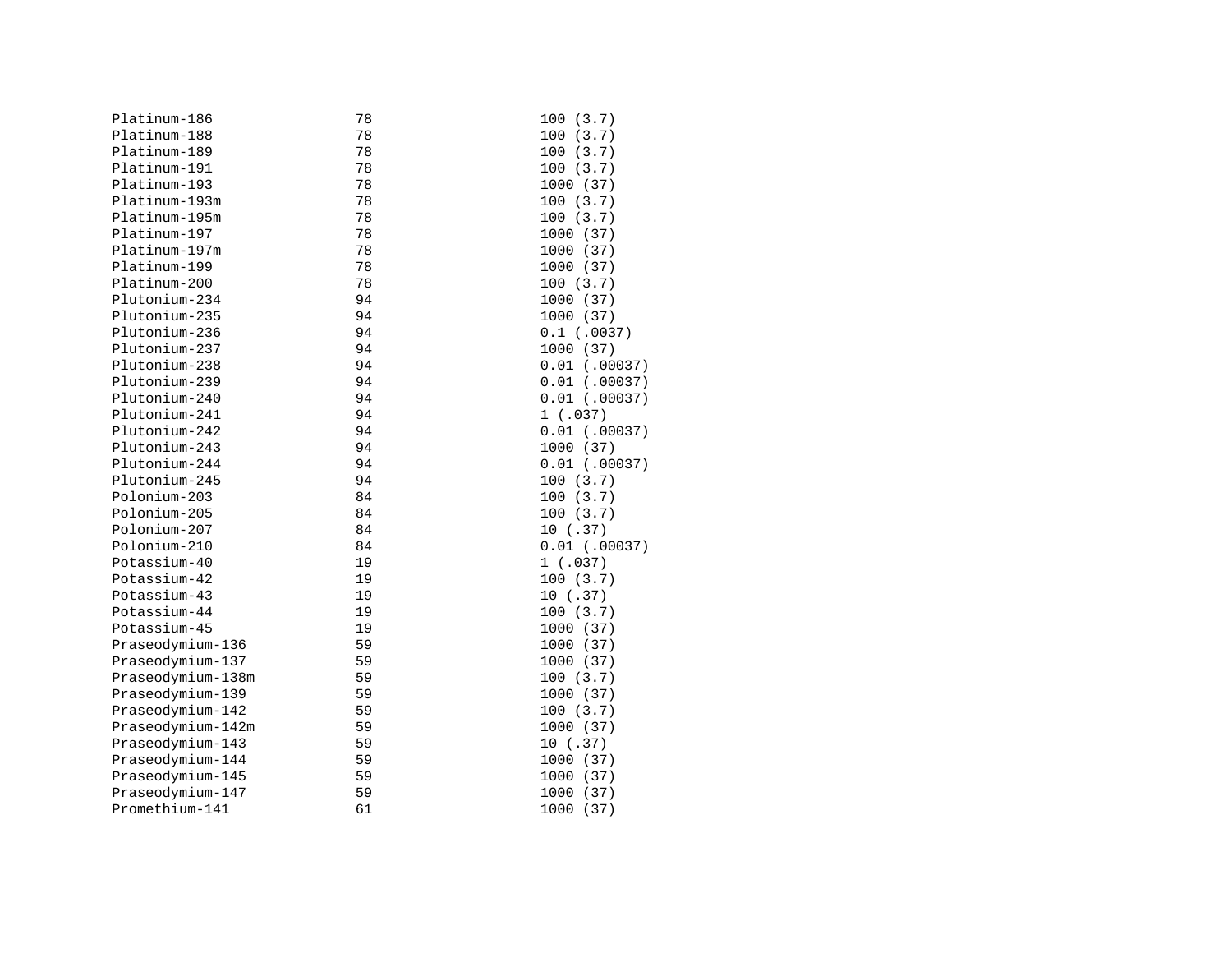| Promethium-143                  | 61 | 100(3.7)        |
|---------------------------------|----|-----------------|
| Promethium-144                  | 61 | 10(.37)         |
| Promethium-145                  | 61 | 100(3.7)        |
| Promethium-146                  | 61 | 10(.37)         |
| Promethium-147                  | 61 | 10(.37)         |
| Promethium-148                  | 61 | 10(.37)         |
| Promethium-148m                 | 61 | 10(.37)         |
| Promethium-149                  | 61 | 100(3.7)        |
| Promethium-150                  | 61 | 100(3.7)        |
| Promethium-151                  | 61 | 100(3.7)        |
| Protactinium-227                | 91 | 100(3.7)        |
| Protactinium-228                | 91 | 10(.37)         |
| Protactinium-230                | 91 | 10(.37)         |
| Protactinium-231                | 91 | $0.01$ (.00037) |
| Protactinium-232                | 91 | 10 (.37)        |
| Protactinium-233                | 91 | 100(3.7)        |
| Protactinium-234                | 91 | 10(.37)         |
| RADIONUCLIDES \$ 1              |    | 1(.037)         |
| Radium-223                      | 88 | 1(.037)         |
| Radium-224                      | 88 | 10(.37)         |
| Radium-225                      | 88 | 1(.037)         |
| Radium-226 **                   | 88 | $0.1$ (.0037)   |
| Radium-227                      | 88 | 1000 (37)       |
| Radium-228                      | 88 | $0.1$ (.0037)   |
| Radon-220                       | 86 | $0.1$ (.0037)   |
| Radon-222                       | 86 | $0.1$ (.0037)   |
| Rhenium-177                     | 75 | 1000 (37)       |
| Rhenium-178                     | 75 | 1000 (37)       |
| Rhenium-181                     | 75 | 100(3.7)        |
| Rhenium-182 $(12.7 \text{ hr})$ | 75 | 10(.37)         |
| Rhenium-182 (64.0 hr)           | 75 | 10(.37)         |
| Rhenium-184                     | 75 | 10(.37)         |
| Rhenium-184m                    | 75 | 10(.37)         |
| Rhenium-186                     | 75 | 100(3.7)        |
| Rhenium-186m                    | 75 | 10(.37)         |
| Rhenium-187                     | 75 | 1000 (37)       |
| Rhenium-188                     | 75 | 1000 (37)       |
| Rhenium-188m                    | 75 | 1000 (37)       |
| Rhenium-189                     | 75 | 1000 (37)       |
| Rhodium-100                     | 45 | 10(.37)         |
| Rhodium-101                     | 45 | 10(.37)         |
| Rhodium-101m                    | 45 | 100(3.7)        |
| Rhodium-102                     | 45 | 10(.37)         |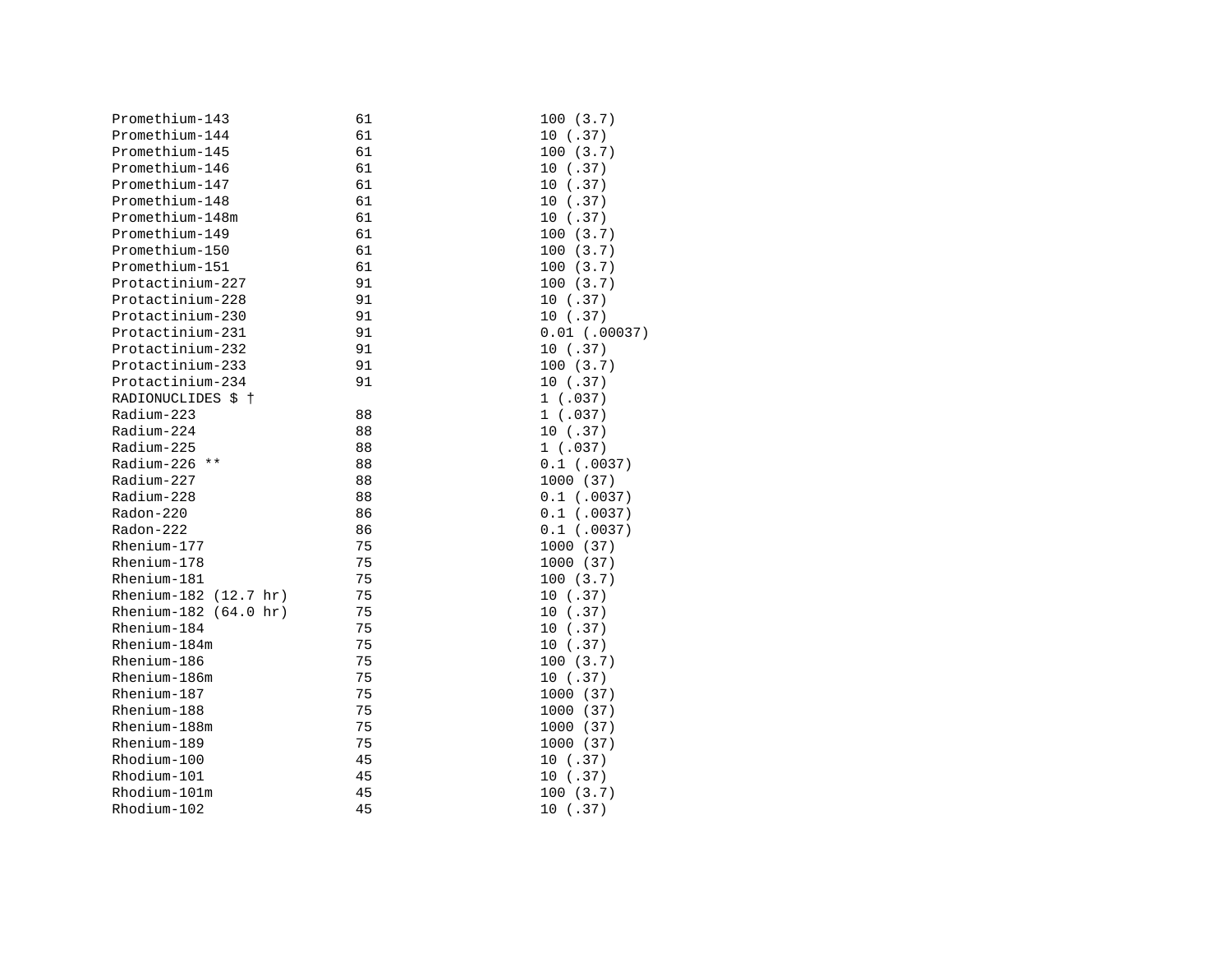| Rhodium-102m  | 45 | 10 (.37)        |
|---------------|----|-----------------|
| Rhodium-103m  | 45 | 1000 (37)       |
| Rhodium-105   | 45 | 100(3.7)        |
| Rhodium-106m  | 45 | 10(.37)         |
| Rhodium-107   | 45 | 1000 (37)       |
| Rhodium-99    | 45 | 10(.37)         |
| Rhodium-99m   | 45 | 100(3.7)        |
| Rubidium-79   | 37 | 1000 (37)       |
| Rubidium-81   | 37 | 100(3.7)        |
| Rubidium-81m  | 37 | 1000 (37)       |
| Rubidium-82m  | 37 | 10(.37)         |
| Rubidium-83   | 37 | 10(.37)         |
| Rubidium-84   | 37 | 10(.37)         |
| Rubidium-86   | 37 | 10 (.37)        |
| Rubidium-87   | 37 | 10(.37)         |
| Rubidium-88   | 37 | 1000 (37)       |
| Rubidium-89   | 37 | 1000 (37)       |
| Ruthenium-103 | 44 | 10(.37)         |
| Ruthenium-105 | 44 | 100(3.7)        |
| Ruthenium-106 | 44 | 1(.037)         |
| Ruthenium-94  | 44 | 1000 (37)       |
| Ruthenium-97  | 44 | 100(3.7)        |
| Samarium-141  | 62 | 1000 (37)       |
| Samarium-141m | 62 | 1000 (37)       |
| Samarium-142  | 62 | 1000 (37)       |
| Samarium-145  | 62 | 100(3.7)        |
| Samarium-146  | 62 | $0.01$ (.00037) |
| Samarium-147  | 62 | $0.01$ (.00037) |
| Samarium-151  | 62 | 10(.37)         |
| Samarium-153  | 62 | 100(3.7)        |
| Samarium-155  | 62 | 1000 (37)       |
| Samarium-156  | 62 | 100(3.7)        |
| $Scandium-43$ | 21 | 1000 (37)       |
| Scandium-44   | 21 | 100(3.7)        |
| Scandium-44m  | 21 | 10(.37)         |
| Scandium-46   | 21 | 10(.37)         |
| Scandium-47   | 21 | 100(3.7)        |
| Scandium-48   | 21 | 10(.37)         |
| Scandium-49   | 21 | 1000 (37)       |
| Selenium-70   | 34 | 1000 (37)       |
| Selenium-73   | 34 | 10(.37)         |
| Selenium-73m  | 34 | 100(3.7)        |
| Selenium-75   | 34 | 10(.37)         |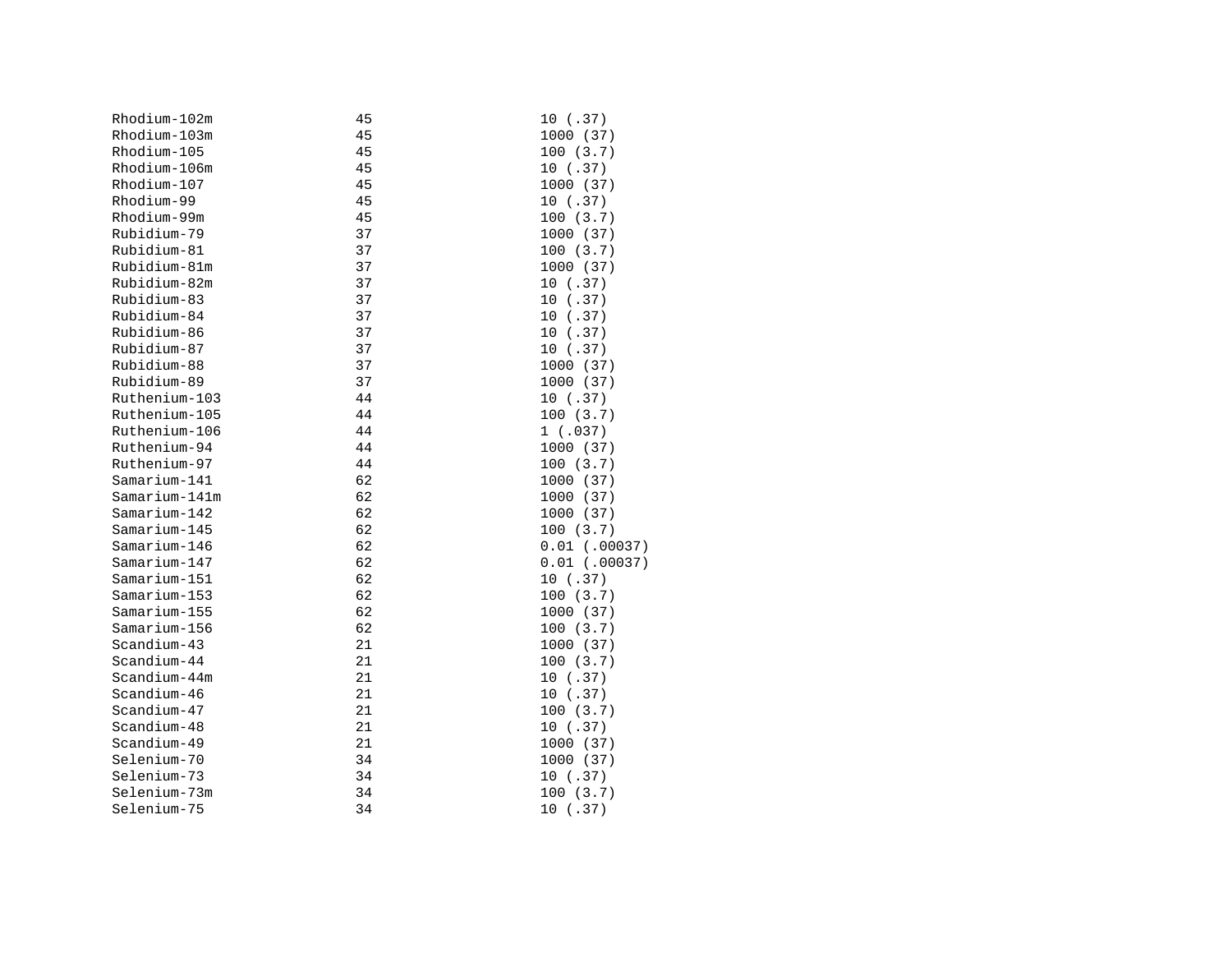| Selenium-79   | 34 | 10(.37)       |
|---------------|----|---------------|
| Selenium-81   | 34 | 1000 (37)     |
| Selenium-81m  | 34 | 1000 (37)     |
| Selenium-83   | 34 | 1000 (37)     |
| Silicon-31    | 14 | 1000 (37)     |
| Silicon-32    | 14 | 1(.037)       |
| Silver-102    | 47 | 100(3.7)      |
| Silver-103    | 47 | 1000 (37)     |
| Silver-104    | 47 | 1000 (37)     |
| Silver-104m   | 47 | 1000 (37)     |
| Silver-105    | 47 | 10(.37)       |
| Silver-106    | 47 | 1000 (37)     |
| Silver-106m   | 47 | 10(.37)       |
| Silver-108m   | 47 | 10(.37)       |
| Silver-110m   | 47 | 10(.37)       |
| Silver-111    | 47 | 10(.37)       |
| Silver-112    | 47 | 100(3.7)      |
| Silver-115    | 47 | 1000 (37)     |
| Sodium-22     | 11 | 10(.37)       |
| Sodium-24     | 11 | 10(.37)       |
| Strontium-80  | 38 | 100(3.7)      |
| Strontium-81  | 38 | 1000 (37)     |
| Strontium-83  | 38 | 100(3.7)      |
| Strontium-85  | 38 | 10(.37)       |
| Strontium-85m | 38 | 1000 (37)     |
| Strontium-87m | 38 | 100(3.7)      |
| Strontium-89  | 38 | 10(.37)       |
| Strontium-90  | 38 | $0.1$ (.0037) |
| Strontium-91  | 38 | 10(.37)       |
| Strontium-92  | 38 | 100(3.7)      |
| Sulfur-35     | 16 | 1(.037)       |
| Tantalum-172  | 73 | 100(3.7)      |
| Tantalum-173  | 73 | 100(3.7)      |
| Tantalum-174  | 73 | 100(3.7)      |
| Tantalum-175  | 73 | 100(3.7)      |
| Tantalum-176  | 73 | 10(.37)       |
| Tantalum-177  | 73 | 1000 (37)     |
| Tantalum-178  | 73 | 1000 (37)     |
| Tantalum-179  | 73 | 1000 (37)     |
| Tantalum-180  | 73 | 100(3.7)      |
| Tantalum-180m | 73 | 1000 (37)     |
| Tantalum-182  | 73 | 10(.37)       |
| Tantalum-182m | 73 | 1000 (37)     |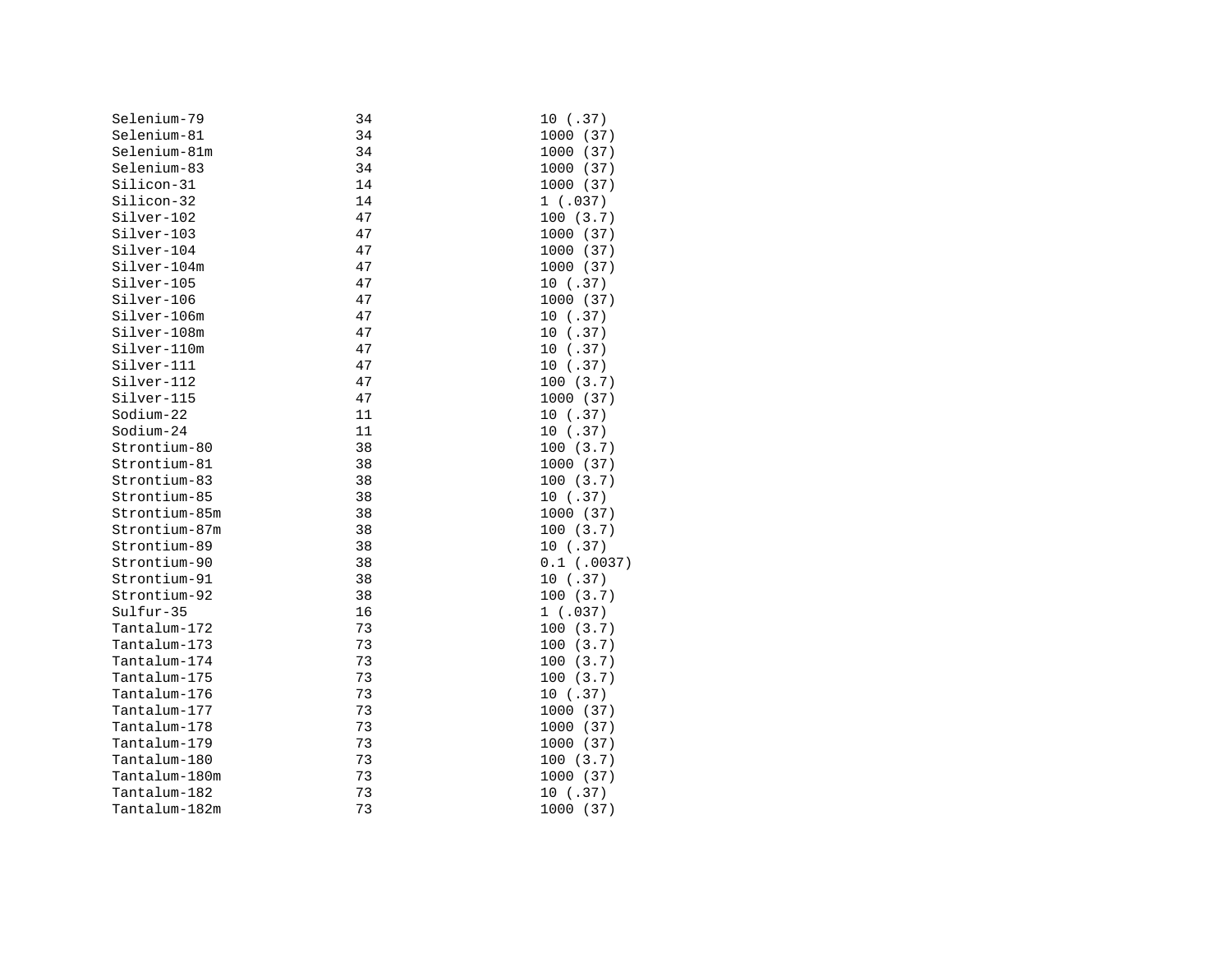| Tantalum-183           | 73 | 100(3.7)  |
|------------------------|----|-----------|
| Tantalum-184           | 73 | 10(.37)   |
| Tantalum-185           | 73 | 1000 (37) |
| Tantalum-186           | 73 | 1000 (37) |
| Technetium-101         | 43 | 1000 (37) |
| Technetium-104         | 43 | 1000 (37) |
| Technetium-93          | 43 | 100(3.7)  |
| Technetium-93m         | 43 | 1000 (37) |
| Technetium-94          | 43 | 10(.37)   |
| Technetium-94m         | 43 | 100(3.7)  |
| Technetium-96          | 43 | 10(.37)   |
| Technetium-96m         | 43 | 1000 (37) |
| Technetium-97          | 43 | 100(3.7)  |
| Technetium-97m         | 43 | 100(3.7)  |
| Technetium-98          | 43 | 10(.37)   |
| Technetium-99          | 43 | 10(.37)   |
| Technetium-99m         | 43 | 100(3.7)  |
| Tellurium-116          | 52 | 1000 (37) |
| Tellurium-121          | 52 | 10(.37)   |
| Tellurium-121m         | 52 | 10(.37)   |
| Tellurium-123          | 52 | 10(.37)   |
| Tellurium-123m         | 52 | 10(.37)   |
| Tellurium-125m         | 52 | 10(.37)   |
| Tellurium-127          | 52 | 1000 (37) |
| Tellurium-127m         | 52 | 10(.37)   |
| Tellurium-129          | 52 | 1000 (37) |
| Tellurium-129m         | 52 | 10(.37)   |
| Tellurium-131          | 52 | 1000 (37) |
| Tellurium-131m         | 52 | 10(.37)   |
| Tellurium-132          | 52 | 10(.37)   |
| Tellurium-133          | 52 | 1000 (37) |
| Tellurium-133m         | 52 | 1000 (37) |
| Tellurium-134          | 52 | 1000 (37) |
| Terbium-147            | 65 | 100(3.7)  |
| Terbium-149            | 65 | 100(3.7)  |
| Terbium-150            | 65 | 100(3.7)  |
| Terbium-151            | 65 | 10(.37)   |
| Terbium-153            | 65 | 100(3.7)  |
| Terbium-154            | 65 | 10(.37)   |
| Terbium-155            | 65 | 100(3.7)  |
| Terbium-156            | 65 | 10(.37)   |
| Terbium-156m (24.4 hr) | 65 | 1000 (37) |
| Terbium-156m (5.0 hr)  | 65 | 1000 (37) |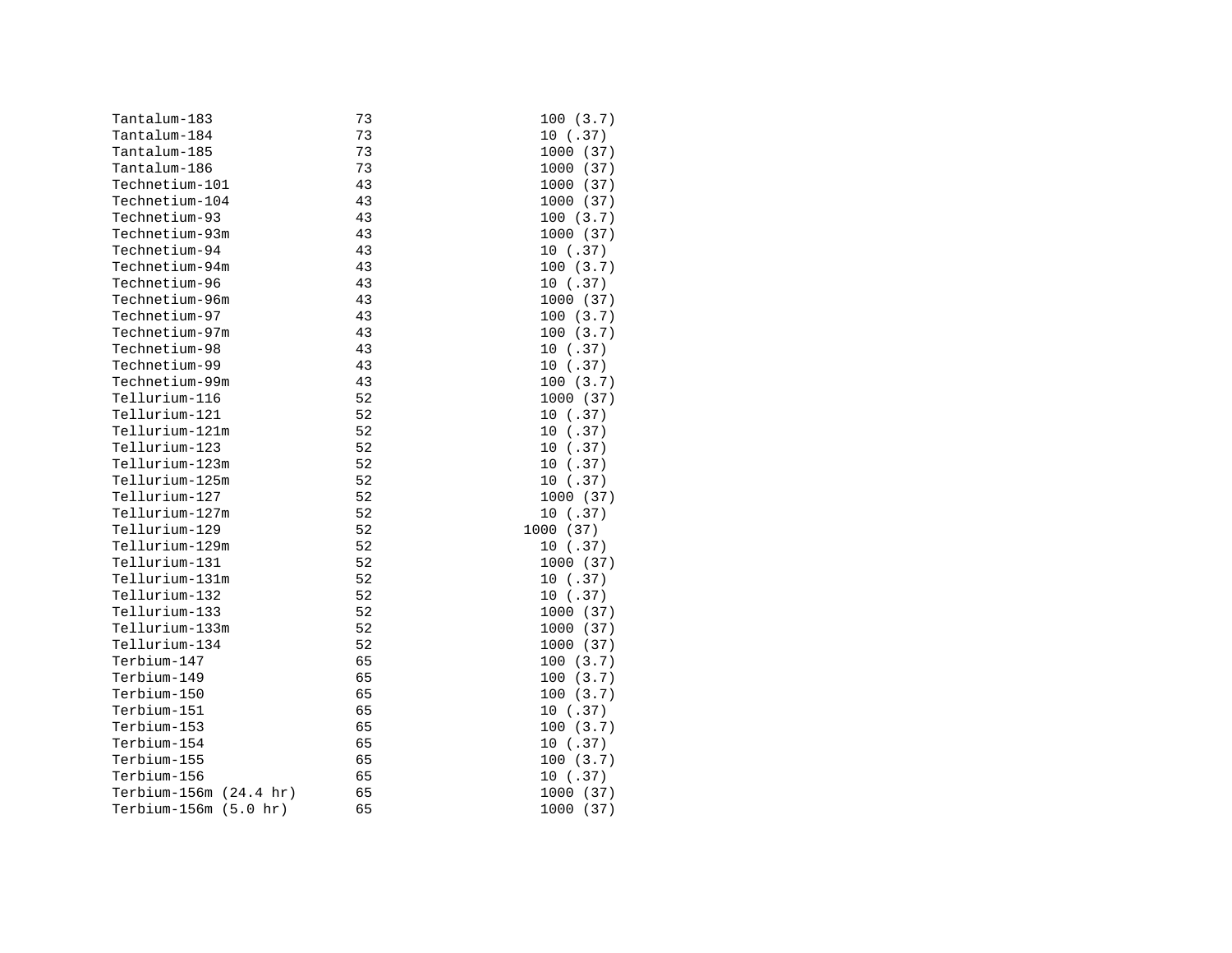| Terbium-157          | 65 | 100(3.7)          |
|----------------------|----|-------------------|
| Terbium-158          | 65 | 10(.37)           |
| Terbium-160          | 65 | 10(.37)           |
| Terbium-161          | 65 | 100(3.7)          |
| Thallium-194         | 81 | 1000 (37)         |
| Thallium-194m        | 81 | 100(3.7)          |
| Thallium-195         | 81 | 100(3.7)          |
| Thallium-197         | 81 | 100(3.7)          |
| Thallium-198         | 81 | 10(.37)           |
| Thallium-198m        | 81 | 100(3.7)          |
| Thallium-199         | 81 | 100(3.7)          |
| Thallium-200         | 81 | 10(.37)           |
| Thallium-201         | 81 | 1000 (37)         |
| Thallium-202         | 81 | 10(.37)           |
| Thallium-204         | 81 | 10(.37)           |
| Thorium (Irradiated) | 90 | ***               |
| Thorium (Natural)    | 90 | $\star\,\star$    |
| Thorium-226          | 90 | 100(3.7)          |
| Thorium-227          | 90 | 1(.037)           |
| Thorium-228          | 90 | $0.01$ (.00037)   |
| Thorium-229          | 90 | $0.001$ (.000037) |
| Thorium-230          | 90 | $0.01$ (.00037)   |
| Thorium-231          | 90 | 100(3.7)          |
| Thorium-232 **       | 90 | $0.001$ (.000037) |
| Thorium-234          | 90 | 100(3.7)          |
| Thulium-162          | 69 | 1000 (37)         |
| Thulium-166          | 69 | 10(.37)           |
| Thulium-167          | 69 | 100(3.7)          |
| Thulium-170          | 69 | 10(.37)           |
| Thulium-171          | 69 | 100(3.7)          |
| Thulium-172          | 69 | 100(3.7)          |
| Thulium-173          | 69 | 100(3.7)          |
| Thulium-175          | 69 | 1000 (37)         |
| Tin-110              | 50 | 100(3.7)          |
| $Tin-111$            | 50 | 1000 (37)         |
| Tin-113              | 50 | 10(.37)           |
| Tin-117m             | 50 | 100(3.7)          |
| Tin-119m             | 50 | 10 (.37)          |
| $Tin-121$            | 50 | 1000 (37)         |
| Tin-121m             | 50 | 10(.37)           |
| Tin-123              | 50 | 10(.37)           |
| $Tin-123m$           | 50 | 1000 (37)         |
| Tin-125              | 50 | 10(.37)           |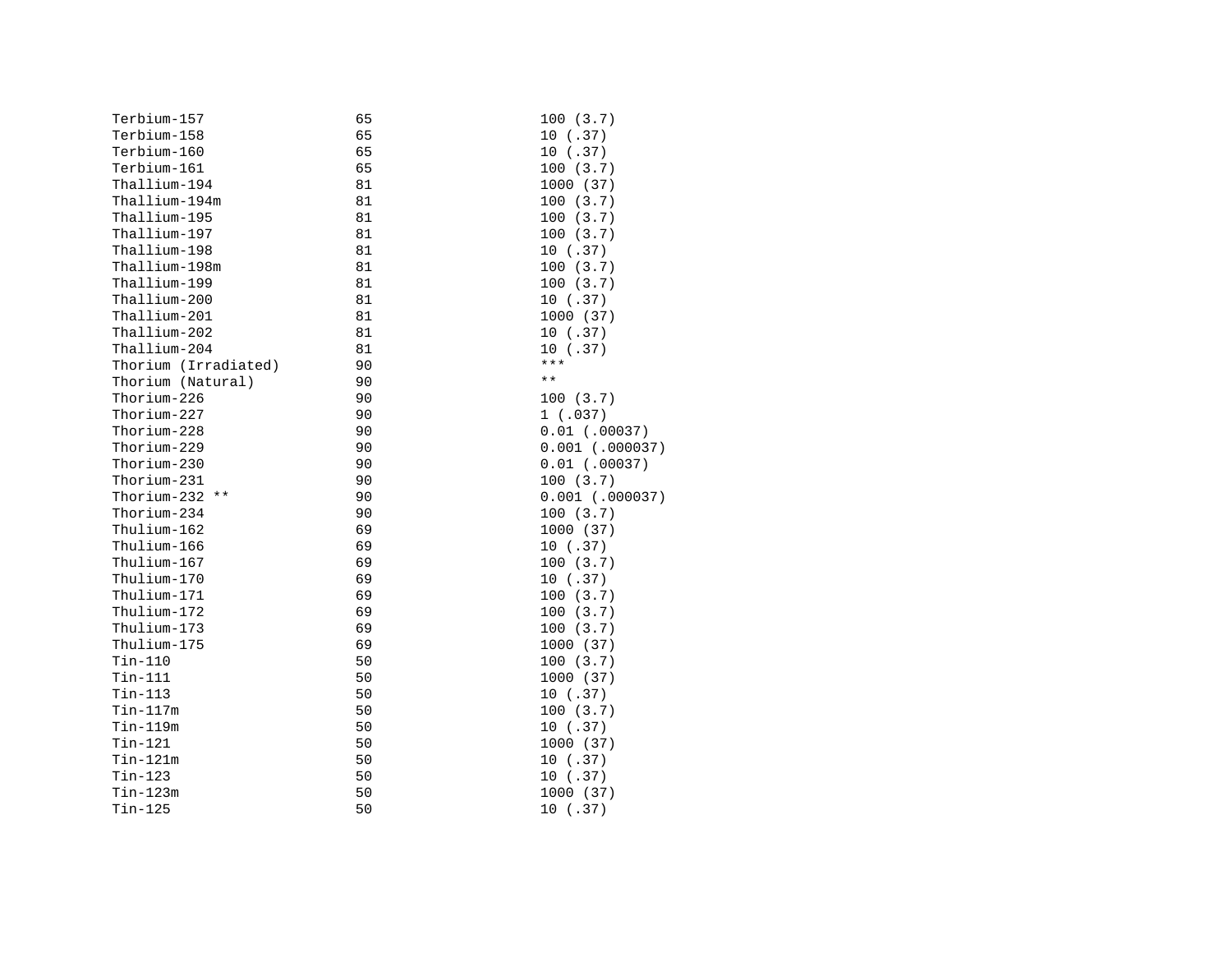| Tin-126                 | 50 | 1(.037)         |
|-------------------------|----|-----------------|
| Tin-127                 | 50 | 100(3.7)        |
| $Tin-128$               | 50 | 1000 (37)       |
| Titanium-44             | 22 | 1(.037)         |
| Titanium-45             | 22 | 1000 (37)       |
| Tungsten-176            | 74 | 1000 (37)       |
| Tungsten-177            | 74 | 100(3.7)        |
| Tungsten-178            | 74 | 100(3.7)        |
| Tungsten-179            | 74 | 1000 (37)       |
| Tungsten-181            | 74 | 100(3.7)        |
| Tungsten-185            | 74 | 10(.37)         |
| Tungsten-187            | 74 | 100(3.7)        |
| Tungsten-188            | 74 | 10(.37)         |
| Uranium (Depleted)      | 92 | ***             |
| Uranium (Irradiated)    | 92 | ***             |
| Uranium (Natural)       | 92 | $***$           |
| Uranium Enriched 20% or | 92 | $***$           |
| qreater                 |    |                 |
| Uranium Enriched less   | 92 | $***$           |
| than 20%                |    |                 |
| $Uranium-230$           | 92 | 1(.037)         |
| Uranium-231             | 92 | 1000 (37)       |
| $Uranium-232$           | 92 | $0.01$ (.00037) |
| Uranium-233             | 92 | $0.1$ (.0037)   |
| Uranium-234<br>$***$    | 92 | $0.1$ (.0037)   |
| Uranium-235 **          | 92 | $0.1$ (.0037)   |
| Uranium-236             | 92 | $0.1$ (.0037)   |
| $Uranium-237$           | 92 | 100(3.7)        |
| Uranium-238 **          | 92 | $0.1$ (.0037)   |
| $Uranium-239$           | 92 | 1000 (37)       |
| Uranium-240             | 92 | 1000 (37)       |
| Vanadium-47             | 23 | 1000 (37)       |
| Vanadium-48             | 23 | 10(.37)         |
| Vanadium-49             | 23 | 1000 (37)       |
| Xenon-120               | 54 | 100(3.7)        |
| Xenon-121               | 54 | 10(.37)         |
| Xenon-122               | 54 | 100(3.7)        |
| Xenon-123               | 54 | 10(.37)         |
| Xenon-125               | 54 | 100(3.7)        |
| Xenon-127               | 54 | 100(3.7)        |
| Xenon-129m              | 54 | 1000 (37)       |
| Xenon-131m              | 54 | 1000 (37)       |
| Xenon-133               | 54 | 1000 (37)       |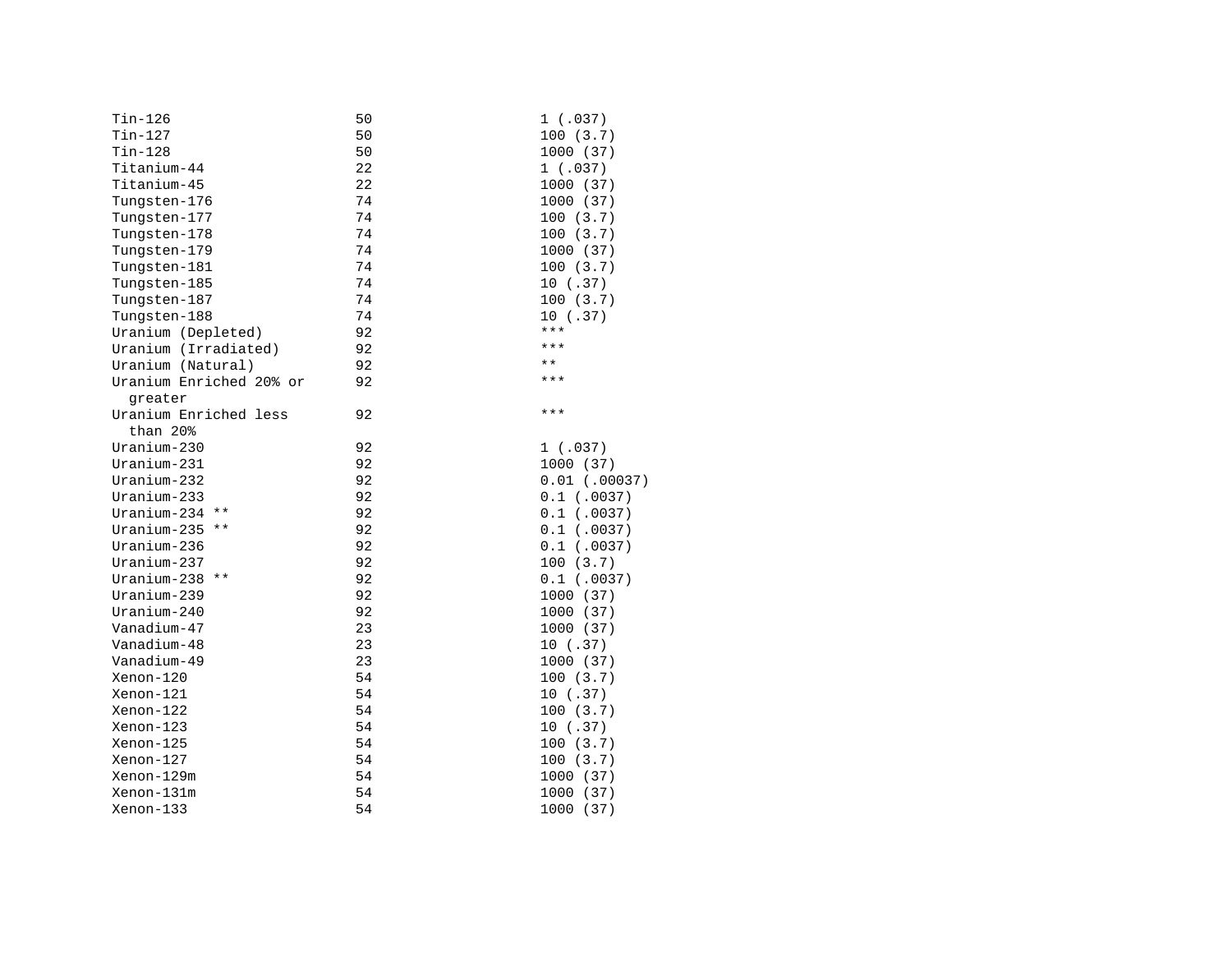| Xenon-133m    | 54 | 1000 (37) |
|---------------|----|-----------|
| Xenon-135     | 54 | 100(3.7)  |
| Xenon-135m    | 54 | 10(.37)   |
| Xenon-138     | 54 | 10(.37)   |
| Ytterbium-162 | 70 | 1000 (37) |
| Ytterbium-166 | 70 | 10(.37)   |
| Ytterbium-167 | 70 | 1000 (37) |
| Ytterbium-169 | 70 | 10(.37)   |
| Ytterbium-175 | 70 | 100(3.7)  |
| Ytterbium-177 | 70 | 1000 (37) |
| Ytterbium-178 | 70 | 1000 (37) |
| Yttrium-86    | 39 | 10(.37)   |
| Yttrium-86m   | 39 | 1000 (37) |
| Yttrium-87    | 39 | 10(.37)   |
| Yttrium-88    | 39 | 10(.37)   |
| Yttrium-90    | 39 | 10(.37)   |
| Yttrium-90m   | 39 | 100(3.7)  |
| Yttrium-91    | 39 | 10(.37)   |
| Yttrium-91m   | 39 | 1000 (37) |
| Yttrium-92    | 39 | 100(3.7)  |
| Yttrium-93    | 39 | 100(3.7)  |
| Yttrium-94    | 39 | 1000 (37) |
| Yttrium-95    | 39 | 1000 (37) |
| $Zinc-62$     | 30 | 100(3.7)  |
| $Zinc-63$     | 30 | 1000 (37) |
| $Zinc-65$     | 30 | 10(.37)   |
| $Zinc-69$     | 30 | 1000 (37) |
| Zinc-69m      | 30 | 100(3.7)  |
| Zinc-71m      | 30 | 100(3.7)  |
| Zinc-72       | 30 | 100(3.7)  |
| Zirconium-86  | 40 | 100(3.7)  |
| Zirconium-88  | 40 | 10(.37)   |
| Zirconium-89  | 40 | 100(3.7)  |
| Zirconium-93  | 40 | 1(.037)   |
| Zirconium-95  | 40 | 10(.37)   |
| Zirconium-97  | 40 | 10(.37)   |

\$ The RQs for all radionuclides apply to chemical compounds containing the radionuclides and elemental forms regardless of the diameter of pieces of solid material.

† The RQ of one curie applies to all radionuclides not otherwise listed. Whenever the RQs in TABLE 1-HAZARDOUS SUBSTANCES OTHER THAN RADIONUCLIDES and this table conflict, the lowest RQ shall apply. For example, uranyl acetate and uranyl nitrate have RQs shown in TABLE 1 of 100 pounds, equivalent to about one-tenth the RQ level for uranium-238 in this table.